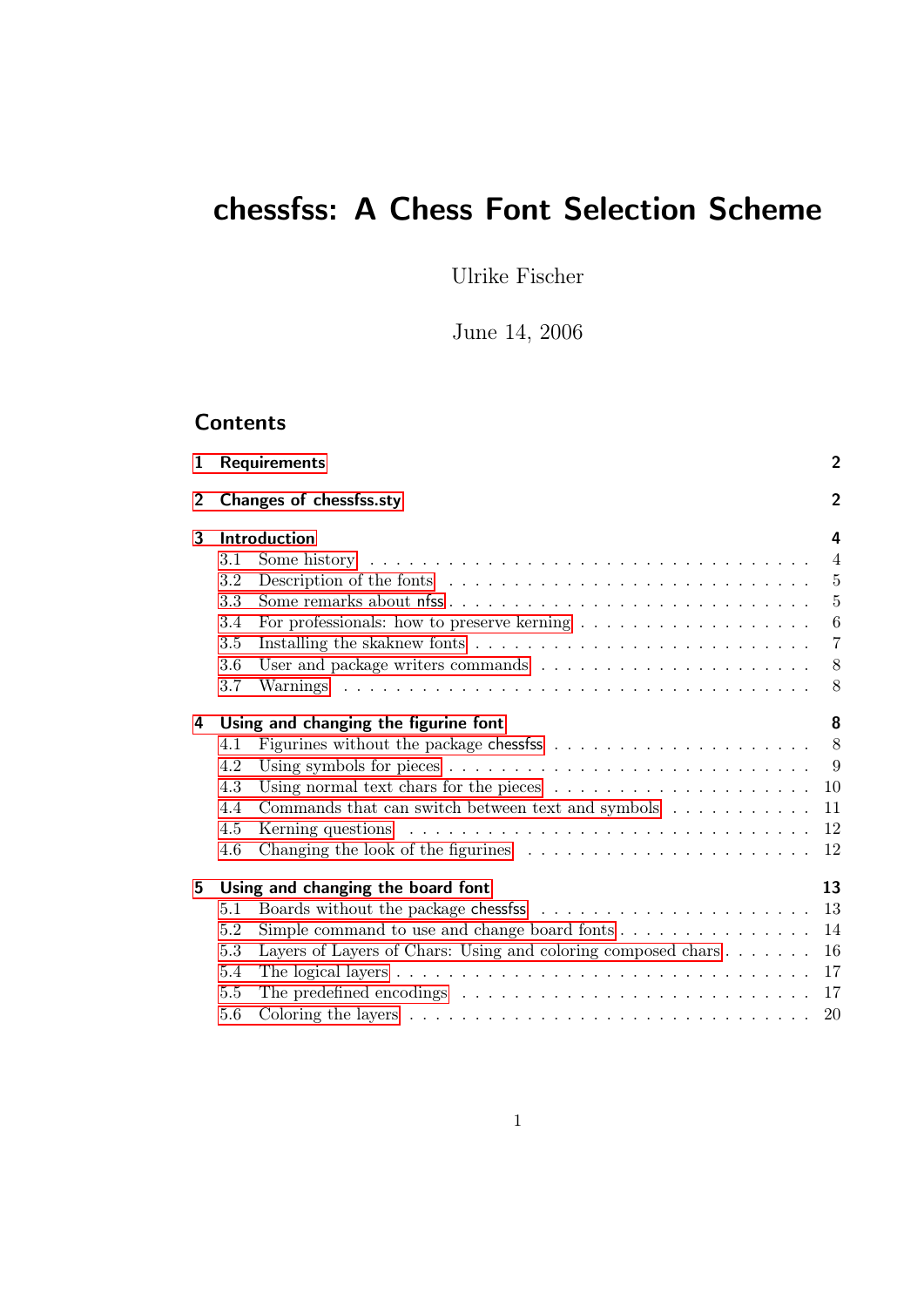| 6              | Using and changing the informator font                                                                | 21 |
|----------------|-------------------------------------------------------------------------------------------------------|----|
| $\overline{7}$ | Other font changes                                                                                    | 22 |
|                | Using and changing the font on the side of the board $\dots \dots \dots$<br>7.1                       | 22 |
|                | 7.2<br>Changing the text font $\ldots \ldots \ldots \ldots \ldots \ldots \ldots \ldots \ldots \ldots$ | 22 |
|                | Changing more than one font $\dots \dots \dots \dots \dots \dots \dots \dots \dots$<br>7.3            | 23 |
| 8              | <b>Miscellaneous commands</b>                                                                         | 23 |
| 9              | Character and command tables of the encodings                                                         | 23 |
|                |                                                                                                       |    |
|                | The board chars $\dots \dots \dots \dots \dots \dots \dots \dots \dots \dots \dots \dots \dots$       | 24 |
|                |                                                                                                       |    |
|                | 10 Converting and installing a ttf-chessfont or a type1-chessfont for use with the                    |    |
|                | package skak                                                                                          | 26 |
|                |                                                                                                       | 26 |
|                | 10.2 The naming scheme $\ldots \ldots \ldots \ldots \ldots \ldots \ldots \ldots \ldots \ldots \ldots$ | 26 |
|                |                                                                                                       | 27 |
|                |                                                                                                       | 27 |
|                |                                                                                                       | 28 |
|                |                                                                                                       | 28 |
|                |                                                                                                       | 28 |
|                | 10.5.2 Installing the type1-fonts – the brute force methode $\dots \dots$                             | 29 |
|                | 10.5.3 Update all databases and maps and test the new fonts $\dots \dots$                             | 31 |
|                | 10.5.4 Installing a type1 chess font with fontinst $\ldots \ldots \ldots \ldots$                      | 31 |
|                | 10.6 chess-fig-example-enc.enc – an example $\dots \dots \dots \dots \dots \dots \dots$               | 32 |
|                |                                                                                                       | 33 |
|                | 11 Fontnames and other informations                                                                   | 36 |

## <span id="page-1-0"></span>1 Requirements

The package chessfss uses some primitives of eTEX. It needs a recent version of xkeyval  $(key = value-syntax).$ 

The newest version of the skaknew-fonts should be installed.

## <span id="page-1-1"></span>2 Changes of chessfss.sty

2006-06-14 Added commands \shortcastling and \longcastling for castling. Added \chesscomment as a copy of \comment (which clashes with the moreverb package).

June 14, 2006 2 chessfss Version 1.2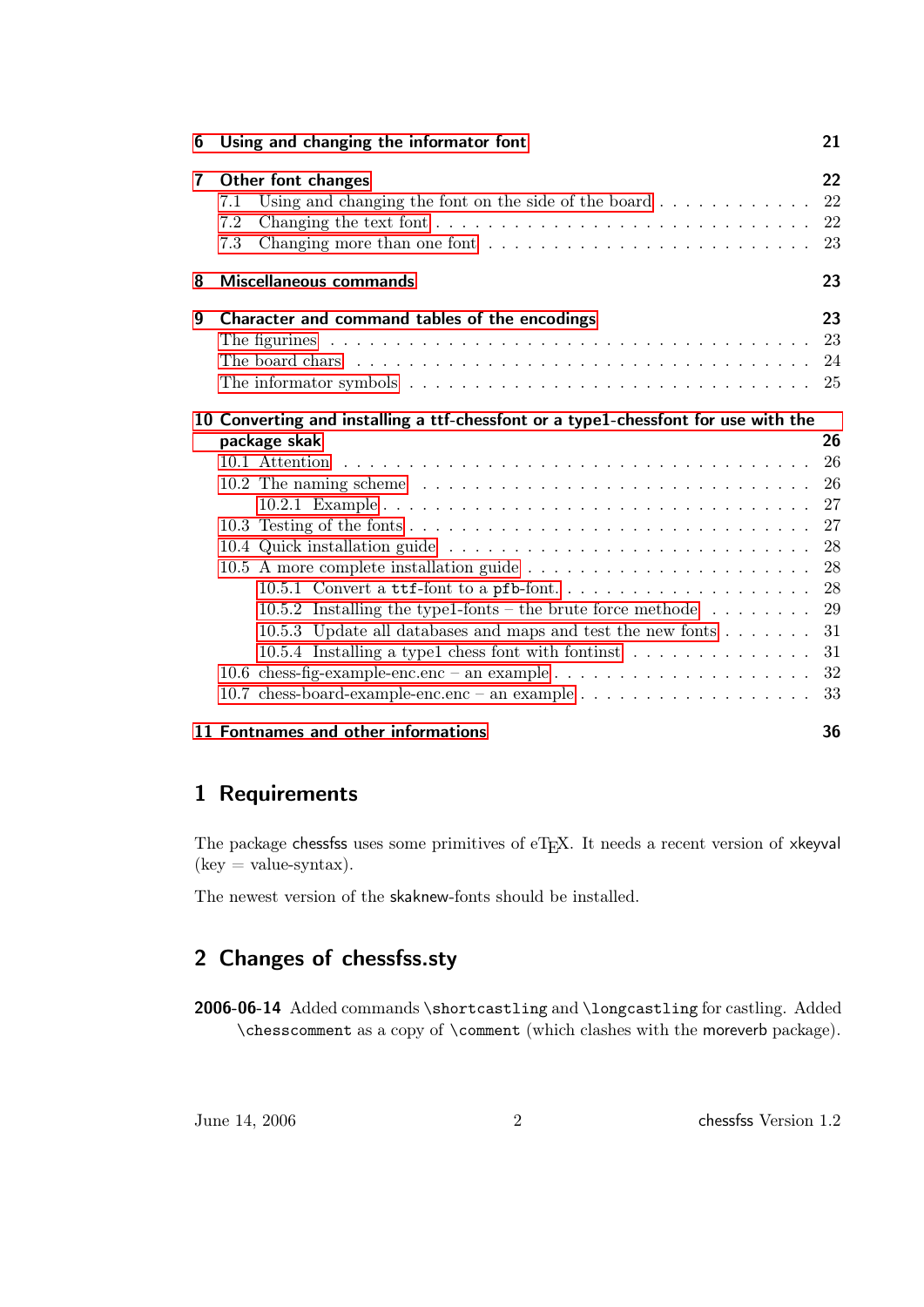Added another board encoding LSBC5.

- 2006-06-09 Changed default ("fallback") chess font to skaknew. Disabled the package option skaknew as it has no sense anymore.
- 2006-06-07 Corrected faulty definition of \chesssee
- 2006-05-26 Replaced the experimental board encodings by the final ones and added color support.
- 2006-05-26 Changed and extended definitions for text figurines.
- 2006-05-16 Corrected an error in the description of .enc-files and in the description which caused errors with dvips.
- 2006-03-31 I changed the name of the informatorsymbol \see to \chessssee to avoid a clash with makeidx.

Fontencoding declaration are now in external .def-files. fd-informations of the standard fonts are in external .fd-files.

Changed the internal definition of the pieces. They now use \DeclareTextCommand etc. So they now longer execute font commands like size! The user definitions like \WhiteEmptySquare or \king are unchanged.

I added an LSBXA-encoding and a LSBXB-encoding. They can be used to color the back of board pieces differently to the piece itself. (This encodings have been replaced by the final ones and so don't exist anymore).

- 2005-12-15 Added two length (squarewidth, squareheight). Added the commands \cfss@getsquaresize, \getsquaresize. Changed \cfss@setupboardsize and \setboardfontsize, they now store the dimensions of a square of the board. Changed the definition of \cfss@boardsymbol to prevent the insertion of italic correction in boards (\DeclareTextFontCommand is no longer used).
- **2005-12-02** corrected missing  $\%$  in definition of **\cfss@sidefont**
- 2005-06-28 Changed definition of boardfont. The baselineskip is now set to the total height of a square. This corrects a problem with fonts, where the board squares are not really squares.
- 2005-05-09 Corrected the definitions of \with and \without. I confused them. Attention: also old versions of the package skak have mixed them up.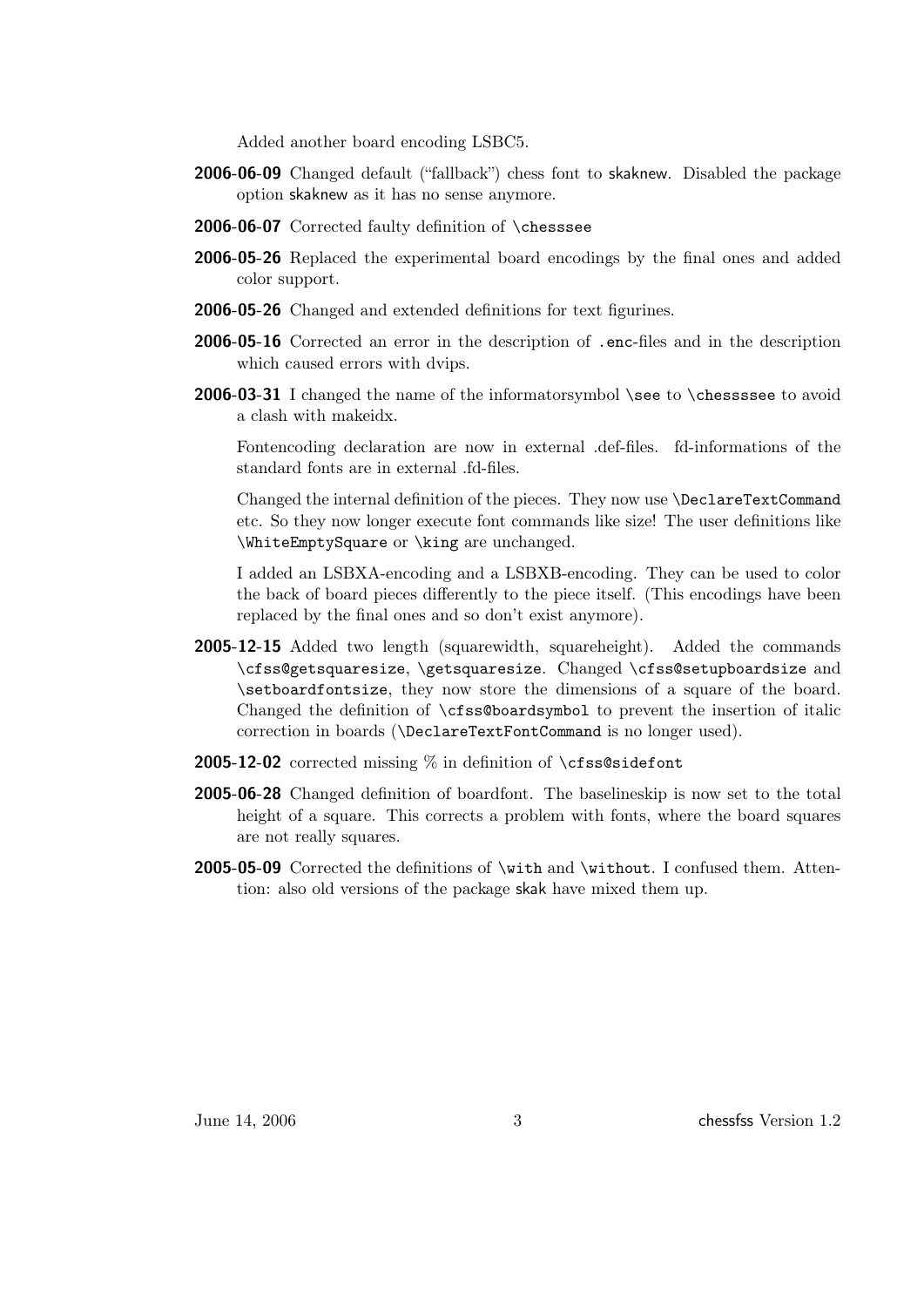## <span id="page-3-0"></span>3 Introduction

This package offers commands to use and switch between chess fonts. It use the LAT<sub>EX</sub> font selection scheme (nfss).

Using the package is easy: either load it with \usepackage{chessfss} or load a package like the new versions of skak, chessboard or texmate that will load the package chessfss. From this version on the package chessfss will not have any package option.

The package doesn't parse, format and print PGN (Portable Game Notation) input like e.g. the package skak or the package texmate.

The aim of the package is to offer writers of packages like the package skak a bundle of commands for fonts, so that they don't have to implement all these commands for themselves.

A normal user can use the package chessfss to print chesssymbols for decoration. But writing a complete game with the following commands is rather tedious. Luckily the newest version of the package skak and texmate now uses the package chessfss.

If you find errors in this text (this includes wrong english), you can write me a bugreport at skak@nililand.de. If you have questions ask them at the newsgroups comp.text. tex or de.comp.text.tex. I'm reading these groups regularly and I'm much better in answering there than in answering e-mails.

#### Remark

YAP (the previewer of MikT<sub>EX</sub>) doesn't like chess fonts. I had and have a lot of faulty diagramms with some pieces and/or fields missing. I also had figurines missing in a game. Some errors are only on screen, others are on screen and in the printed document. The same board at another place can be faultless. In all cases the pdf and the ps file were okay. So to save you from trouble you should better preview and print the pdf or ps file.

### <span id="page-3-1"></span>3.1 Some history

In the package skak the used chess fonts were hardwired in the code. The package skak always used the skak-fonts which exist only in the mf format. So even if one found other chess fonts (e.g. in type1 format) and was able to install them for the use in LATEX it wasn't easy to use them with the package skak.

So I decided to change this and to implement in the package skak the nfss system for fonthandling. I added and changed a lot of commands in the package skak and sent my changes and suggestions to the author. Then I saw the package texmate and realized that all the commands should better go in a separate package so that all chess related styles can use them  $-$  and so the package chesses was born.

June 14, 2006 and 4 chess version 1.2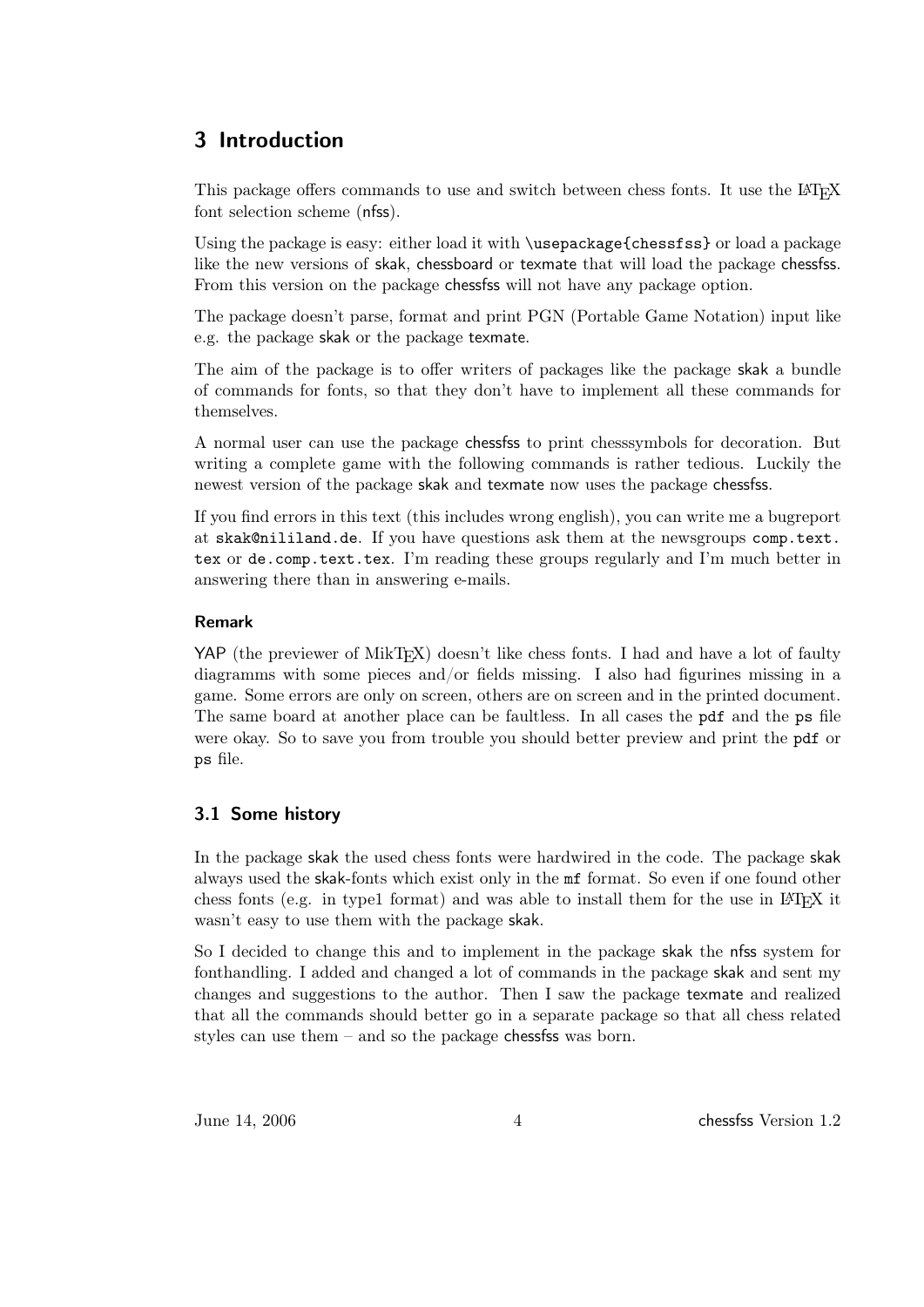The package chessfss can't deny that it had been written with the package skak in mind. Many of the commands and also the encodings are adapted to the needs of the package skak. But I'm quite willing to add commands for other needs. Two things come to my mind: they are a lot of chess fonts which have glyphs for the rules on the board side (with small letters and numbers). Up to now I ignored these glyphs as the package skak doesn't used them anyway.

### <span id="page-4-0"></span>3.2 Description of the fonts

While printing chessgames and chessboards we have to do with five different sets of characters:

- The figurine characters, which are used for the pieces while printing a game, e.g. 1  $\Diamond$ f3  $\Diamond$ f6. In the families skak and skaknew, these characters exist in a medium and a bold version.
- The board characters, which are used for printing the board. While some characters of the board font look very similar to the figurines, their metrics are quite different. All characters of a board should have the same width and the pieces are a bit above the line:

Figurine: 图 Y 国 Q A B. Board: 图 Y 国 A A.

- The informator characters. these are symbols like  $\pm$  or  $\triangle$ . In the skak and skaknew fonts these symbols are stored in the same font file as the figurine characters. But this need not be the case with other chess families. A lot of fonts even doesn't provide these symbols.
- The notation characters used on the sides of a board. In the package skak they are taken from a text font and lifted. Other chess fonts often have small glyphs with a rule and a letter or number.
- Text characters, which are used for the notation of the moves, e.g. "e4". In the package skak the font of the document is used.

chessfss handles mostly the first three sets of characters.

### <span id="page-4-1"></span>3.3 Some remarks about nfss

In LATEX one change to another font by changing one or more property of the font – either with the low-level commands \fontencoding, \fontfamily, \fontseries, \fontshape and \fontsize or with various highlevel commands.

nfss uses a quite good substitution method: if a certain combination of properties doesn't point to an existing font, LATEX tries other combinations. As a last resort a default fall back font is used.

June 14, 2006 5 5 chessfss Version 1.2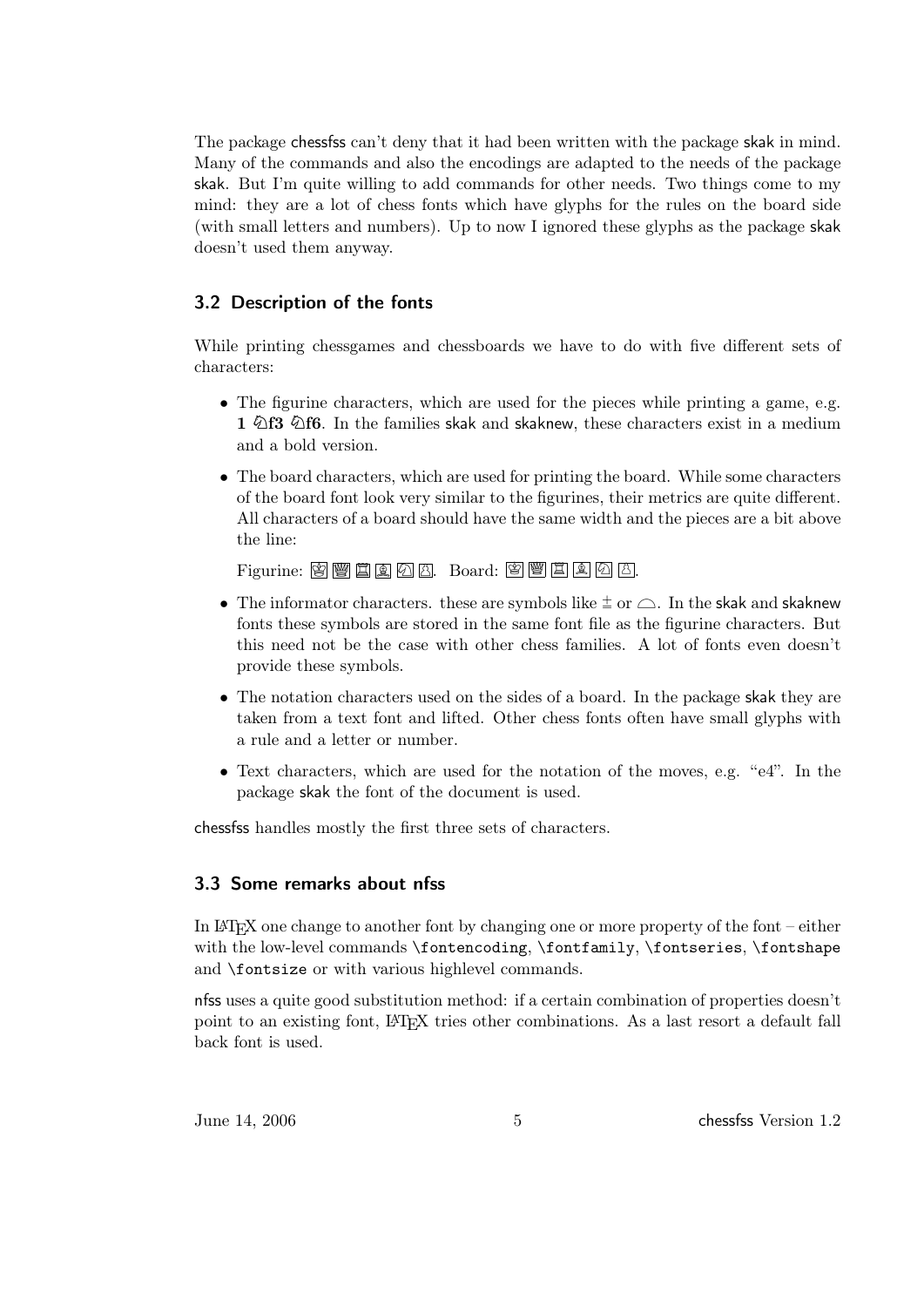I wanted both capacities for the chess fonts too: the \font. . . commands should work where they make sense. And if a chess fonts doesn't exist on a system default chess fonts should be used. In previous versions this default fonts were the skak-fonts. I changed this in this version. Now the skaknew-fonts are the defaults.

During substitution the encoding is never changed. So if I wanted to make sure that the substitution ends at a chess font, I had to define a chess encoding. After some more thoughts I decided even that three chess encodings would be the best. Chess fonts with the full set of characters are quite rare. You can find fonts only with board symbols and fonts only with figurines. I didn't want to have to fill up such fonts via virtual fonts  $$ that would have been possible but tedious.

So I declared three encodings: LSF for chess fonts with figurines, LSB for chess fonts with board symbols and LSI for fonts with the informator symbols:

```
\DeclareFontEncoding{LSF}{}{}
\DeclareFontSubstitution{LSF}{skaknew}{m}{n}
\DeclareFontEncoding{LSI}{}{}
\DeclareFontSubstitution{LSI}{skaknew}{m}{n}
\DeclareFontEncoding{LSB}{}{}
\DeclareFontSubstitution{LSB}{skaknew}{m}{n}
```
\cfss@boardfontencoding \cfss@inffontencoding

\cfss@figfontencoding The names of the three encodings are stored in the macros \cfss@figfontencoding, \cfss@boardfontencoding and \cfss@inffontencoding. The font commands described on the following pages use these macros. So it is possible to change also the encodings of the chess fonts used. I only offer a user command to change the boardfont encoding as only persons who know what they do should change the others encodings.

#### <span id="page-5-0"></span>3.4 For professionals: how to preserve kerning

Dividing the characters used in the notation of a game in the three logical fonts "figurines", "text" and "informator symbols" makes it easy to combine e. g. the skak-figurine with every text font usable in LAT<sub>EX</sub>. But the needed font changing commands (and the different tfm files) doesn't allow to define kernings between characters of the different sets.

If you want to be able to define kerning pairs, you will have to build for every combination of text font, figurines and symbol font that you want to use a virtual font where all symbols are in one font<sup>1</sup>. The characters  $a-h$ ,  $1-8$  and  $\ldots$ , should be put at their standard ASCII positions. The figurines should be put at the positions  $K,Q,R,B,N,p$ 

 $1$ One font from the view of T<sub>E</sub>X: the characters must be in one tim file, the glyphs can come from various fonts.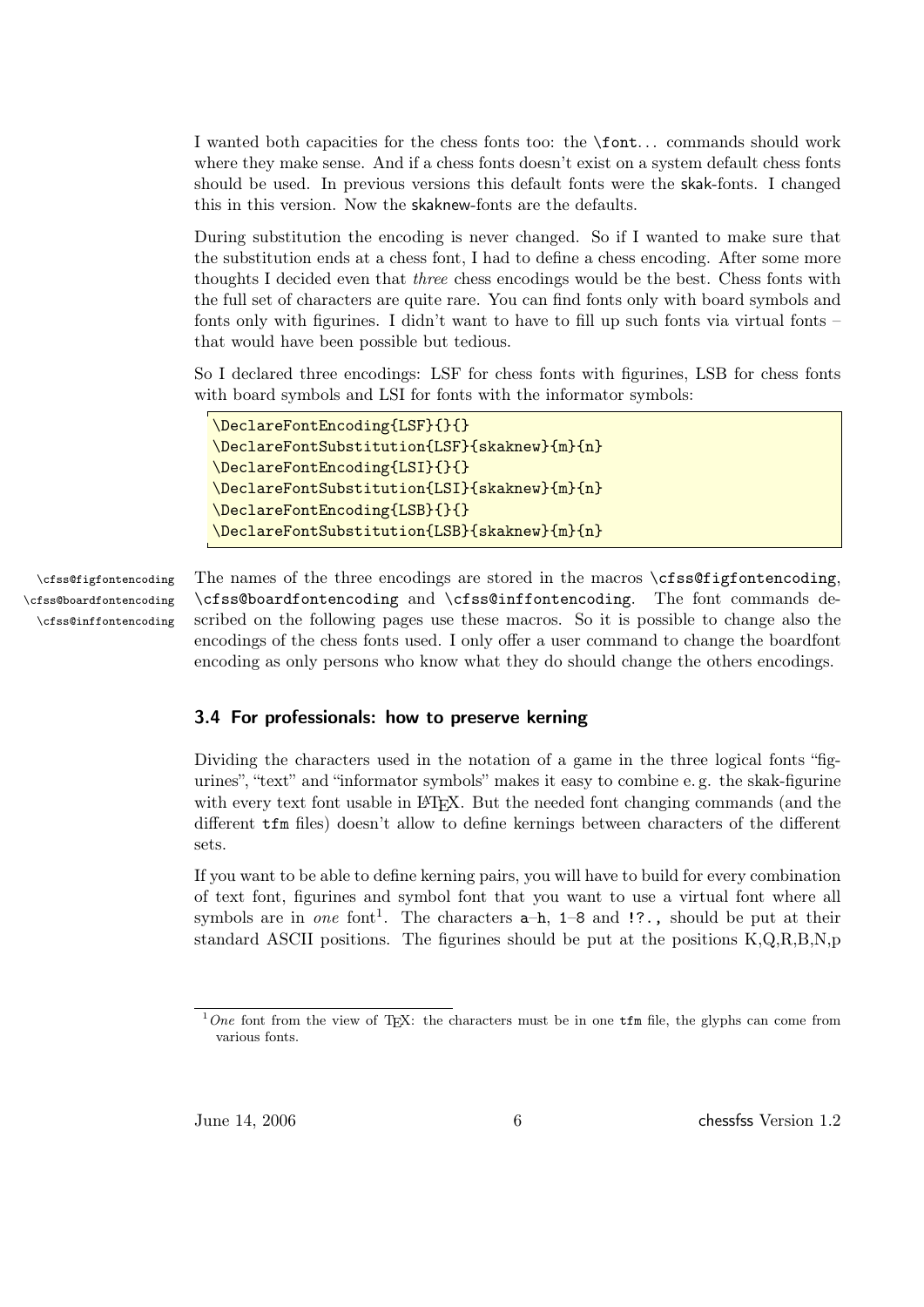(if you don't want trouble with the package skak). For the remaining symbols you can choose the positions freely<sup>2</sup>.

Then you should declare a new (local) encoding, e.g.  $LSA<sup>3</sup>$  and make your new fonts accessible through this encoding. Make a copy of <lsienc.def> that you call <lsaenc.def>. Change in the file all occurences LSI to LSA. You will have to adjust all the positions in the \DeclareTextSymbol{ $\langle symbolname\rangle$ {LSA}{ $\langle$  < position > i. Copy also all definitions from <lsbenc.def> and <lsfenc.def>. Then you should redefine \cfss@figfontencoding, \cfss@boardfontencoding and \cfss@inffontencoding.

At last if you use a package that sets chess you will have to disable every font changing command it inserts during parsing and printing the notation and you will have to change to your font at the start of the chess notation.

If I get a good suggestion about how to arrange such a font and which characters it should contain I will try to incorporate the needed definitions in the package chessfss and to write more detailed instructions.

### <span id="page-6-0"></span> $3.5$  Installing the skaknew<sup>4</sup> fonts

Get the folder skaknew from CTAN, and put all the files (tfm, pfb, afm, map) where they belong (for help look at the FAQ's at [http://www.tex.ac.uk/cgi-bin/](http://www.tex.ac.uk/cgi-bin/texfaq2html?label=wherefiles) [texfaq2html?label=wherefiles](http://www.tex.ac.uk/cgi-bin/texfaq2html?label=wherefiles) and [http://www.dante.de/faq/de-tex-faq/html/](http://www.dante.de/faq/de-tex-faq/html/makros1.html#7) [makros1.html#7](http://www.dante.de/faq/de-tex-faq/html/makros1.html#7)). Renew the filename database. Add the map-file to your psfonts.map (e.g. via a local updmap.cfg).

You can ignore the uskak.fd files (the old from the package skak and the new that comes with skaknew).

I will now describe, how you can use and change each of these types of fonts.

I use in this documentation the skaknew fonts as default. The maya family is a local family of my own for which I installed a figurine and a board font.

<sup>&</sup>lt;sup>2</sup>There is no need to try to preserve some positions of the informator symbols, as you will have to redefine them anyway to get rid of the double braces I put around them to avoid trouble with \mainline from the package skak.

<sup>3</sup> local skak all

<sup>&</sup>lt;sup>4</sup>The skaknew fonts look very similar to skak but they are not identical. They are more or less the type1 version of the original skak-fonts. There have been made some small changes and corrections during the conversion from the  $m$ f sources, so the author decided (and I agree with him) to give the new fonts another name.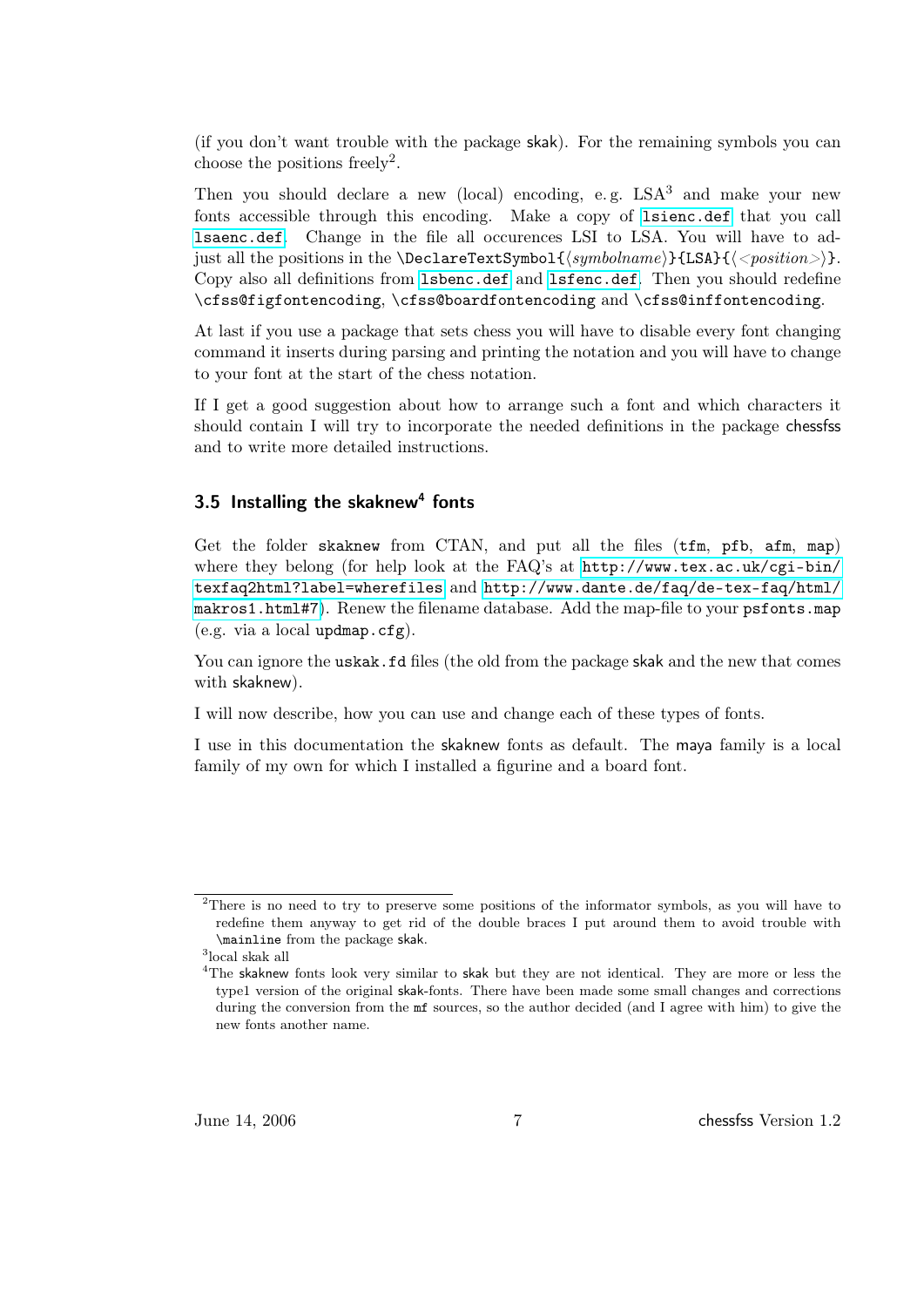### <span id="page-7-0"></span>3.6 User and package writers commands

As the package chessfss is intended mainly as a background package for chess packages many commands exist both in a user and a internal version. Sometimes there is no difference between both versions but it is also possible that they differ. Internal commands starts with \cfss@.

### <span id="page-7-1"></span>3.7 Warnings

When playing with the following commands, you will perhaps get warnings like

```
LaTeX Font Warning: Font shape 'LSI/maya/m/n' undefined (Font)
using 'LSI/skaknew/m/n' instead on input line 4.
LaTeX Font Warning: Font shape 'LSF/maya/bx/n' undefined (Font)
using 'LSF/maya/m/n' instead on input line 5.
```
these warnings show you that the substitution works like wanted: The first warning tells you that in the maya family there isn't an LSI-encoded font and that the informator font of the skaknew family is used instead. That is a sensible thing to do. The second warning tells you that there isn't a bx (bold) font in the maya figurine, and that the medium variant is used instead. That is a sensible thing to do, too. I didn't silenced the substitution because I like to know when a font is changed.

## <span id="page-7-2"></span>4 Using and changing the figurine font

### <span id="page-7-3"></span>4.1 Figurines without the package chessfss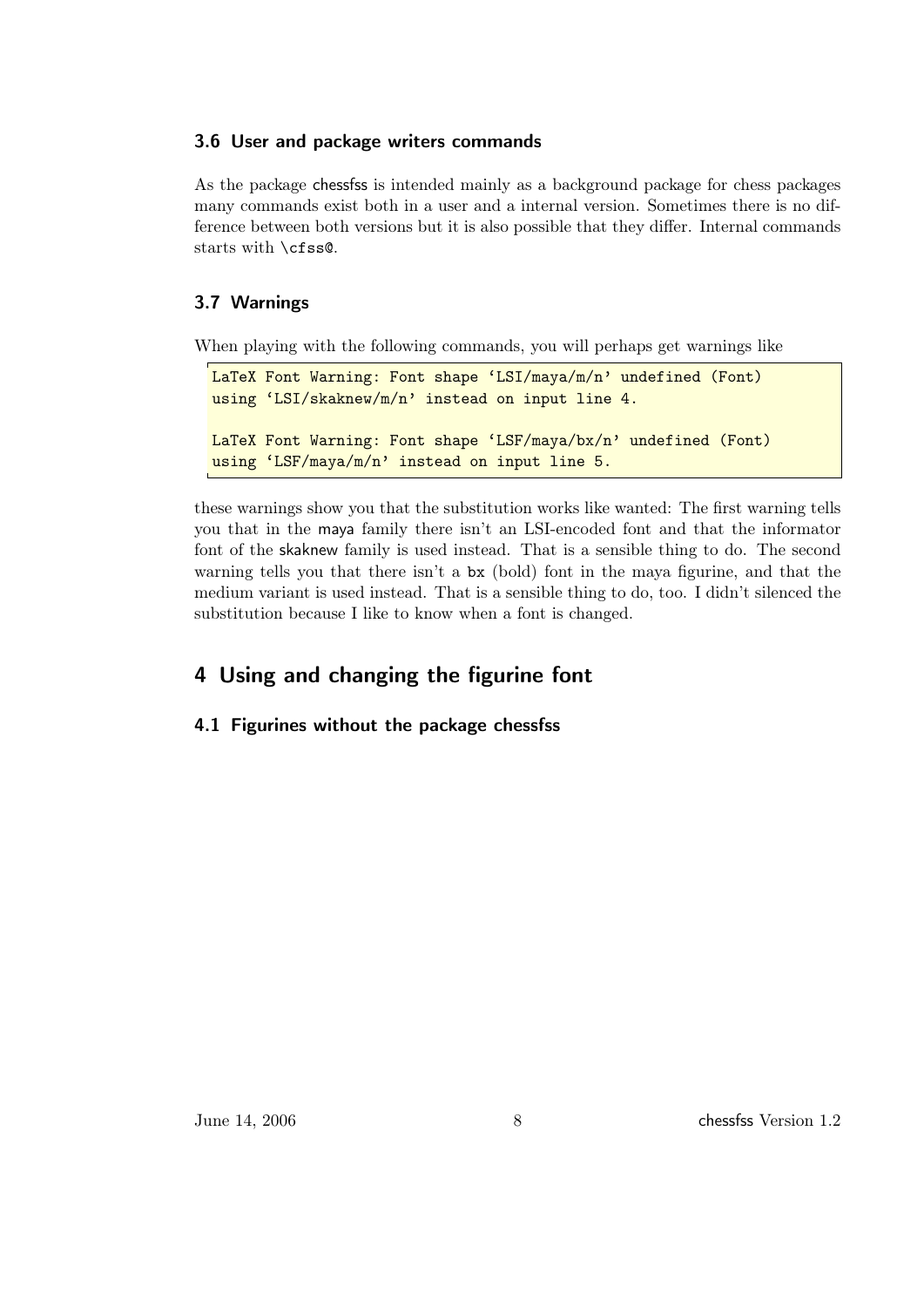|                                                                                           | \documentclass[parskip]{scrartcl}                            |
|-------------------------------------------------------------------------------------------|--------------------------------------------------------------|
|                                                                                           | \usepackage[LSF,T1]{fontenc}                                 |
|                                                                                           | \usepackage{bookman}                                         |
|                                                                                           | \pagestyle{empty}                                            |
|                                                                                           | \begin{document}                                             |
|                                                                                           | \makeatletter                                                |
|                                                                                           | \cfss@symking a1, \cfss@symqueen b1, \cfss@symrook           |
|                                                                                           | $c1$ ,                                                       |
|                                                                                           | \cfss@symbishop a1, \cfss@symknight b1,                      |
|                                                                                           | \cfss@sympawn c1                                             |
| $\Phi$ al, $\Psi$ al, $\Xi \hat{\otimes} \hat{\triangle}$ al,                             | {\fontencoding{LSF}\fontfamily{pirat}\selectfont             |
|                                                                                           | $K$ }a1,                                                     |
|                                                                                           | {\fontencoding{LSF}\fontfamily{pirat}\selectfont             |
| $\Phi$ a1, $\mathcal{L}$ b1, $\mathcal{L}$ c1, $\mathcal{L}$ a1, $\Delta$ b1, $\Delta$ c1 | $Q$ }a1,                                                     |
|                                                                                           | {\fontencoding{LSF}\fontfamily{pirat}\selectfont<br>RBNp}a1, |
|                                                                                           |                                                              |
|                                                                                           | \fontfamily{pirat}\selectfont                                |
|                                                                                           | \cfss@symking a1, \cfss@symqueen b1, \cfss@symrook           |
|                                                                                           | c1.                                                          |
|                                                                                           | \cfss@symbishop a1, \cfss@symknight b1,                      |
|                                                                                           | \cfss@sympawn c1                                             |
|                                                                                           | \end{document}                                               |
|                                                                                           |                                                              |

As the above example shows you don't need the package chessfss to use chess fonts. You only need to load the encoding definition LSF as an option of fontenc (and you must load a text encoding as the last option of fontenc). Then you can use the internal definitions of the encoding definition or the font switching commands. In the examples it looks like as if \cfss@symking contains some font switching command but this isn't true: LATEX can't find a definition for  $\csc s$ s esymking in the T1 encoding and so switch to the default encoding for the command.

The above example also shows why you perhaps will want to use the package chessfss: the chess symbols and the text chars comes from different fontfamilies. If you try to change the fontfamily for the chesssymbols you must do it for each symbol if you don't want to affect your text font. (In the last two lines of the example document LAT<sub>E</sub>X can't find a text font pirat and so switch back to the default cmr). So it would be quite useful to have commands that do the necessary font switches and commands to change only the chess fontfamily.

#### <span id="page-8-0"></span>4.2 Using symbols for pieces

\figfont \figsymbol{ $\text{text}}$ } change the encoding to LSF and the fontfamily \figsymbol \cfss@figfontfamily to \cfss@figfontfamily. \figfont is a font switch like e.g. \bfseries, while \figsymbol takes like \textbf an argument. \cfss@figfontfamily can be changed \setfigfontfamily with the command \setfigfontfamily{ $\langle family \rangle$ .

June 14, 2006 9 chessfss Version 1.2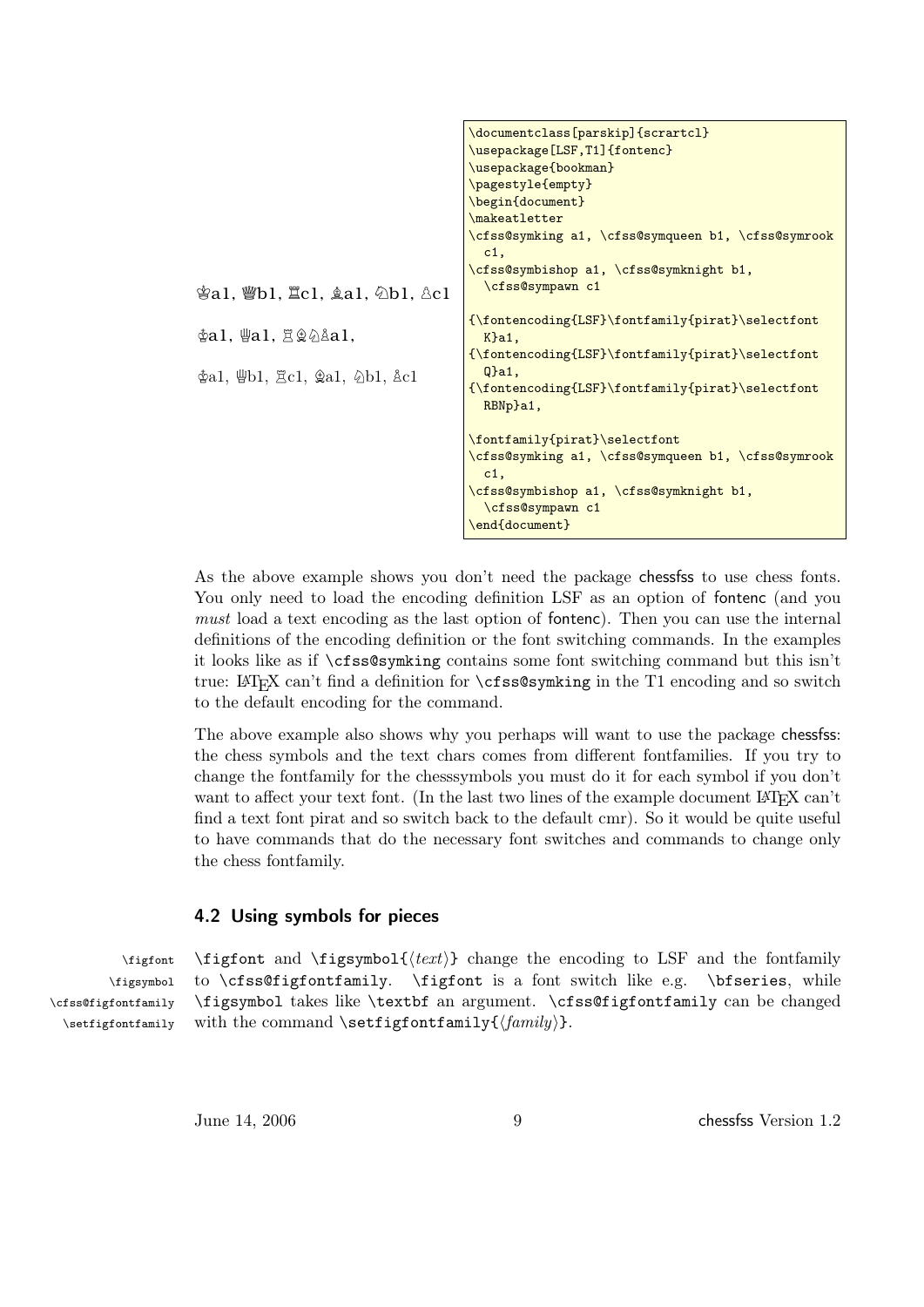\symking For each piece there is a command to call the symbol directly. Font commands like  $\sqrt{\frac{1}{2}}$ \bfseries or \large work as expected – if the chess font has the font variants need. E.g. there is a bold font in the skaknew family, but not in the maya family:

| $\&c1, \&d1, \&h8$                                                                                                                             | \newcommand\PieceChar{K}<br>\figsymbol{K}c1, \figsymbol{\symbol{'113}}d1,<br>\figsymbol{\PieceChar}h8                                                                                                                                          |
|------------------------------------------------------------------------------------------------------------------------------------------------|------------------------------------------------------------------------------------------------------------------------------------------------------------------------------------------------------------------------------------------------|
| 李豐基鱼公主 李豐基鱼公主                                                                                                                                  | figfont KQRBNp<br>bfseries KQRBNp                                                                                                                                                                                                              |
| 含 $e1,$ 營 $d1,$ 置 $h1,$<br>$\S$ e1, $\S$ d1, $\S$ h1<br>$\pm$ e1, $\pm$ d1, $\mathbb{E}$ h1,<br>$\triangle$ f1, $\triangle$ g1, $\triangle$ a2 | \symking e1, \symqueen d1, \symrook h1,\\<br>{\bfseries}<br>\symking e1, \symqueen d1, \symrook h1}<br>\large\setfigfontfamily{maya}<br>\symking e1, \symqueen d1, \symrook h1,\\<br>{\bfseries}<br>\symbishop f1, \symknight g1, \sympawn a2} |
| 4 # 4 2                                                                                                                                        | \setfigfontfamily{maya}<br>figfont KQRBNp                                                                                                                                                                                                      |

\cfss@symking As already mentioned above there exist for each piece also an internal command. \cfss@symking and \symking are not equal. The first is a simple char declared through \DeclareTextSymbol in the encoding file. The second is a normal macro which first set the font family and then call the internal command. The difference can be seen in the following example. The internal command reacts only to the standard command to set the font family, while the external command reacts only to the command of the package chessfss.

| \makeatletter                                                                |
|------------------------------------------------------------------------------|
| $\{\c$ fss $@symking, \sqrt{symking},\}$                                     |
| \fontfamily{maya}\selectfont \cfss@symking,<br>\symking}                     |
| {\cfss@symking, \symking,<br>\setfigfontfamily{maya}\cfss@symking, \symking} |
|                                                                              |

#### <span id="page-9-0"></span>4.3 Using normal text chars for the pieces

Sometimes you don't want to use the symbols but normal chars for the pieces, e.g. if children should learn how to write the notation of a game. Unlike symbols text characters are not international. So some language support is needed. And it would be fine if kerning doesn't get destroyed:  $\Xi$ e1 should be Te1 in german and not Te1.

June 14, 2006 10 10 chessfss Version 1.2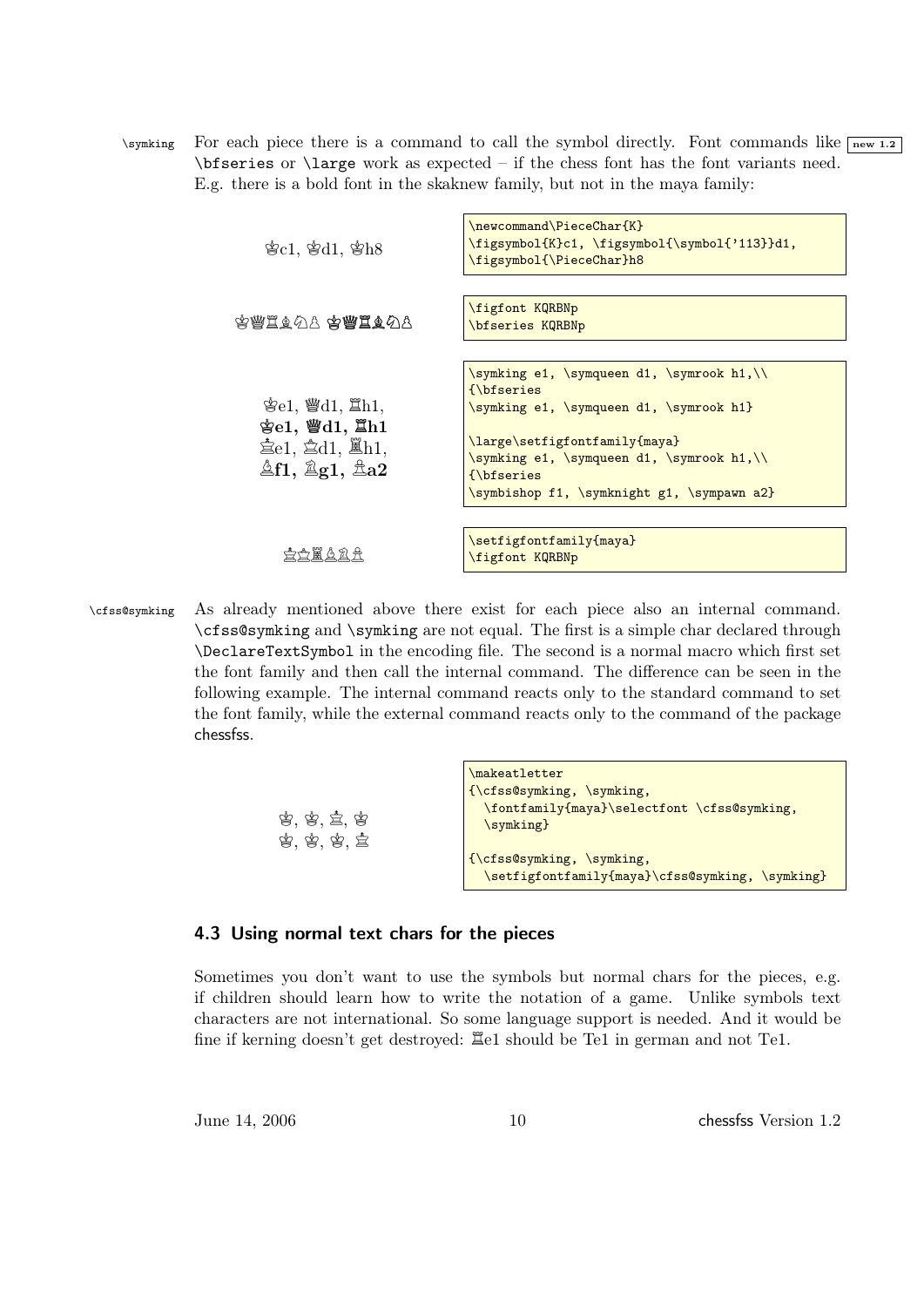$\setminus$ settextfigchars  $\setminus$ S<code>ettextfigchars[ $\langle$ language $\rangle$ ] $\set{\langle king \rangle}{\set{queen}}{\set{rook}}{\set{bishop}}{\set{knight}}{\set{qawn}}$ hanged</code> 1.2 defines text output characters for the pieces (e.g. the german abbreviations) for an (optional, default is english) language<sup>5</sup>. The name of the language can be chosen freely, but I suggest to use the name of babel options. I have predefined some language (english, german, spanish, finnish, french, interlingua, icelandic, italian, portuges) but apart from english and german I don't if they are correct.

 $\setminus$ settextfiglanguage With this command you can switch to the text chars of one defined language.

\textking \cfss@textking

\cfss@textsymking

\king \cfss@king \usetextfig \usesymfig

 $\text{tigsymbol} \text{tigsymbol}$  is the intertact in the english abbreviation of one piece and prints the above defined character. There also exist internal and external commands for each piece – there is no difference between the two, package writer should use the internal commands as there is less danger that a user redefines it.

| Q.Q                    | \newcommand\PieceChar{Q}<br>\textfigsymbol{Q}, \textfigsymbol{\PieceChar}                                      |
|------------------------|----------------------------------------------------------------------------------------------------------------|
|                        |                                                                                                                |
| Ka1, Qg2, Re1, B, N, P | \textking a1, \textqueen g2, \textrook e1,<br>\textbishop, \textknight, \textpawn\\<br><i><b>\bfseries</b></i> |
| Kc1, Qg1, Rf3, B, N, P | \textking c1, \textqueen g1, \textrook f3,<br>\textbishop, \textknight, \textpawn\\                            |
|                        |                                                                                                                |
|                        | \settextfiglanguage{italian}                                                                                   |
|                        | \textking c1, \textqueen g1, \textrook e4,                                                                     |
|                        | \textbishop, \textknight, \textpawn\\                                                                          |
| Rc1, Dg1, Te4, A, C, P |                                                                                                                |
| X, Y, Z, ü, ö, ä       | \settextfigchars[silly]{X}{Y}{Z}{ü}{ö}{ä}                                                                      |
|                        | \settextfiglanguage{silly}                                                                                     |
|                        | \textking, \textqueen, \textrook, \textbishop,<br>\textknight, \textpawn                                       |

### <span id="page-10-0"></span>4.4 Commands that can switch between text and symbols

\textsymfigsymbol \textsymfigsymbol{ $\prec$ } and \textsymking{ $\prec$ cechar i} use symbols or text de-\textsymking pending on a switch that can be set with \usetextfig and \usesymfig.

> There is no difference between the different versions to set a single piece. In previous  $\overline{\phantom{a}}$  changed 1.2 versions \king did work like the new \symking, but then I decided that a user would prefer if the short commands can switch between text and symbols.

> > $\underline{\mathbb{W}}$ .  $\underline{\mathbb{W}}$

\newcommand\PieceChar{Q} \textsymfigsymbol{Q}, \textsymfigsymbol{\PieceChar}

June 14, 2006 11 chessfss Version 1.2

<sup>&</sup>lt;sup>5</sup>In the previous versions the command did have the name \setfigtextchars. I unified the naming but the older command will work too.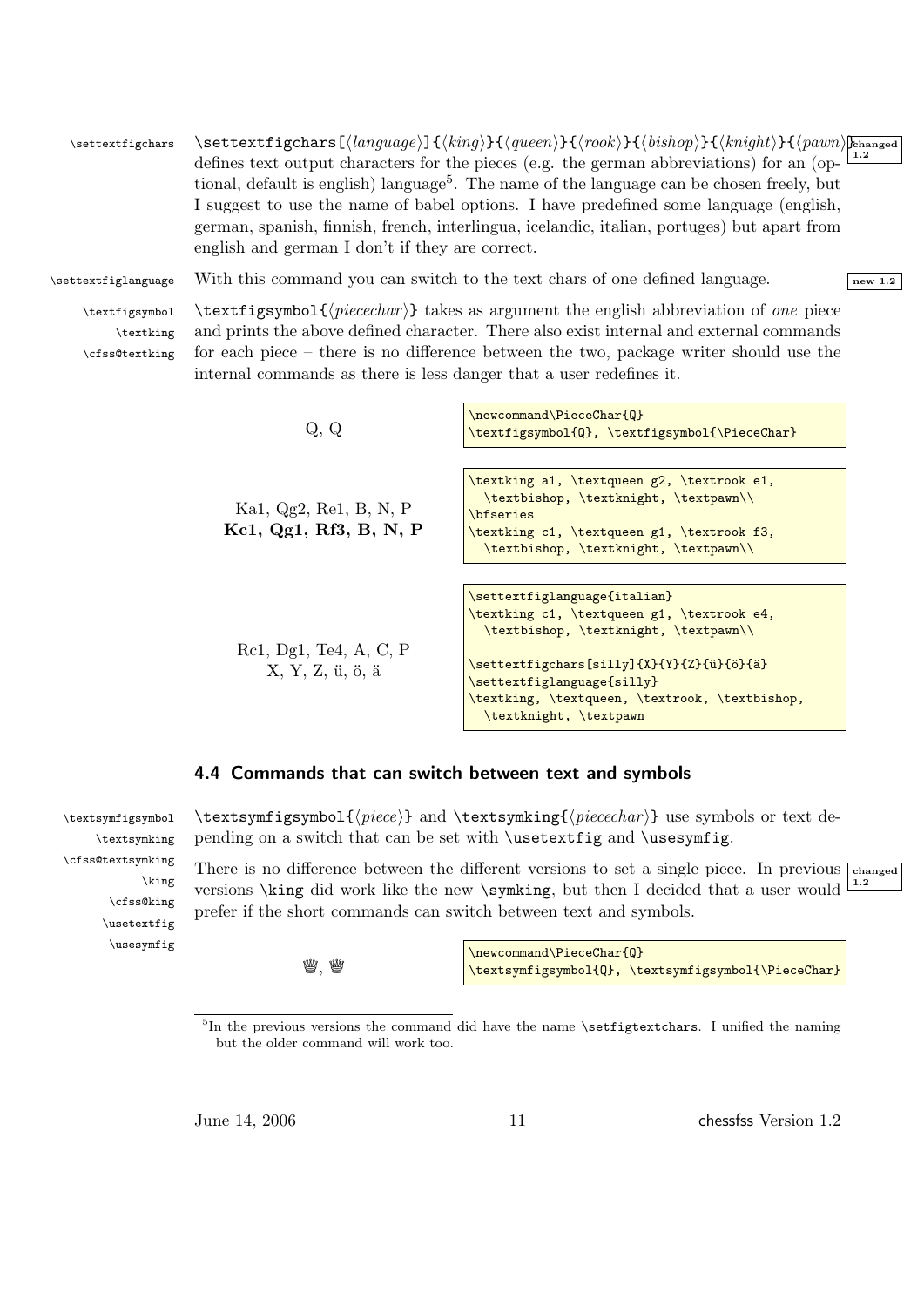

#### <span id="page-11-0"></span>4.5 Kerning questions

I have tried to write the text commands in such a way that kerning is possible. In most cases it works. But packages like the package skak are quite complicated, they have to parse the input and this can breaks kerning. To my suprise the main commands of the package skak preserved kerning, but it breaks with the simple \wmove. Sadly the new package texmate breaks kerning too:

Skak: 1 Sf3 Sf6 2 Tg1 Tg8 6 Tg1 Te8 Tg1Te8 Texmate: 1. Sf3 Sf6 2. Tg1 Tg8 Skak:\newgame \usetextfig\settextfiglanguage{german} \mainline{1. Nf3 Nf6 2. Rg1 Rg8}\\ \variation{6. Rg1 Re8}\\ \wmove{Rg1 Re8} Texmate: \newgame |1. Nf3 Nf6 2. Rg1 Rg8|

#### <span id="page-11-1"></span>4.6 Changing the look of the figurines

\setfigstyle With \setfigstyle{ $\{font\text{ commands}\}$ <sup>6</sup> you can set the style of the pieces. The last rehanged command in the argument can be a command which needs one argument. You should be aware that using font commands around the pieces will destroy kernings, and it is always possible that a package like the package skak don't like the used font commands.



June 14, 2006 12 chessfss Version 1.2

 ${}^{6}$ In older versions this command was called **\settextfigstyle**. I changed the name as it can now also affect symbol pieces. The old name works too.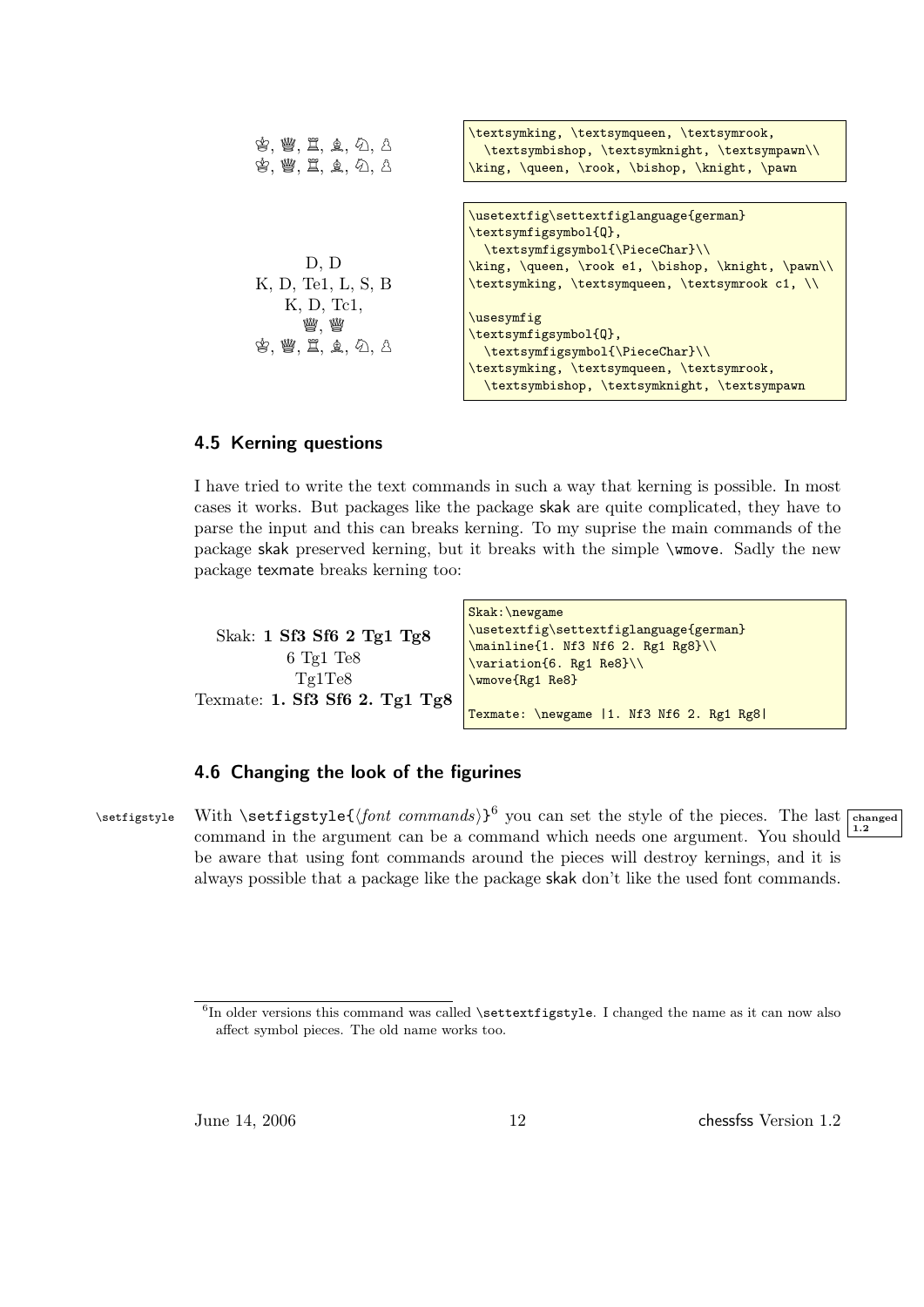```
\mathcal{E}e1, \mathcal{H}d4, 耳,
         B, N, P
1 Nf3 Nf6 2 Rg1 Rg8
       6 Rg1 Re8
        Rg1Re8\setfigstyle{\itshape\underline}
                                  \king e1, \queen d4, \rook, \\
                                  \usetextfig
                                  \bishop, \knight, \pawn
                                  \newgame
                                  \usesymfig
                                  \mainline{1. Nf3 Nf6 2. Rg1 Rg8}\\
                                  \usetextfig
                                  \variation{6. Rg1 Re8}\\
                                  \wmove{Rg1 Re8}
```
## <span id="page-12-0"></span>5 Using and changing the board font

I don't think that a "normal" user would want to use the board fonts directly to print chess boards. It is a lot of tedious and errorprone work to make a board. The printing should be done with \showboard from the package skak or \chessboard from chessboard.sty. So the following examples and explanations are meant to be background informations and not real world examples.

The first version of the package chessfss handled board fonts with "PieceOnWhite"-chars  $\mathcal{L}$  and "PieceOnBlack"-chars  $\mathcal{L}$ . Most of the free fonts for chessboards use such chars. But professional fonts often compose a field from parts like fieldmasks, piecemasks and pieces. In such fonts it is possible to color the different parts individually.

After the release of chessboard Ulrich Dirr added to the skaknew fonts a complete set of such basic chars and I added support for them. It is quite easy to implement in  $\mathbb{F}T_{\mathbb{F}}X$ a method to use composed chars and to switch to another "composition" or to simple chars as it is already part of NFSS: in OT1 e.g. a ü is composed by putting dots above an "u", and you switch to an char "ü" simply by using another encoding like T1.

#### <span id="page-12-1"></span>5.1 Boards without the package chessfss

As with the figurines you can use chessfonts without the package chessfss. You only must load the encoding definition(s). If you want to able to color the fields and to use composed field chars you must use the commands: simple ASCII input like JQ can not be intercepted by the encoding commands.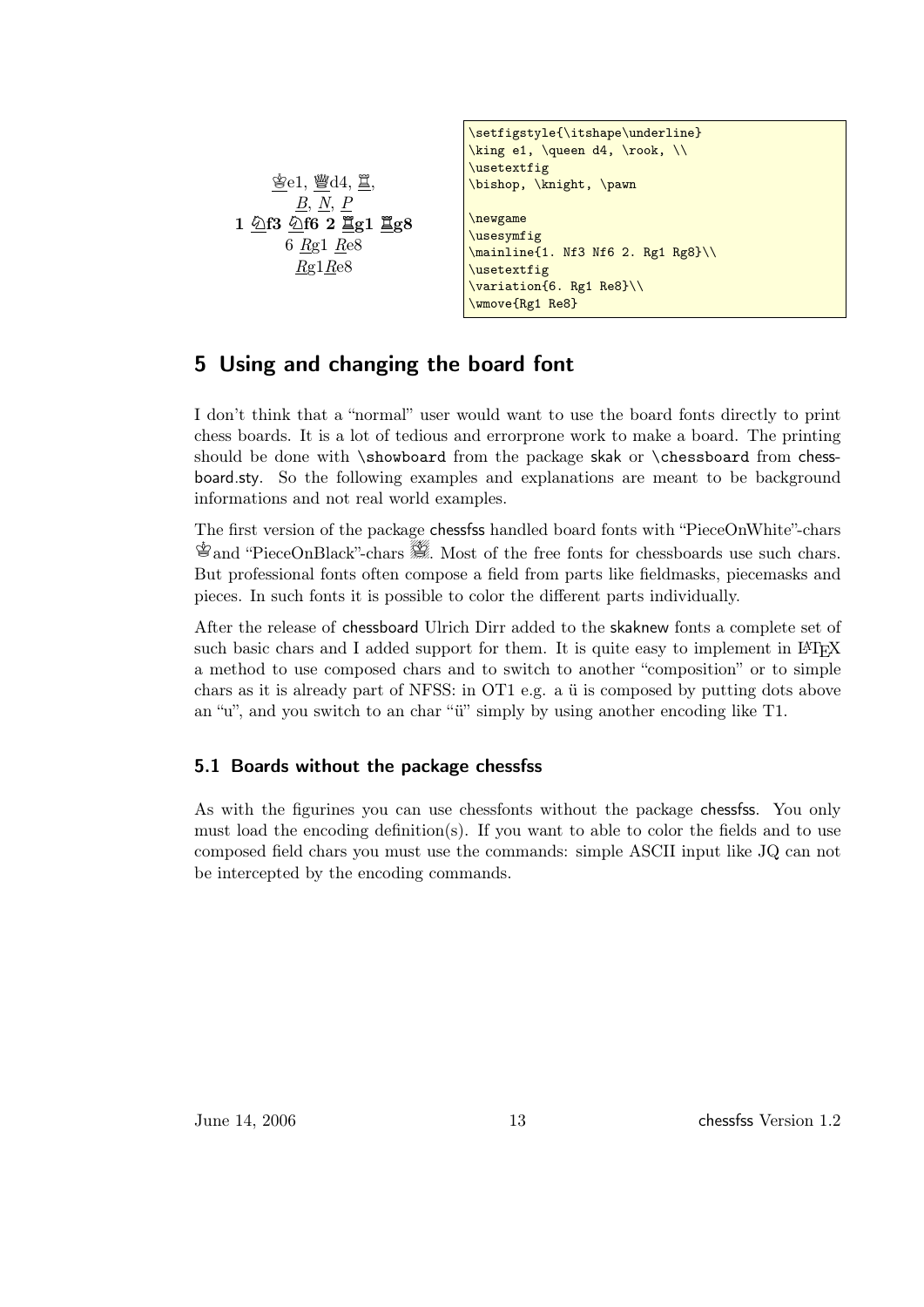



### <span id="page-13-0"></span>5.2 Simple command to use and change board fonts

\boardfont \cfss@boardfont \boardsymbol \cfss@boardsymbol \cfss@boardfontfamily \cfss@boardfontseries \cfss@boardfontsize \cfss@boardfontencoding \setboardfontfamily \setboardfontseries \setboardfontsize \setboardfontencoding

In most cases a user wants diagrams to have always the same size and look. So \boardfont and \boardsymbol{ $\text{\textless}$  sets all font properties to the values stored in \cfss@boardfontfamily, \cfss@boardfontseries, \cfss@boardfontsize and \cfss@boardfontencoding.

The commands \setboardfontfamily{ $\{family\}$ , \setboardfontseries{ $\{series\}$ ,  $\setminus$ setboardfontsize $\{\langle size \rangle\}$  and  $\setminus$ setboardfontencoding change these values.  $\setminus$ setboardfontsize $\{\langle size \rangle\}$  sets the font size to the value  $\{\langle size \rangle\}$  and the baselineskip to the total height of a square (there exists fonts where the square a not really square). The commands only set the values, they don't actually change the font. You need explicitly or implicitly a \boardfont command.

There isn't a \setboardfontshape{ $\{shape\}$  command as I couldn't see what an \itshape board should be. But if the need arise I could add it.

June 14, 2006 14 and 14 chessfss Version 1.2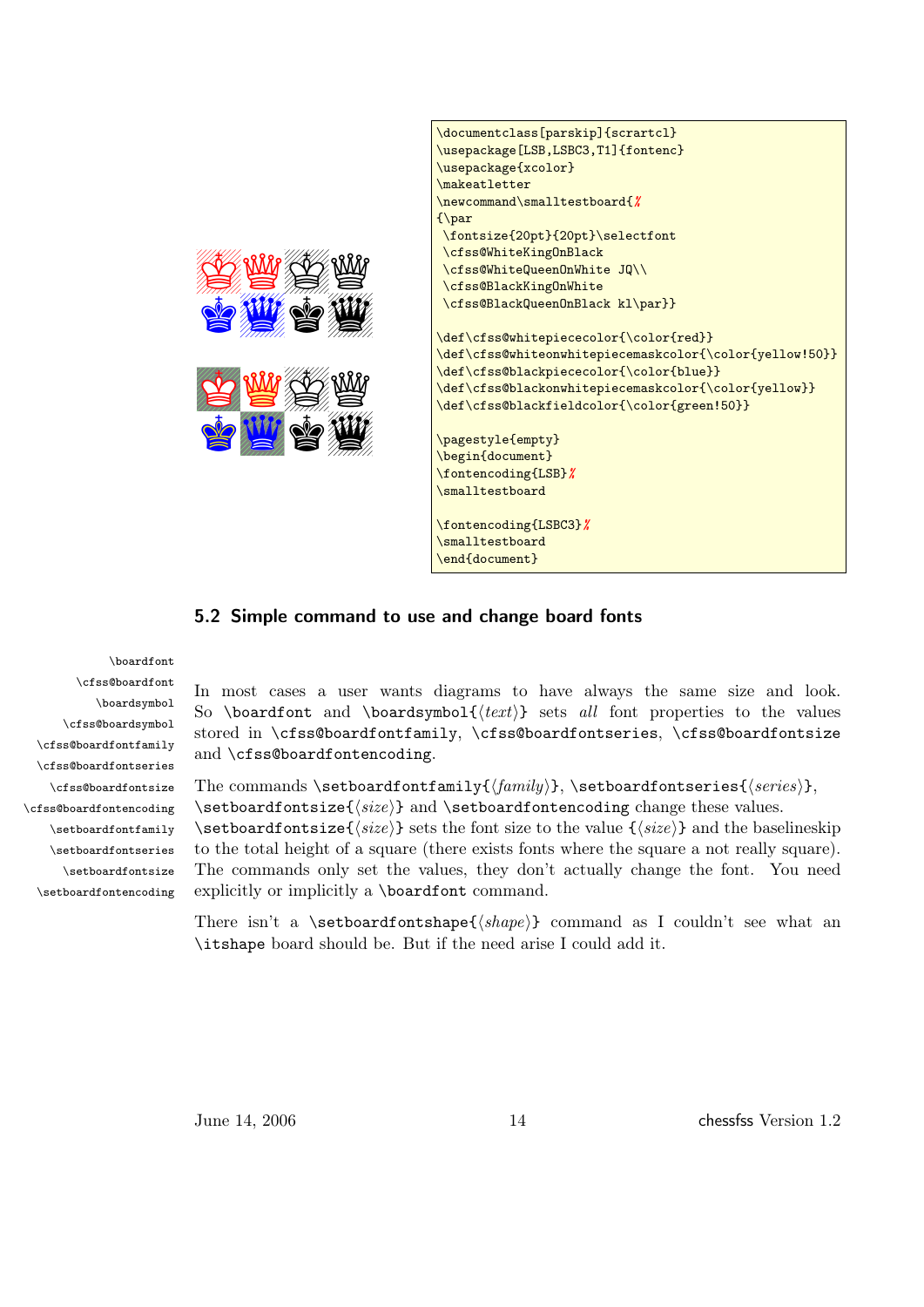|          | \setboardfontsize{10pt}%       |
|----------|--------------------------------|
|          | \newcommand\testboard{{%       |
|          | \boardfont                     |
| 耳楽文楽さ楽う宴 | \noindent                      |
|          | $rmblkans\backslash\backslash$ |
|          | opopopop\\                     |
|          | 0Z0Z0Z0Z\\                     |
|          | Z0Zqj0Z0\\                     |
|          | 0Z0LKZ0Z\\                     |
|          | Z0Z0Z0Z0\\                     |
|          | $POPOPOPO\\$                   |
|          | $SNAQJBMR\par{\}$              |
|          | \testboard                     |
|          |                                |



\setboardfontsize{13pt} \setboardfontfamily{maya} \testboard

\WhiteKingOnWhite For each field of the board there is a command like \WhiteKingOnWhite. See table [2](#page-23-0) on page [24](#page-23-0) for all the names.

\cfss@WhiteKingOnWhite For each piece there is also an internal command. As in the case of the figurines \cfss@WhiteKingOnWhite and \WhiteKingOnWhite are not equal. The first is declared through \DeclareTextSymbol in the encoding file while the second is a normal macro which first set most font properties and then call the internal command. The difference can be seen in the following example.

> 宫, 皆  $\dot{\Xi}$ ,  $\dot{\Psi}$  $^{\circledast}$ , 喜

| \makeatletter                                               |  |
|-------------------------------------------------------------|--|
| \setboardfontsize{11pt}                                     |  |
| \cfss@WhiteKingOnWhite, \WhiteKingOnWhite                   |  |
| {\fontfamily{maya}\Large\selectfont                         |  |
| \cfss@WhiteKingOnWhite, \WhiteKingOnWhite}                  |  |
| $\{\setminus \mathsf{setboardfontsize}\{\mathsf{14pt}\}\}\$ |  |
| \setboardfontfamily{maya}%                                  |  |
| \cfss@WhiteKingOnWhite, \WhiteKingOnWhite}                  |  |

\cfss@getsquaresize \len@cfss@squarewidth \len@cfss@squaretotalheight \len@cfss@squaredepth

\getsquaresize In a simple life, the squares of the board would be square and the fontsize would be also the size of one square. In real life you shouldn't take for granted that in every font a square of the board is really square (that is that the length and the total height are equal), that the length of the square is exactly equal to the nominal font size, and that the baseline of a square is at the bottom.

June 14, 2006 15 chessfss Version 1.2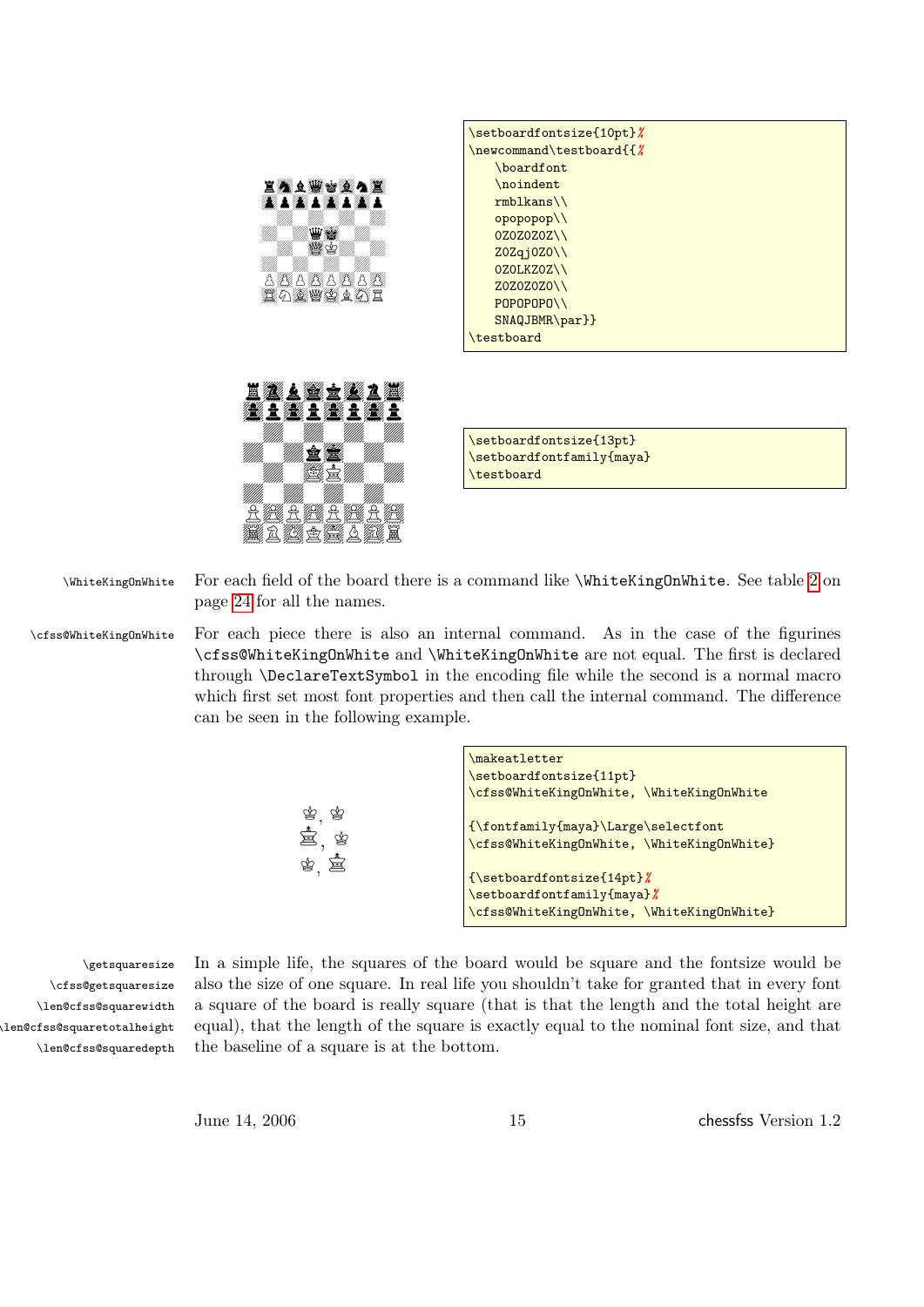The package chessfss allocates three length registers called \len@cfss@squarewidth, \len@cfss@squaretotalheight and \len@cfss@squaredepth.

 $\setminus$ getsquarewidth $\{ReferencePiece\}$  will store in this length registers the width, the totalheight (that is the sum of the height and the depth) and the depth of the object given by the argument. In most cases  $\{\langle ReferencePrice\rangle\}$  should be the black empty square. \setboardfontsize e.g. calls \getsquarewidth{\BlackEmptySquare}.

If you want to make sure, that a piece sits on the baseline, you should raise it e.g. with  $\mathcal{\doteq}$   $\{PIECE\}$ 

### <span id="page-15-0"></span>5.3 Layers of Layers of Chars: Using and coloring composed chars

Coloring the simple board pieces doesn't work good as it colors everything: the field and the piece. To be able to use different colors one must compose a field char. I have defined different variants for such compositions. To be able to use them you must/should:

- use command names to insert the chars. The \testboard command used above will not work, or
- use a package like chessboard to print the board (\showboard of the package skak will not work)
- load a color package, as some of the masks are black by default and must get colors,
- have the newest version of the skaknew fonts (until now they are the only fonts that can use every encoding)
- load the encoding definition you want to use with fontenc (the package chessfss loads as default only the definition for the encoding LSB).

There are "good" compositions with piecemasks and fieldmasks and there are a bit dubious ones that use the normal chars of the LSB-encoding. I named the good ones that need an extended character set LSBC1, LSBC2 etc. I named the other ones (that can be used by every font that works with LSB) LSB1, LSB2 ...

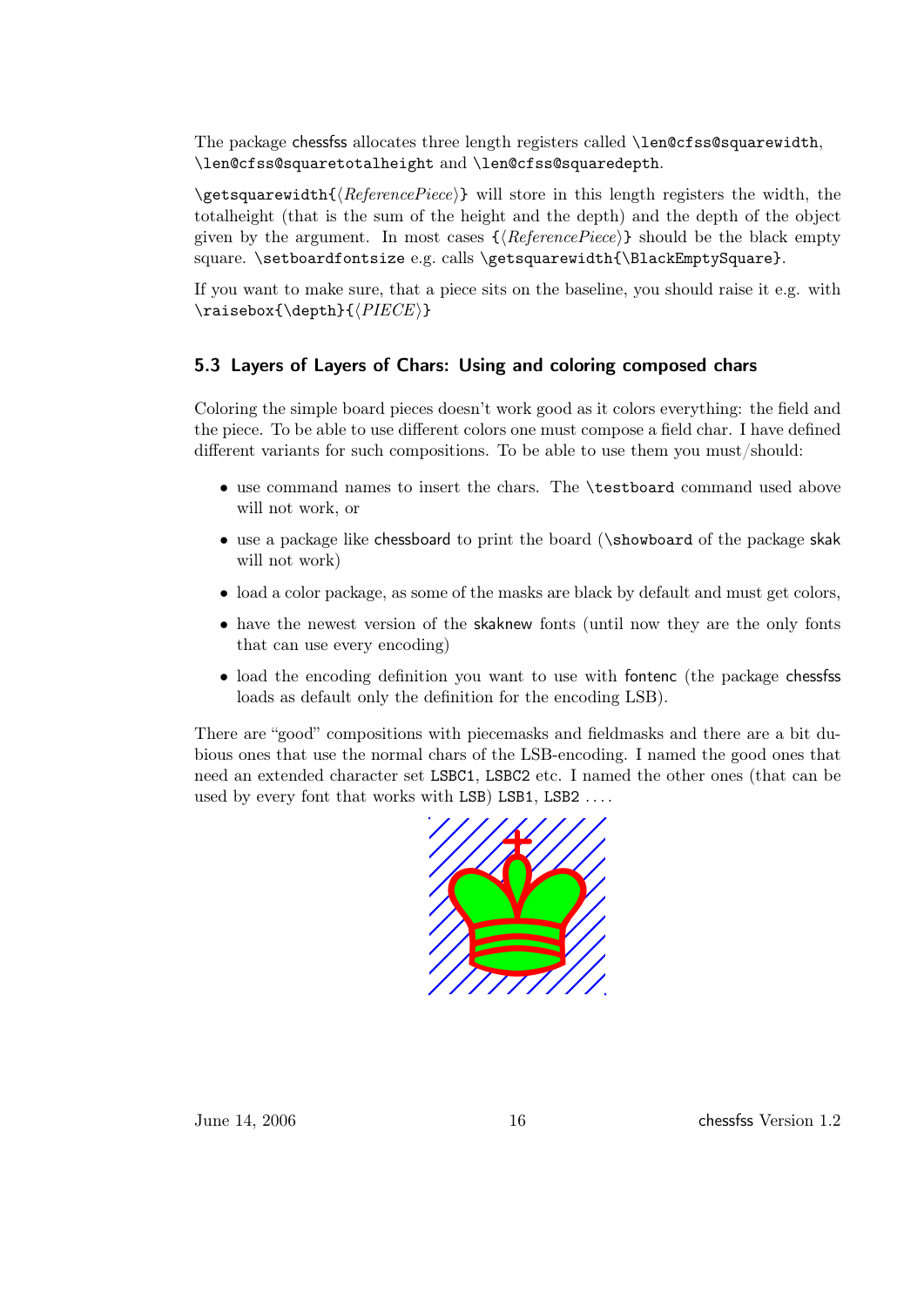#### <span id="page-16-0"></span>5.4 The logical layers

I distinguish for different logical layers in the encodings.

name of layer examples description/comment

| fieldmask      | 67 I                    | Solid and opaque. Blocks out the background. The default<br>color of this char is black, and it should be used for white |
|----------------|-------------------------|--------------------------------------------------------------------------------------------------------------------------|
|                |                         | and black pieces and fields, so using correct colors is a must!                                                          |
| $_{\rm field}$ | 97.99.<br>14. 14. Mille | the transparent field with the small diagonals.                                                                          |
| piecemask      | ₩                       | solid and opaque, can be used to block out the background<br>or field lines in the inner of a piece.                     |
| piece          | 南島                      | font chars.                                                                                                              |

#### <span id="page-16-1"></span>5.5 The predefined encodings

\showchessboardencoding With \showchessboardencoding[ $\langle \text{fontfamily} \rangle$ ]  $\{ \langle \text{encoding} \rangle \}$  you get a small tabular that shows the characters used in the encoding and to which layer they belong. In the following tabulars of the predefined encodings the default colors of the basic chars are used. To see the effect of other colors use the command \setboardfontcolors described on page [20](#page-19-0) before \showchessboardencoding.

> As you see if you look at the "result" columns it is quite possible that you can't distinguish the black and white pieces or the pieces on white fields and the pieces on the black fields. In such cases it is your duty to add colors to the pieces or the fields – either manually or by using e.g. the commands of the package chessboard.

#### LSB

The LSB encoding uses only one layer, but two color commands: first the field color than the piece color.

| Encoding LSB |           |                  |           |              |          |
|--------------|-----------|------------------|-----------|--------------|----------|
| Layer:       | fieldmask | field            | piecemask | piece        | result   |
| WhiteSquare  |           | $\text{(color)}$ |           |              |          |
| BlackSquare  |           | $\text{(color)}$ |           | VM).         | !!!!!!   |
| WhiteOnWhite |           | $\text{(color)}$ |           | ♔            | ♔        |
| WhiteOnBlack |           | $\text{(color)}$ |           | <b>RANTA</b> | <u>K</u> |
| BlackOnWhite |           | $\text{(color)}$ |           | ė            | ė        |
| BlackOnBlack |           | $\text{(color)}$ |           | <b>SKI</b>   |          |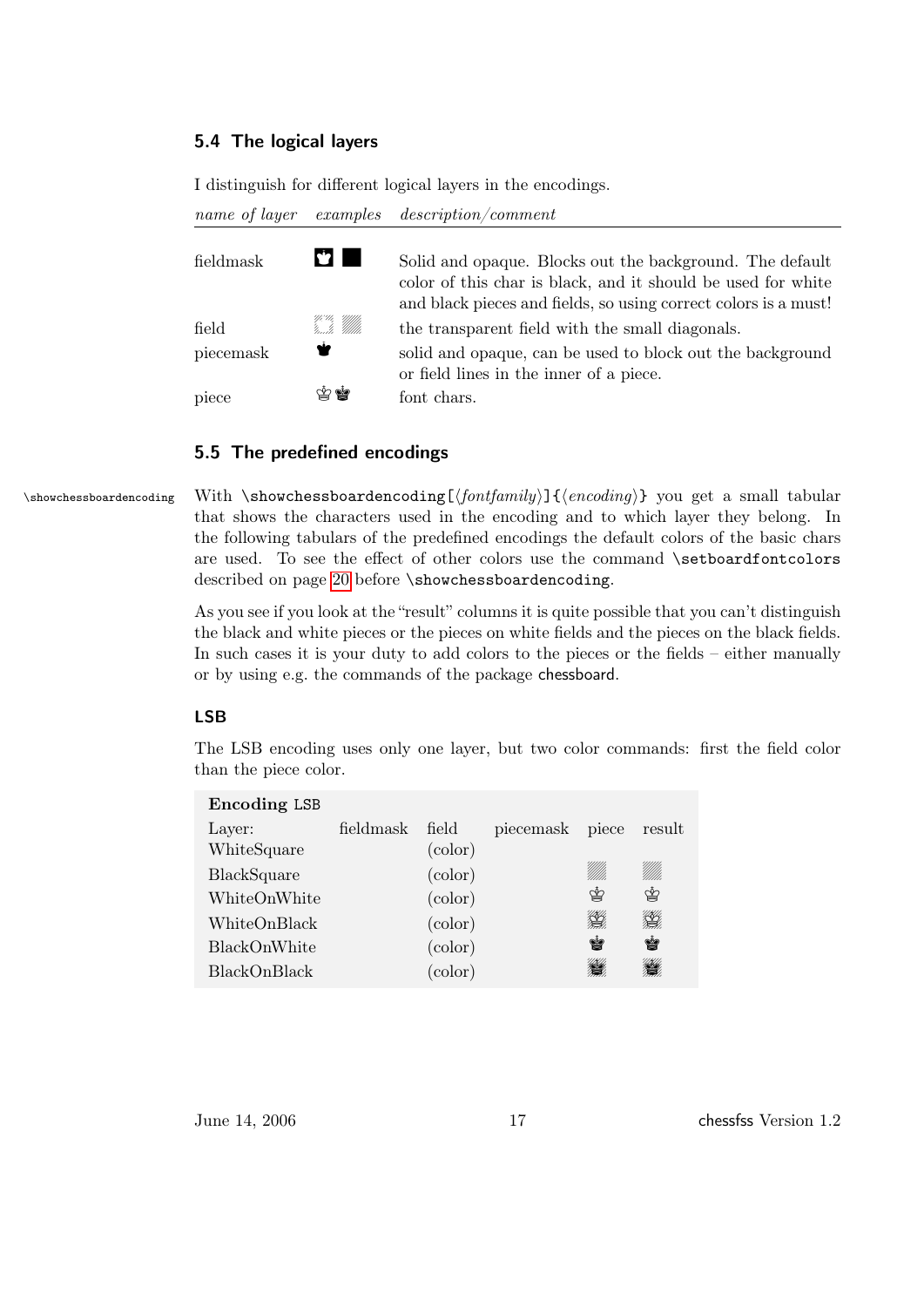#### LSB1

| Encoding LSB1      |           |     |                       |   |        |
|--------------------|-----------|-----|-----------------------|---|--------|
| Layer:             | fieldmask |     | field piecemask piece |   | result |
| WhiteSquare        |           |     |                       |   |        |
| <b>BlackSquare</b> |           | WM. |                       |   |        |
| WhiteOnWhite       |           |     |                       | ⋭ | ♔      |
| WhiteOnBlack       |           |     |                       | ♔ |        |
| BlackOnWhite       |           |     |                       | Ý | ý      |
| BlackOnBlack       |           |     |                       | Ý |        |
|                    |           |     |                       |   |        |

### LSB2

| Encoding LSB2         |  |  |                                        |   |   |  |
|-----------------------|--|--|----------------------------------------|---|---|--|
| fields have no color! |  |  |                                        |   |   |  |
| Layer:                |  |  | fieldmask field piecemask piece result |   |   |  |
| WhiteSquare           |  |  |                                        |   |   |  |
| <b>BlackSquare</b>    |  |  |                                        |   |   |  |
| WhiteOnWhite          |  |  |                                        | ♔ | ≌ |  |
| WhiteOnBlack          |  |  |                                        | ♔ | ♔ |  |
| <b>BlackOnWhite</b>   |  |  |                                        | ė | ė |  |
| BlackOnBlack          |  |  |                                        |   | ¥ |  |
|                       |  |  |                                        |   |   |  |

### LSB3

| Encoding LSB3                 |                                           |  |                                        |   |    |
|-------------------------------|-------------------------------------------|--|----------------------------------------|---|----|
| fields have no char or color! |                                           |  |                                        |   |    |
|                               | White and black pieces use the same char! |  |                                        |   |    |
| Layer:                        |                                           |  | fieldmask field piecemask piece result |   |    |
| WhiteSquare                   |                                           |  |                                        |   |    |
| <b>BlackSquare</b>            |                                           |  |                                        |   |    |
| WhiteOnWhite                  |                                           |  |                                        | y | ¥  |
| WhiteOnBlack                  |                                           |  |                                        | ė | ė  |
| <b>BlackOnWhite</b>           |                                           |  |                                        | Ý | Ý  |
| <b>BlackOnBlack</b>           |                                           |  |                                        | ý | Ý. |
|                               |                                           |  |                                        |   |    |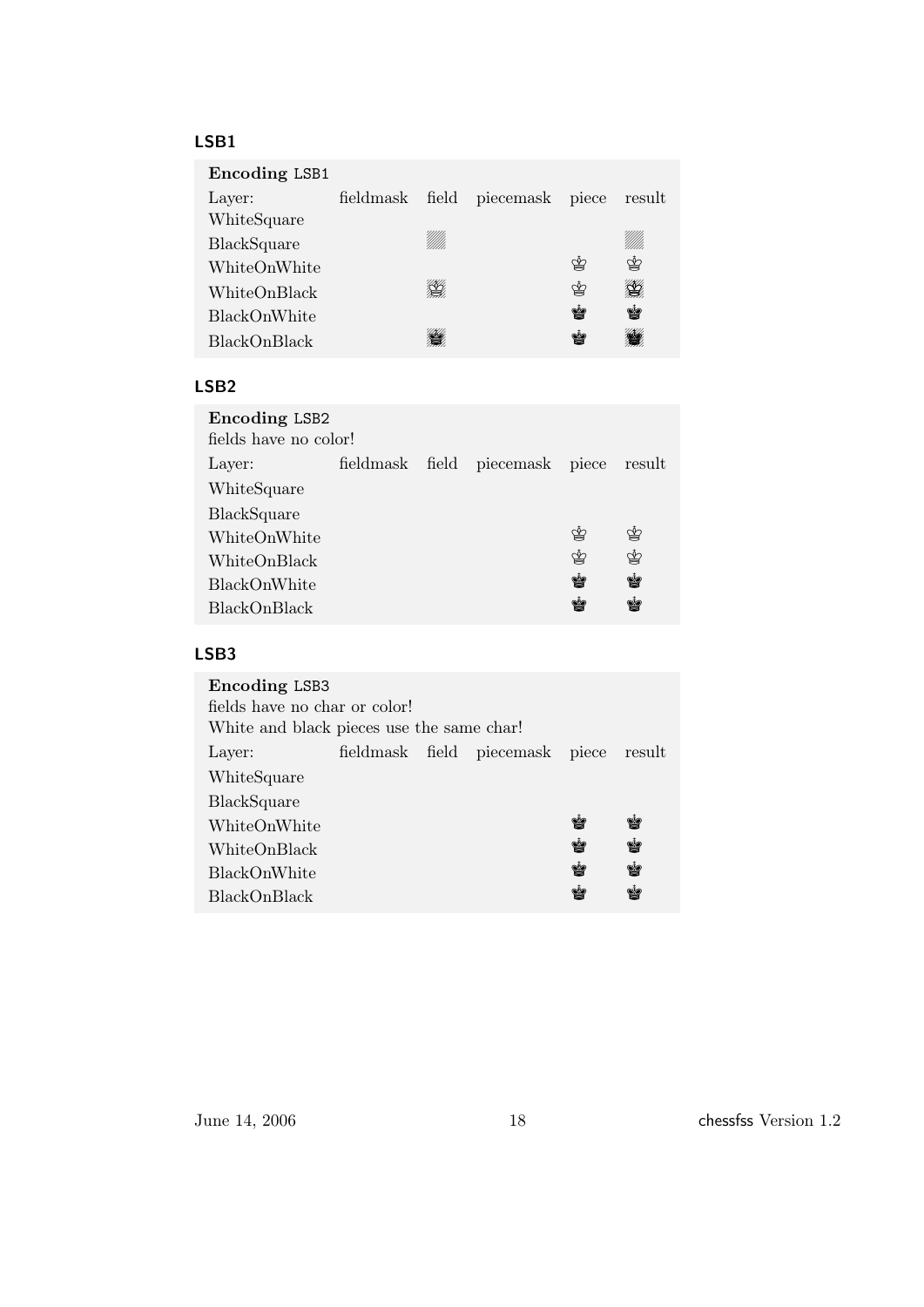#### LSBC1

| Encoding LSBC1 |           |      |                 |       |        |
|----------------|-----------|------|-----------------|-------|--------|
| Layer:         | fieldmask |      | field piecemask | piece | result |
| WhiteSquare    |           |      |                 |       |        |
| BlackSquare    |           | VM). |                 |       |        |
| WhiteOnWhite   |           |      |                 | ≌     | ≌      |
| WhiteOnBlack   |           |      |                 | ♔     |        |
| BlackOnWhite   |           |      |                 | Ý     | Ý      |
| BlackOnBlack   |           |      |                 | Ý     |        |
|                |           |      |                 |       |        |

#### LSBC2

| Encoding LSBC2      |                        |              |                 |       |        |
|---------------------|------------------------|--------------|-----------------|-------|--------|
| Layer:              | fieldmask              |              | field piecemask | piece | result |
| WhiteSquare         |                        |              |                 |       |        |
| BlackSquare         |                        |              |                 |       |        |
| WhiteOnWhite        |                        |              |                 | ≌     | ♔      |
| WhiteOnBlack        | $\mathbf{C}^{\bullet}$ | Yi II,<br>'i |                 | ♔     | \$     |
| BlackOnWhite        |                        |              |                 | ė     | Ý      |
| <b>BlackOnBlack</b> |                        | Yi Ui<br>!   |                 |       |        |

### LSBC3

| Encoding LSBC3 |                           |                |                 |       |              |
|----------------|---------------------------|----------------|-----------------|-------|--------------|
| Layer:         | fieldmask                 |                | field piecemask | piece | result       |
| WhiteSquare    |                           |                |                 |       |              |
| BlackSquare    |                           |                |                 |       |              |
| WhiteOnWhite   |                           |                |                 | ♔     | ♔            |
| WhiteOnBlack   | $\mathbf{r}^{\mathbf{t}}$ | YiU,<br>''un'h |                 | ♔     | $\mathbb{Z}$ |
| BlackOnWhite   |                           |                |                 | ė     | Ý            |
| BlackOnBlack   | N2                        |                |                 | Ý     |              |
|                |                           |                |                 |       |              |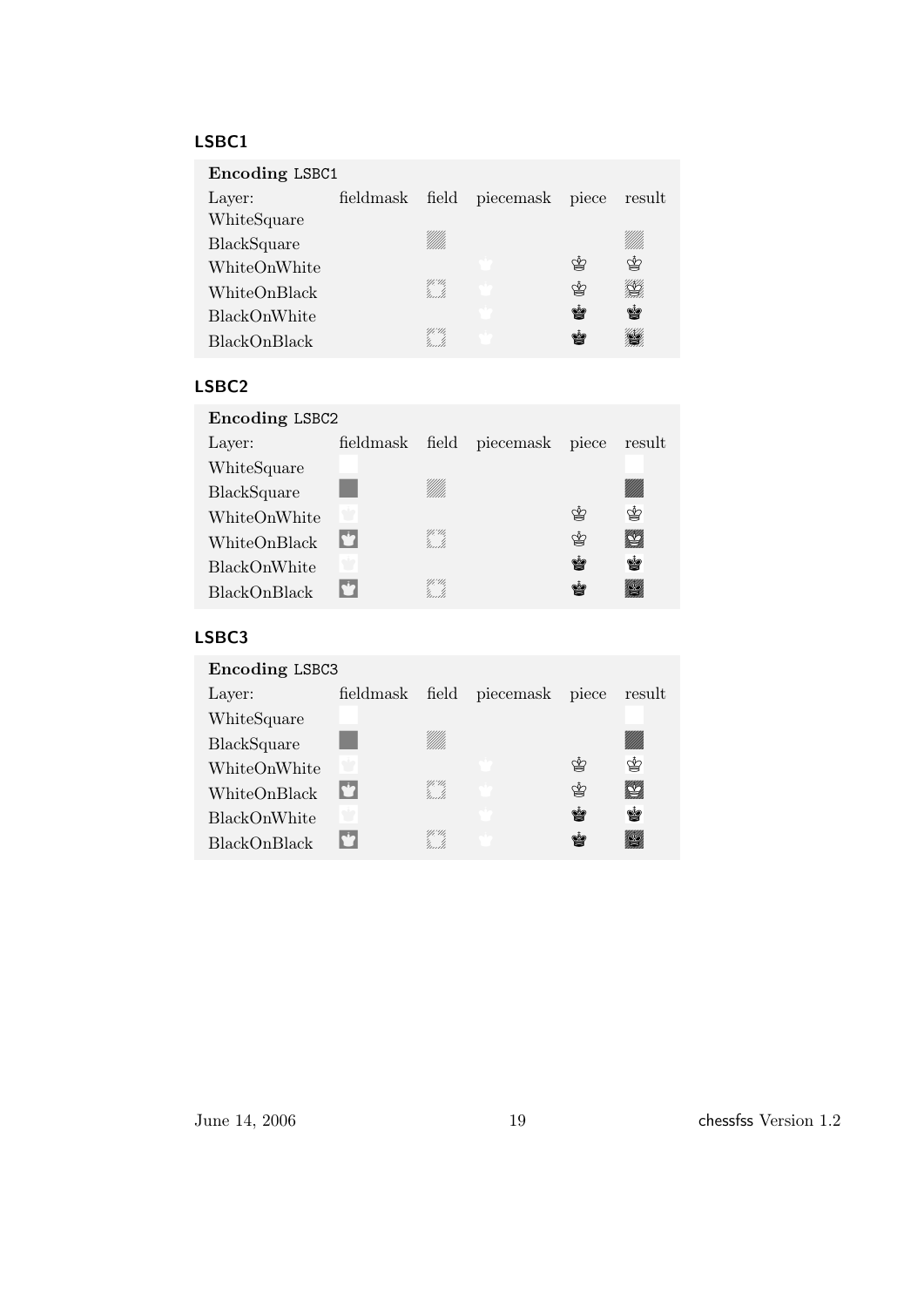#### LSBC4

| Encoding LSBC4 |              |  |                 |       |        |
|----------------|--------------|--|-----------------|-------|--------|
| Layer:         | fieldmask    |  | field piecemask | piece | result |
| WhiteSquare    |              |  |                 |       |        |
| BlackSquare    |              |  |                 |       |        |
| WhiteOnWhite   |              |  |                 | ≌     | ♔      |
| WhiteOnBlack   | $\mathbf{r}$ |  |                 | ♔     | ♔      |
| BlackOnWhite   | Ŵ            |  |                 | Ý     | ė      |
| BlackOnBlack   |              |  |                 | ¥     | Ý      |

#### LSBC5

| <b>Encoding LSBC5</b> |  |  |                                 |   |        |  |
|-----------------------|--|--|---------------------------------|---|--------|--|
| Layer:                |  |  | fieldmask field piecemask piece |   | result |  |
| WhiteSquare           |  |  |                                 |   |        |  |
| BlackSquare           |  |  |                                 |   |        |  |
| WhiteOnWhite          |  |  |                                 | ≌ | ♔      |  |
| WhiteOnBlack          |  |  |                                 | ≌ | ♔      |  |
| BlackOnWhite          |  |  |                                 | Ý | Ý      |  |
| BlackOnBlack          |  |  |                                 | M | Ý      |  |
|                       |  |  |                                 |   |        |  |

#### <span id="page-19-0"></span>5.6 Coloring the layers

To each of the four layers I associated color commands that are used in the definition of the composed chars and which can be used to change the color of the char used in this layer:

| layer     | color commands                   | default definition |
|-----------|----------------------------------|--------------------|
|           |                                  |                    |
| fieldmask | \cfss@whitefieldmaskcolor        | \color{white}      |
|           | \cfss@blackfieldmaskcolor        | \color{gray}       |
| field     | \cfss@whitefieldcolor            | {}                 |
|           | \cfss@blackfieldcolor            | ብ የ                |
| piecemask | \cfss@whiteonwhitepiecemaskcolor | \color{white}      |
|           | \cfss@whiteonblackpiecemaskcolor | \color{white}      |
|           | \cfss@blackonwhitepiecemaskcolor | \color{white}      |
|           | \cfss@blackonblackpiecemaskcolor | \color{white}      |
| piece     | \cfss@whitepiececolor            |                    |
|           | \cfss@blackpiececolor            |                    |

\setboardfontcolors With this command you can change the colors in the different layers. The command use a keyval syntax.

June 14, 2006 20 chessfss Version 1.2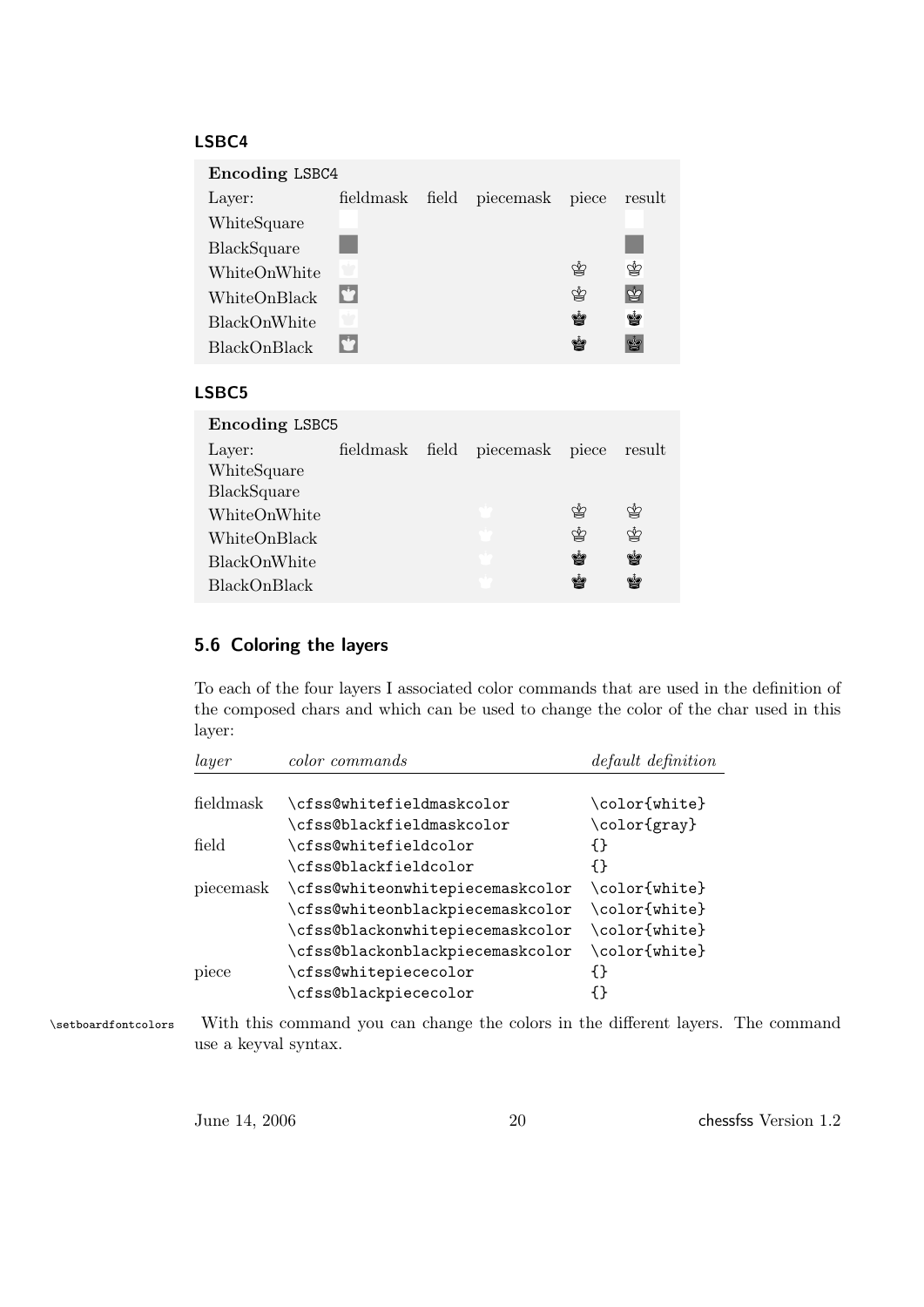

## <span id="page-20-0"></span>6 Using and changing the informator font

As for the figurines and for the board characters I declared an encoding for the informator symbols. But to tell the truth: this isn't really an encoding yet. You can't use it with other fonts as I put simply all the remainder chars of the skak fonts in it and so it contains symbols that are unique to the skak and skaknew font.

I plan to sort the symbols a bit in different sets (as textcomp is doing it). I will have to decide which symbols should be in this encoding. The two boardmarkers e.g. certainly aren't a must and should better be defined to pick up the characters directly from the skak fonts. On the other side symbols like ! and !? or  $\n\cdot \n\cdot \n(N)$  (which in the package skak is defined as  $\text{textfN}$  should perhaps be part of the encoding.

In the meantime you should consider the whole thing as under construction.

\infsymbol \cfss@inffontfamily \setinffontfamily

\inffont The "informator symbols" are symbols to comment a game.  $\inf$ font and  $\inf$ symbol $\{\langle text \rangle\}$ change the encoding to LSI and the fontfamily to \cfss@inffontfamily.

\cfss@inffontfamily can be changed with the command \setinffontfamily{ $\{family\}$ .

\wbetter For each piece there is a command to call the symbol directly, see table [3](#page-24-0) on page [25.](#page-24-0)

\cfss@wbetter For each Symbol there is also an internal command. Please read the explications for the

June 14, 2006 21 chessfss Version 1.2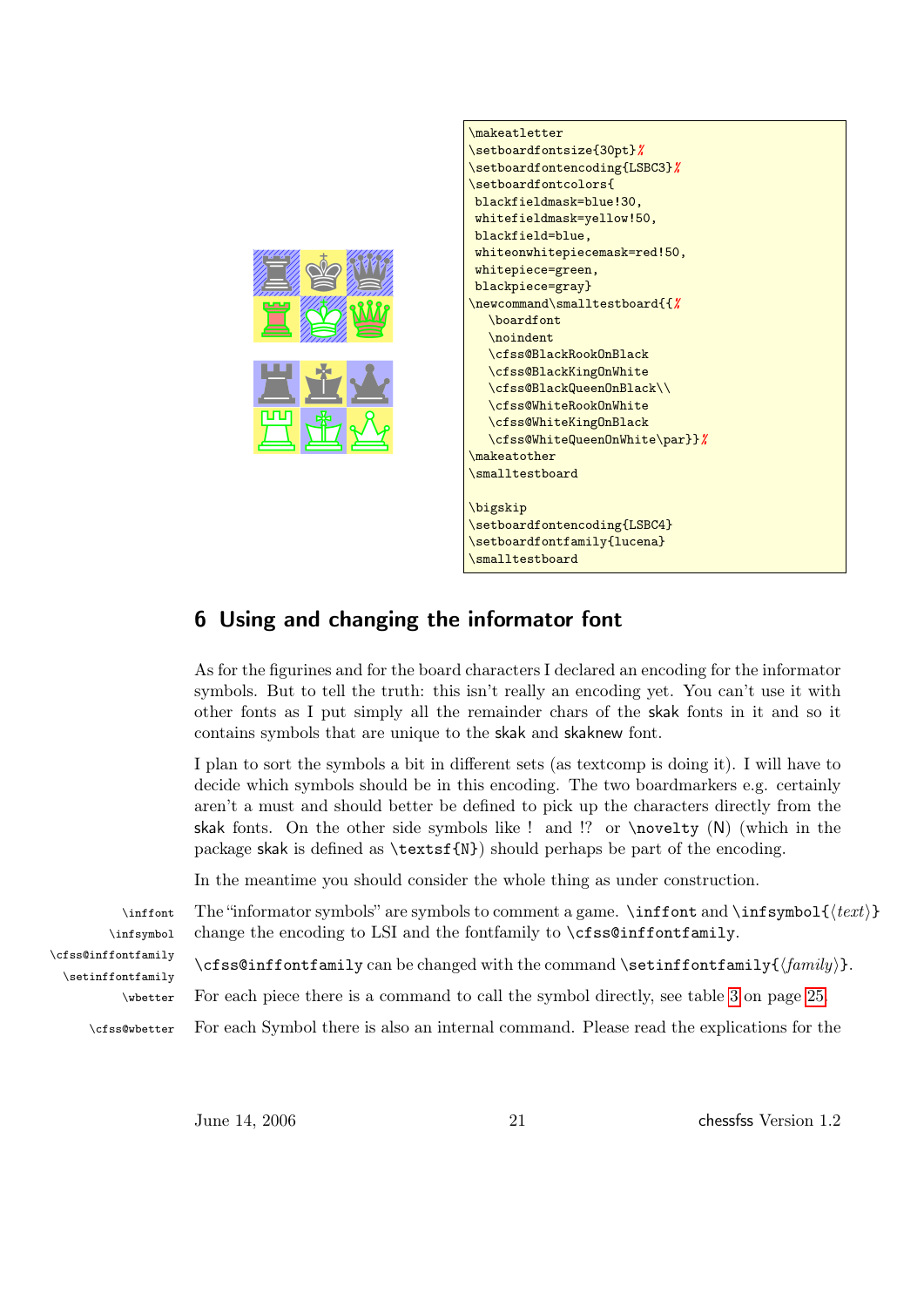figurines and the boardsymbol to understand the difference between the internal and the external commands.

 $\rightarrow \uparrow \triangle$ ,  $\rightarrow \uparrow \triangle$ ,  $\rightarrow$ ,  $\uparrow$ ,  $\triangle$ {\inffont ACE}, \infsymbol{ACE}, \withattack, \withinit, \withidea

#### Future plan: the NAG's

In PGN (the standard format to store chess games) some of the informator symbols can be coded with NAG's<sup>7</sup>. These consist of a dollar sign followed by a number. I plan to add to the package chessfss commands like \@namedef{\$1}{!} so that package writers can use \@nameuse{\$1} while parsing a pgn.

### <span id="page-21-0"></span>7 Other font changes

#### <span id="page-21-1"></span>7.1 Using and changing the font on the side of the board

\sidefont The package skak uses the commands \notationOn and \notationOff to enable the letters and numbers on the side of a board. So at first I called the commands to control this font e.g. \notationfont. Then I changed the names because the font could be confused with the font for the notation of the game (and because the commands were to long to get in the margins of this documentation).

> Like the board font this font should be a fix one. So every font property is set by \sidefont and \sidesymbol{ $\text{text}}$ . It's up to the package writers to use these commands in macros like \showboard!

> Some board fonts don't set the squares on the baseline. Package writers should therefor offer commands to move the notations up and down to get around this defiency.

#### <span id="page-21-2"></span>7.2 Changing the text font

As a default the package skak and texmate.sty use for the notation of a game the normal text font which is active at the start of a game. Each package offer commands to change this font. I don't know yet if I should define text commands e. g. like \chessifont, \chessiifont.

\sidesymbol \cfss@sidefontencoding \cfss@sidefontfamily \cfss@sidefontseries \cfss@sidefontshape \cfss@sidefontsize \setsidefontencoding \setsidefontfamily \setsidefontseries \setsidefontshape \setsidefontsize

June 14, 2006 22 chessfss Version 1.2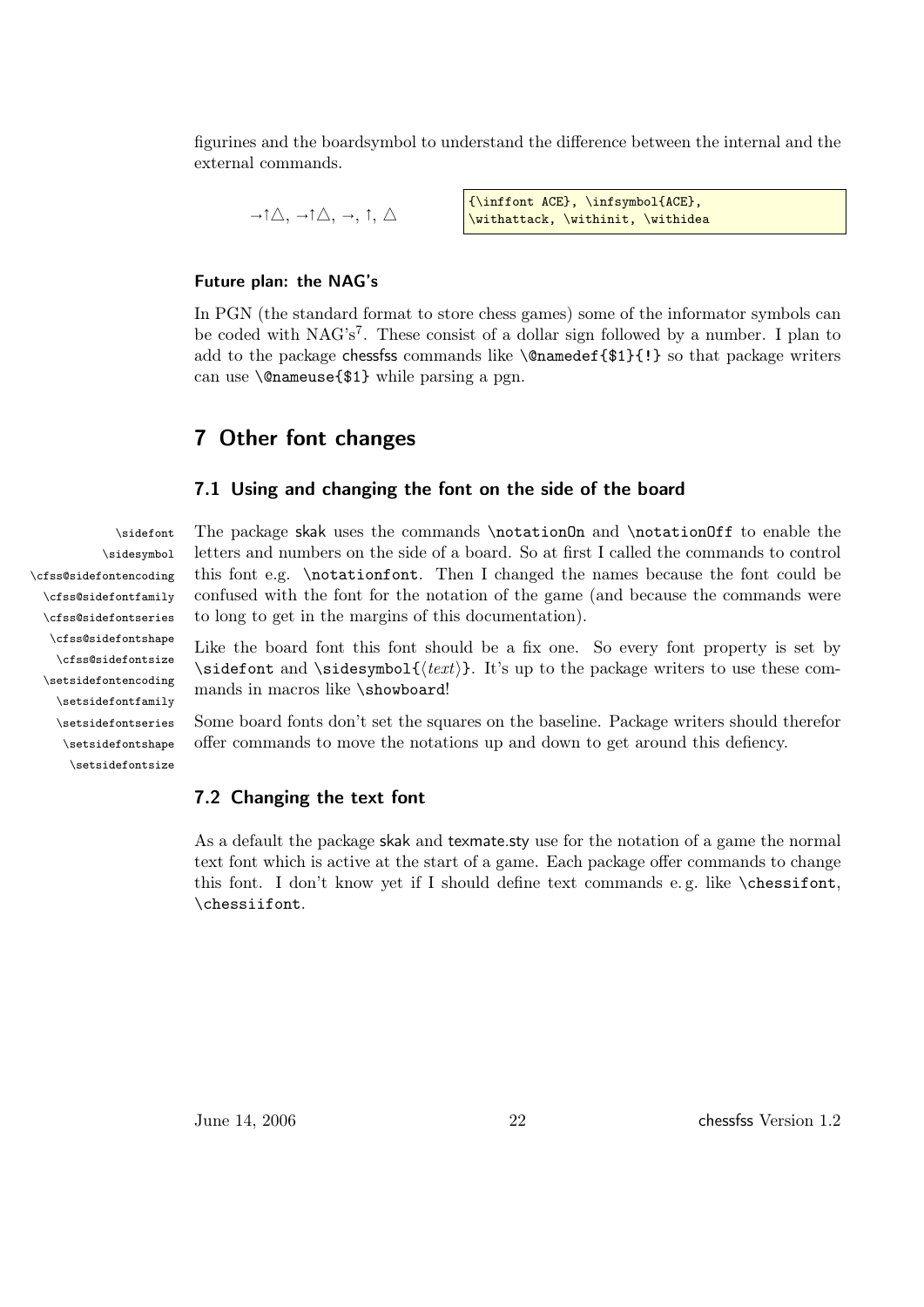#### <span id="page-22-0"></span>7.3 Changing more than one font

\setchessfontfamily If you want to change both the board and the figurine font to the same new fam- \setallchessfontfamily ily, you can use \setchessfontfamily{ $\{family \}$ . To change all three families use  $\setminus$ setallchessfontfamily $\{\frac{mily}{\}$ .

### <span id="page-22-1"></span>8 Miscellaneous commands

The package chessfss defines some miscellaneous symbols commands. It is quite possible that they will in part go sometimes in the LSI encoding (and that symbols from LSI will go in this section).

\castlingchar \longcastling \shortcastling \novelty \chesscomment \various

| Symbol             | commands                   |
|--------------------|----------------------------|
| $\left( \ \right)$ | \castlingchar              |
| $O-O$              | \shortcastling             |
| $0 - 0 - 0$        | \longcastling              |
| Ν                  | \novelty                   |
| RR                 | \chesscomment <sup>8</sup> |
| R                  | \various                   |
|                    |                            |

## <span id="page-22-3"></span><span id="page-22-2"></span>9 Character and command tables of the encodings

<span id="page-22-4"></span>

| Symbol | ASCII | commands                    |
|--------|-------|-----------------------------|
|        | K     | \symking, \cfss@symking     |
| ₩      | Q     | \symqueen, \cfss@symqueen   |
| 罝      | R.    | \symrook, \cfss@symrook     |
| ☝      | B     | \symbishop, \cfss@symbishop |
| ଜ      | N     | \symknight, \cfss@symknight |
|        | р     | \sympawn, \cfss@sympawn     |

Table 1: The characters in the LSF-encoding (figurine)

<sup>7</sup>Numeric Annotation Glyphs

<sup>&</sup>lt;sup>8</sup>A copy of this command exists under the name \comment. But this can give a clash with various verbatim packages.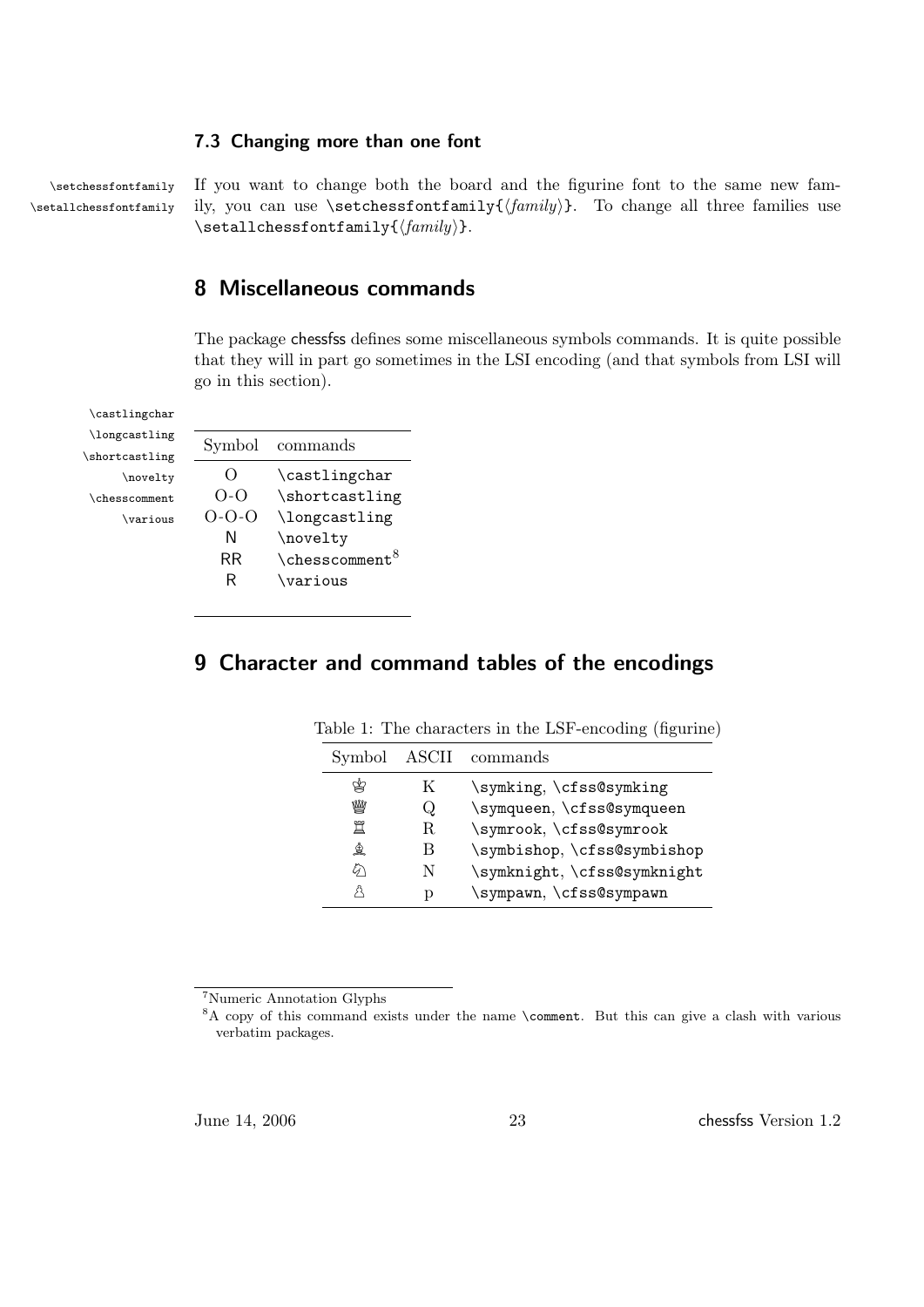| Symbol             | <b>ASCII</b>     | Description                                    | Command             |
|--------------------|------------------|------------------------------------------------|---------------------|
|                    | $\overline{0}$   | empty white square. A character that is        | \WhiteEmptySquare   |
|                    |                  | invisible, but it's there. But it isn't really |                     |
|                    |                  | a square, it only has a width: $\_\_$          |                     |
| MM.                | Z                | empty black square.                            | \BlackEmptySquare   |
| ♔                  | $\rm K$          | white king on white                            | \WhiteKingOnWhite   |
| Ý                  | $\mathbf k$      | black king on white                            | \BlackKingOnWhite   |
| KA.                | ${\bf J}$        | white king on black                            | \WhiteKingOnBlack   |
| T                  | j                | black king on black                            | \BlackKingOnBlack   |
| ₩                  | Q                | white queen on white                           | \WhiteQueenOnWhite  |
| ₩                  | $\mathbf{q}$     | black queen on white                           | \BlackQueenOnWhite  |
| 瓣                  | $\Gamma$         | white queen on black                           | \WhiteQueenOnBlack  |
| 鸑                  | $\mathbf{l}$     | black queen on black                           | \BlackQueenOnBlack  |
| 罝                  | $\mathbf R$      | white rook on white                            | \WhiteRookOnWhite   |
| 罝                  | $\bf r$          | black rook on white                            | \BlackRookOnWhite   |
| $\sum_{i=1}^{n-1}$ | S                | white rook on black                            | \WhiteRookOnBlack   |
| 灙                  | S                | black rook on black                            | \BlackRookOnBlack   |
| 鱼                  | $\bf{B}$         | white bishop on white                          | \WhiteBishopOnWhite |
| 鱼                  | $\mathbf b$      | black bishop on white                          | \BlackBishopOnWhite |
| A<br>T             | $\boldsymbol{A}$ | white bishop on black                          | \WhiteBishopOnBlack |
| William            | a                | black bishop on black                          | \BlackBishopOnBlack |
| $\varphi$          | ${\bf N}$        | white knight on white                          | \WhiteKnightOnWhite |
| Ą                  | $\mathbf n$      | black knight on white                          | \BlackKnightOnWhite |
| HK.                | M                | white knight on black                          | \WhiteKnightOnBlack |
| XX                 | m                | black knight on black                          | \BlackKnightOnBlack |
| Å                  | ${\bf P}$        | white pawn on white                            | \WhitePawnOnWhite   |
| $\blacktriangle$   | $\mathbf{p}$     | black pawn on white                            | \BlackPawnOnWhite   |
| NG<br>T            | $\overline{O}$   | white pawn on black                            | \WhitePawnOnBlack   |
| N<br>Ma            | $\mathbf O$      | black pawn on black                            | \BlackPawn0nBlack   |

<span id="page-23-0"></span>Table 2: The characters in the LSB-encoding (board)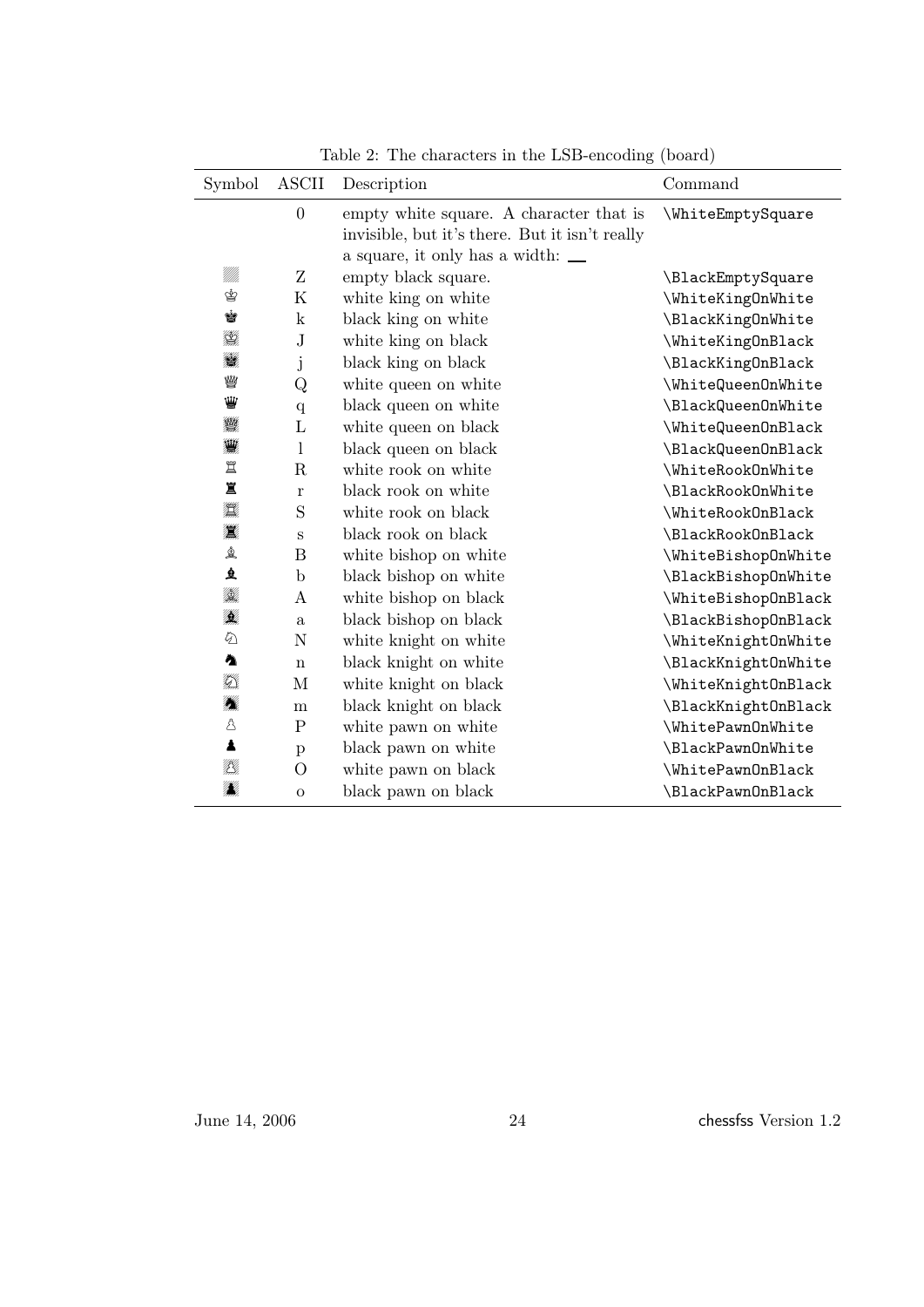| Symbol             | <b>ASCII</b>              | command,         | Symbol                         | <b>ASCII</b>              | command       |
|--------------------|---------------------------|------------------|--------------------------------|---------------------------|---------------|
| $^{+}$             | $^{+}$                    | \checksymbol     | $\pm$                          | $\mathbf c$               | \wupperhand   |
|                    |                           | \castlinghyphen, | $\overline{O}$                 | $\mathbf d$               | \doublepawns  |
|                    |                           | used only in O-O | $\overline{+}$                 | e                         | \bupperhand   |
| $\rightarrow$      | A                         | \withattack      | $\pm$                          | f                         | \wbetter      |
|                    | $\mathcal{C}$             | \withinit        | $\overline{+}$                 | g                         | \bbetter      |
| $\odot$            | $\mathbf D$               | \zugzwang        | $+-$                           | $\boldsymbol{\mathrm{h}}$ | \wdecisive    |
| Δ                  | E                         | \withidea        | $-+$                           | i                         | \bdecisive    |
| $\Box$             | $\mathbf{F}$              | \onlymove        | $=$                            | j                         | \equal        |
| ⇗                  | G                         | \diagonal        | $\infty$                       | $\mathbf k$               | \unclear      |
| $\Leftrightarrow$  | H                         | \file            |                                | 1                         | \chesssee     |
| $\boxplus$         | I                         | \centre          | $\#$                           | m                         | \mate         |
| $\times$           | $\rm J$                   | \weakpt          | $\overline{\overline{\infty}}$ | $\mathbf n$               | \compensation |
| ⊥                  | L                         | \ending          | æ                              | $\overline{O}$            | \opposbishops |
| $\ll$              | M                         | \qside           | $O \cdot O$                    | q                         | \seppawns     |
| $\gg$              | $\mathcal{O}$             | \kside           | δ                              | $\bf r$                   | \passedpawn   |
| $\vert\vert$       | $\mathbf P$               | \etc             | ₽                              | $\rm S$                   | \samebishops  |
| $\rm{>}$           | S                         | \morepawns       | $\mathcal{C}$                  | t                         | \devadvantage |
| $\oplus$           | $\mathbf T$               | \timelimit       | $\circ$                        | <b>u</b>                  | \unitedpawns  |
| О                  | U                         | \moreroom        | $\overline{\phantom{a}}$       | $\mathbf{V}$              | \with         |
| $\leftrightarrows$ | $\boldsymbol{\mathrm{V}}$ | \counterplay     |                                | W                         | \without      |
| $\times$           | X                         | \capturesymbol   | $\times$                       | $\mathbf x$               | (boardmarker) |
| 呾                  | $\mathbf{a}$              | \bishoppair      | O                              | y                         | (boardmarker) |
| $\curvearrowright$ | $\mathbf b$               | \betteris        |                                |                           |               |

<span id="page-24-0"></span>Table 3: The characters in the LSI-encoding (informator symbols)<sup>*a*</sup>

<sup>a</sup>Remark: You shouldn't rely on the fact that other informator fonts that you may find somewhere have exactly the same characters.

June 14, 2006 25 chessfss Version 1.2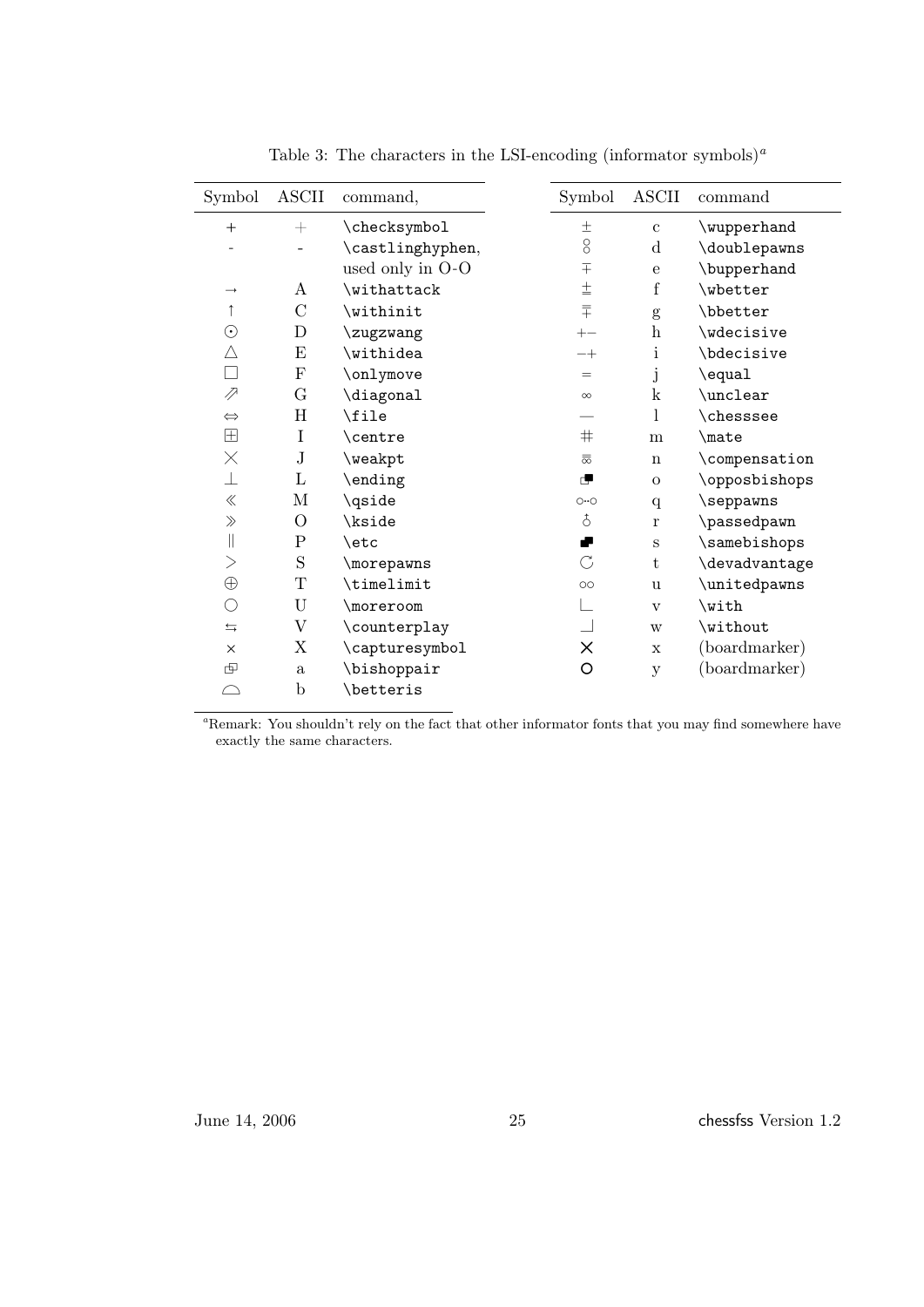## <span id="page-25-0"></span>10 Converting and installing a ttf-chessfont or a type1-chessfont for use with the package skak

In the following I describe how to convert ttf-chessfont to true type. In the mean time I have put a lot of the files for chessfonts on CTAN. You find them in the folder /fonts/chess/enpassant. I wasn't able to reach every author of the fonts, so I couldn't each the .pfb of each font. For this fonts you will have to do the conversion yourself. But at least you don't have to write all the .enc and .fd-files.

#### <span id="page-25-1"></span>10.1 Attention

- 1. The fonts come with various character sets. Some have board and figurine symbols in one file, some put them in several files, some have borders for the diagramm, some has some other symbols. I tried up to now neither to get rid of the symbols not needed in the package skak, nor to access the non-standard symbols.
- 2. Not every font worked for me. E.g. I wasn't able to convert an old font that came with chessbase.
- 3. I'm using Windows. I'm quite sure it should work on other OS's too, but I have no idea how.
- 4. I have no idea if the quality of the fonts I got is good and if all this couldn't be done better.
- 5. I'm using a rather long naming scheme (I'll describe it below). I did it because I would have gone mad with only 8 characters. If you need a 8.3-naming scheme, invent it.
- 6. I'm only describing how to get figurine and board characters. I hadn't had the time yet to look for other informator fonts.
- 7. I converted mostly free fonts that I found at <http://www.enpassant.dk/>. I'm quite sure that it is no problem to use them in private documents. But I won't distribute the pfb without the consent of the authors. If you want to use the fonts for a commercial project, you should perhaps ask the authors first.

#### <span id="page-25-2"></span>10.2 The naming scheme

I used a naming scheme with long filenames that tries more or less to follow the Karl Berry scheme.

All my fontnames start with chess- (the "foundry"). Then follows the name of the font family e.g. alfonso- and a string to describe the fontseries and the fontshape e.g. bit- for a bold and italic font (the defaults m (medium) and n (normal) are omitted).

June 14, 2006 26 chessfss Version 1.2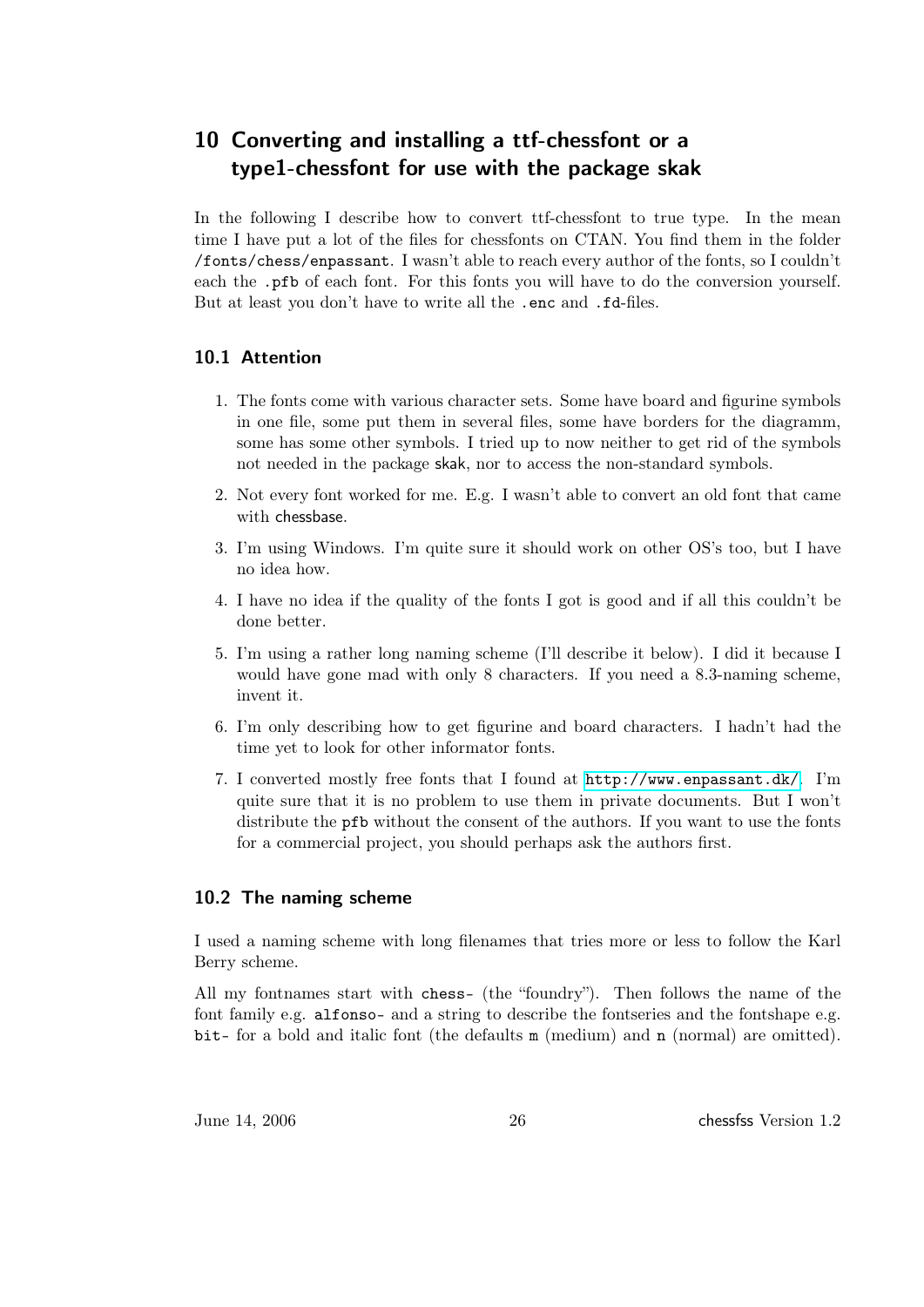Then follows a string for the encoding:  $1sf$ ,  $1sb$  and  $1si$  for the skak-encoded fonts. Fonts that have additional chars like piecemasks or fieldmask (or where chars from the standard LSB-set are missing) gets at the end a binary number: 1 indicates that char set exists in the font, 0 that is is missing. The char sets are (in this order): solid field mask, transparent field mask, piecemask, pieces on black fields. So a standard LSB-font should get the endnumber -0001 (which I omit). The new skakfonts would get the ending 1111, the lucena fonts has the ending 1001, and a know of a fritz font with the characters 1000 (no pieces on black fields).

For the raw fonts I used the keyword raw together with some information about the character set, e.g. board-fig-raw for a font with board and figurines characters. All fonts that I converted are scalable so I didn't need to put a size information in the name, but if needed one should put it at the very end.

#### <span id="page-26-0"></span>10.2.1 Example

The board font of the skak font (skak10) would have the name chess-skak-lsb-10.tfm in my naming scheme.

The fonts (skakf10 and skakf10b) are a bit more difficult. They contain figurines and informator symbols, so from the point of view of the package skak each represent two fonts and should have two names: chess-skak-lsf-10.tfm/chess-skak-lsi-10.tfm and chess-skak-b-lsf-10.tfm/chess-skak-b-lsi-10.tfm. One could implement this by copying the tfm files, but I don't think one should do it only for the sake of the purety of the naming scheme. So I sticked on the original names of this family.

#### <span id="page-26-1"></span>10.3 Testing of the fonts

To test the raw and the reencoded fonts, you should get aquainted with nfssfont.tex which you can find on your system. It is quite easy: Compile the document, it will ask you for a font, type the name of the tfm-file (without the ending) and then "enter". Then type \table\bye to get a fonttable.

The main problem with **nfssfont**.tex is that it doesn't show you invisible characters like the empty white field. To get small boxes around each character, save the file under another name. Then insert in the definition of  $\def\$ : an  $\fbox{\boldmath{\delta}}$  command:  $\label{thm:main} $$\def\: {\setbox0=}\hbox{{\bf\char\n}}$ 

When you install and test a new board font, you should make sure, that you test all characters. The \testboard from subsection [5](#page-12-0) ist quite useful in this respect.

If you get errors you can use these rules of thump: If  $\mathbb{F}$ F<sub>E</sub>X or pdf $\mathbb{F}$ F<sub>E</sub>X complain during the setting of the document about problems with the font, there is in most cases a problem with the  $\mathsf{tfm}$  files. If dvips complains (or pdfLAT<sub>EX</sub> at the end while inserting

June 14, 2006 27 chessfss Version 1.2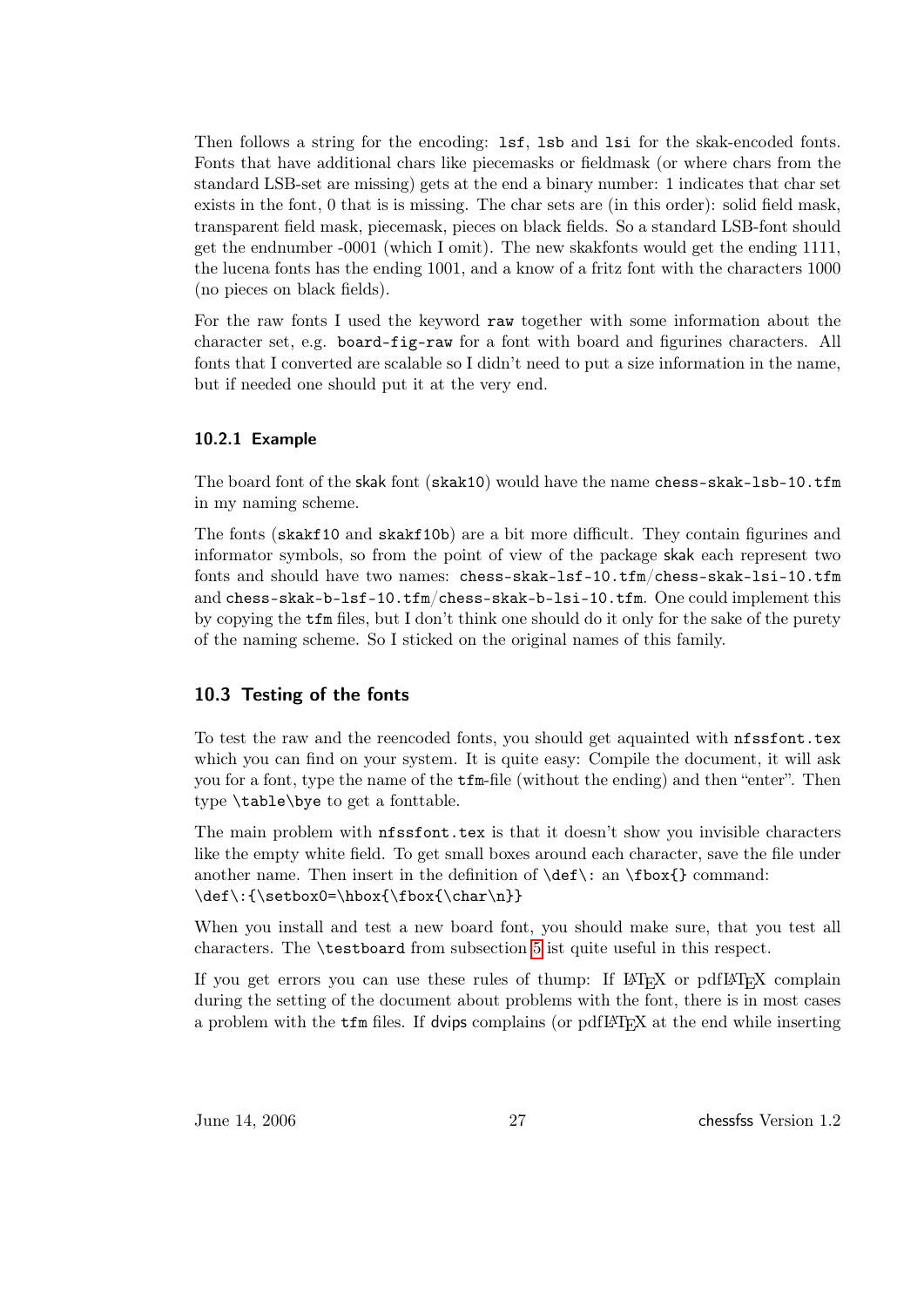the pfb files) there is a problem with the map files or the pfb files. If YAP complains, it doesn't find the afm files.

### <span id="page-27-0"></span>10.4 Quick installation guide

Basically you have to do:

- 1. Convert a ttf-font to a pfb-font.
- 2. Reencode the font, so that the figurine characters are at the correct position and/or reencode the font, so that the board characters are at the correct position.
- 3. Make reencoded tfm-files, and store everything where it belong,
- 4. Tell the drivers where to find the pfb-font (and how to reencode it),
- 5. Tell LAT<sub>E</sub>X the encoding and the fontfamily name of the font $(s)$ .
- 6. Update all databases and maps and test the new font.

#### <span id="page-27-1"></span>10.5 A more complete installation guide

Ok, let's start.

#### <span id="page-27-2"></span>10.5.1 Convert a ttf-font to a pfb-font.

- 1. Get yourself a working ttf2pt1. All I needed to do was to put ttf2pt1.exe, tl80ttf.dll, tl80freetype2.dll in a folder. All files I found on CTAN in some binaries of fptex.
- 2. Get a free chess font. E.g. alfonso.zip from <http://www.enpassant.dk/>. Alfonso is a font with figurine and board characters, so we have to make two tfm-files out of it.
- 3. Unpack the zip-file and put the ttf-file alfoches.ttf into the folder with ttf2pt1.exe.
- 4. Open a command shell, and switch to this folder. Then use the command

ttf2pt1 -b alfoches.ttf chess-alfonso-board-fig-raw

If everything worked fine, you should get a afm and a pfb-file. (I also got a lot of messages that I ignored).

June 14, 2006 28 chessfss Version 1.2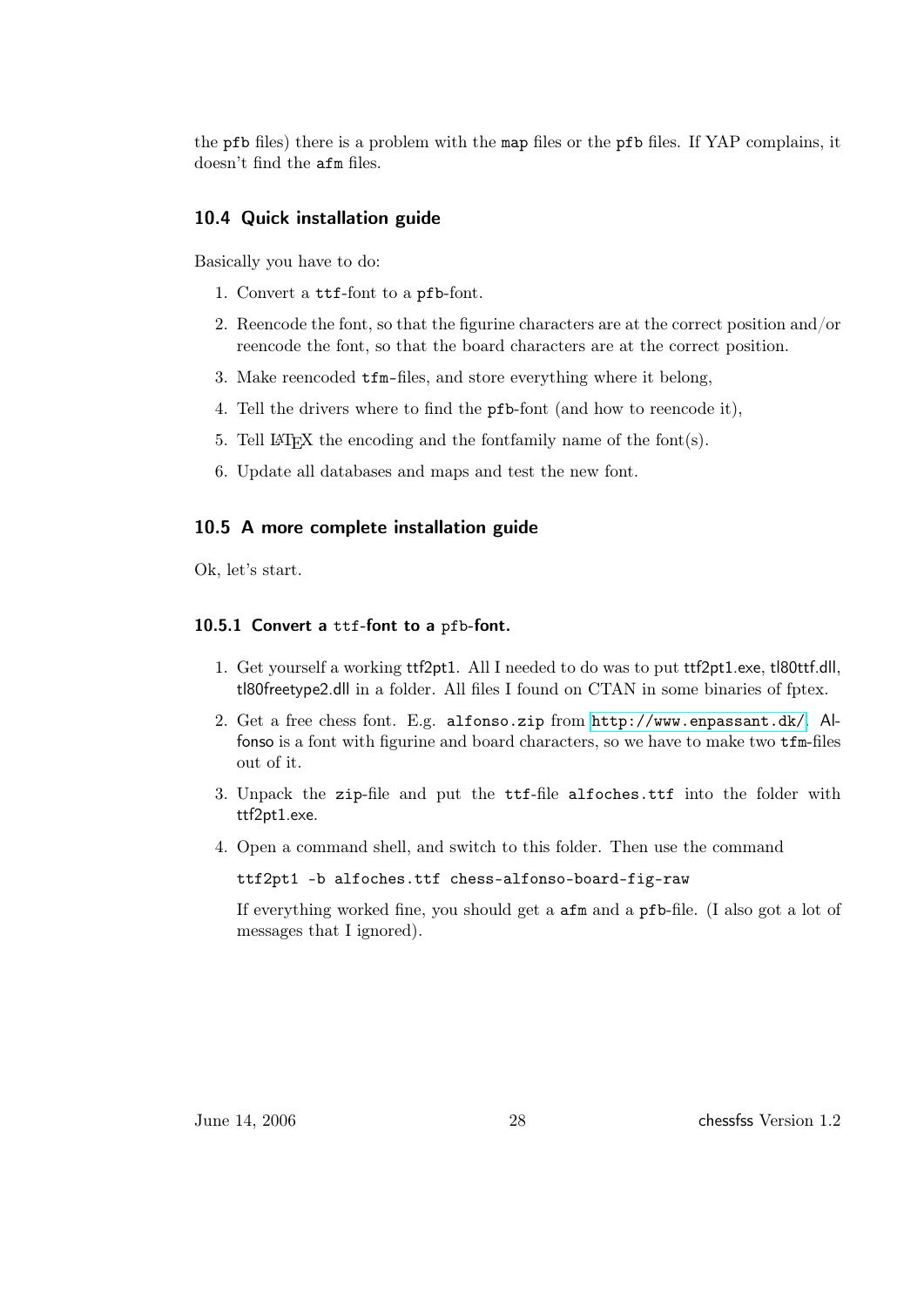5. Continue with

afm2tfm chess-alfonso-board-fig-raw

 $a$ fm2tfm is part of your T<sub>E</sub>X-installation and so should work out of the box. You will get a tfm-file. afm2tfm will also tell you the internal fontname Chess-Alfonso-X of the font. You will need it for the map-file, so note this name somewhere.

#### <span id="page-28-0"></span>10.5.2 Installing the type1-fonts – the brute force methode

**Reencode the fonts** This is the tedious part of the installing process. You need a list that tells the drivers like dvips or pdfTEX under which name they can find the requested piece in the fonts. Such lists are stored in .enc-files.

So you need two encoding files so that you can push the figurines and the board characters to the correct position for the package skak. Sadly the different authors of free chess fonts didn't use always the same internal glyph name for a character. Often they simply used the name of the ASCII-character which is on the position where they decided to put the piece – and different author used different positions. In the appendix you will find chess-fig.enc and chess-board.enc. You can use them for fonts from the author of our example font, Armando H. Marroquin. If they don't work for another font, you should open the afm-file and try to find out under which name the characters are stored and change the glyph names in the enc-files accordingly.

Some board fonts don't have a real empty white square. In the package skak you can define \renewcommand\WhiteEmptySquare{{\rule{\squarelength}{0pt}}} in your document as a workaround. But a better solution is to use a virtual font to repair the font.

#### Attention!!!

In .enc-files encodings are surrounded by the name declaration of the encoding:

/EncodingName[ . . . ] def.

I have never tried if is possible to put more than one encoding definition in one .enc-file. But I have learn, that dvips don't like it, if you use the same encoding name in two files: dvips doesn't load the new file but simply reuse the old defined encoding. So you must make sure that every encoding has an unique name.

Make reencoded tfm-files Now you need to call (each command on one line)

```
afm2tfm chess-alfonso-board-fig-raw.afm
```
-T chess-fig.enc chess-alfonso-lsf.tfm

and

June 14, 2006 29 chessfss Version 1.2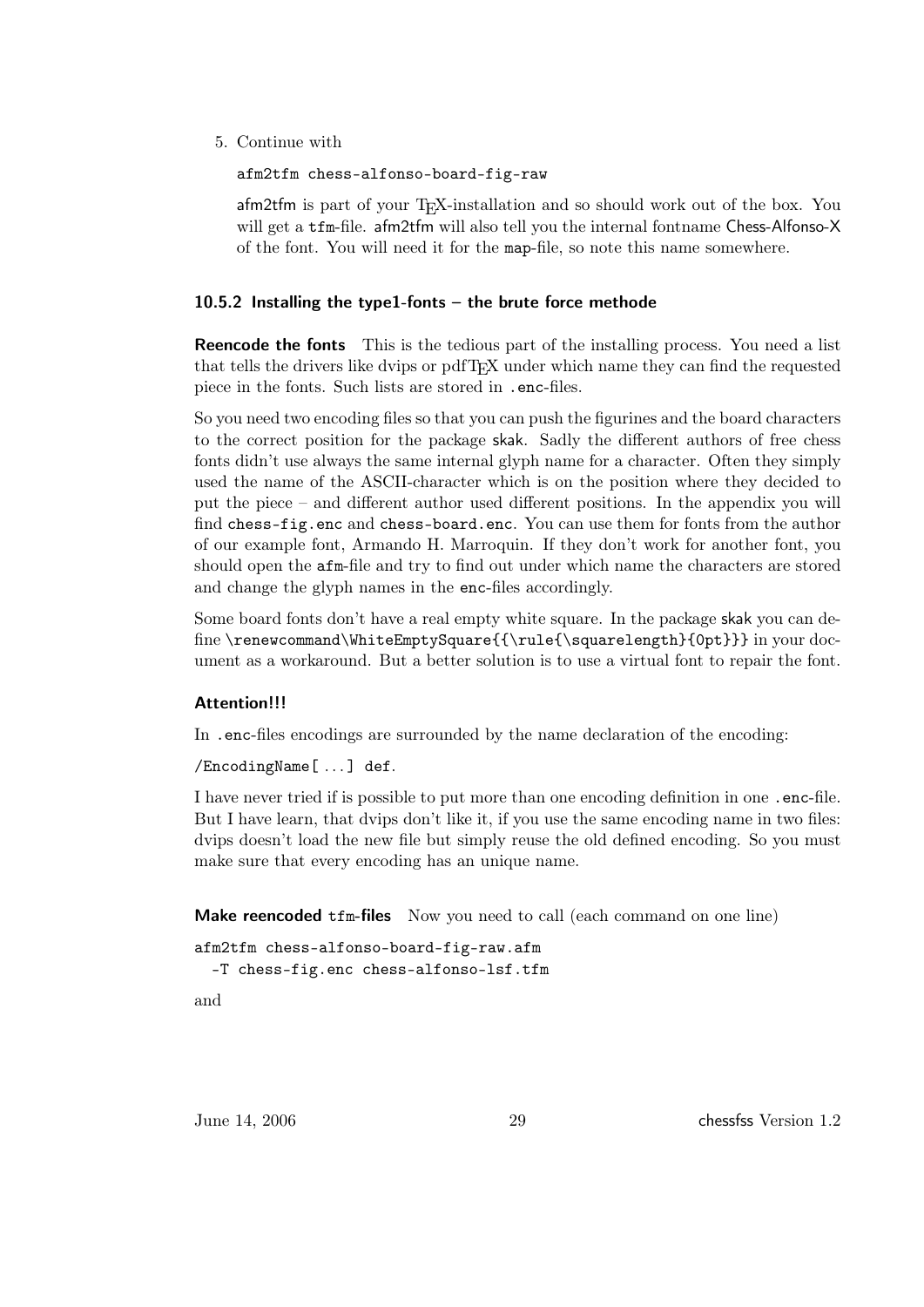```
afm2tfm chess-alfonso-board-fig-raw.afm
 -T chess-board.enc chess-alfonso-lsb.tfm
```
Then copy all the  $tfm$ ,  $afm$  and  $pfb$ -files where they belong in your T<sub>E</sub>X-system (see the FAQ-pointers in [3.5\)](#page-6-0).

Change the map-files Open a new (if this is your first font) textdocument in your editor, write on three lines (ignore the line breaks)

```
chess-alfonso-board-fig-raw Chess-Alfonso-X
   <chess-alfonso-board-fig-raw.pfb
```
chess-alfonso-lsf Chess-Alfonso-X " ChessFigEncoding ReEncodeFont " <chess-fig.enc <chess-alfonso-board-fig-raw.pfb

```
chess-alfonso-lsb Chess-Alfonso-X " ChessBoardEncoding ReEncodeFont "
   <chess-board.enc <chess-alfonso-board-fig-raw.pfb
```
in this document and save it, e.g. as chess map to a folder where your TFX-system looks for fontmaps. (/localtexmf/dvips/... is a good place).

Then add chess.map to your local updmap.cfg.

Tell ET<sub>F</sub>X about the new fonts Informations about fonts are stored normally in  $\epsilon$ encoding><fontfamily>.fd files. As the package chessfss use three different encodings which only one or two fonts in each family, you would get a lot of small fd files. To make life easier, the package chessfss inputs at the end of the package a file chessfss.cfg if it exists. An example chessfss-ex.cfg comes with the package.

So either open a new textdocument (or an existing chessfss.cfg), add the lines

```
%%%% alfonso %%%%
\DeclareFontFamily{LSF}{alfonso}{}
 \DeclareFontShape{LSF}{alfonso}{m}{n}{<-> chess-alfonso-lsf}{}
\DeclareFontFamily{LSB}{alfonso}{}
 \DeclareFontShape{LSB}{alfonso}{m}{n}{<-> chess-alfonso-lsb}{}
```
and save the document as chessfss.cfg e.g. in localtexmf/tex/latex/chessfss/. Or put the line in files named lsfalfonso.fd and lsfalfonso.fd.

If you want to use the composed encodings LSB1, LSB2 and LSB3 too, you should put the following lines (here for LSB1, adapt for the other encodings) in files lsb1alfonso.fd,  ${\tt lsb2alfons}$ o.fd or  ${\tt lsb3alfons}$ o.fd $9$ :

June 14, 2006 30 chessfss Version 1.2

 $^{9}$ Don't put them in chessfss.cfg, the experimental encodings aren't declared by default in the package chessfss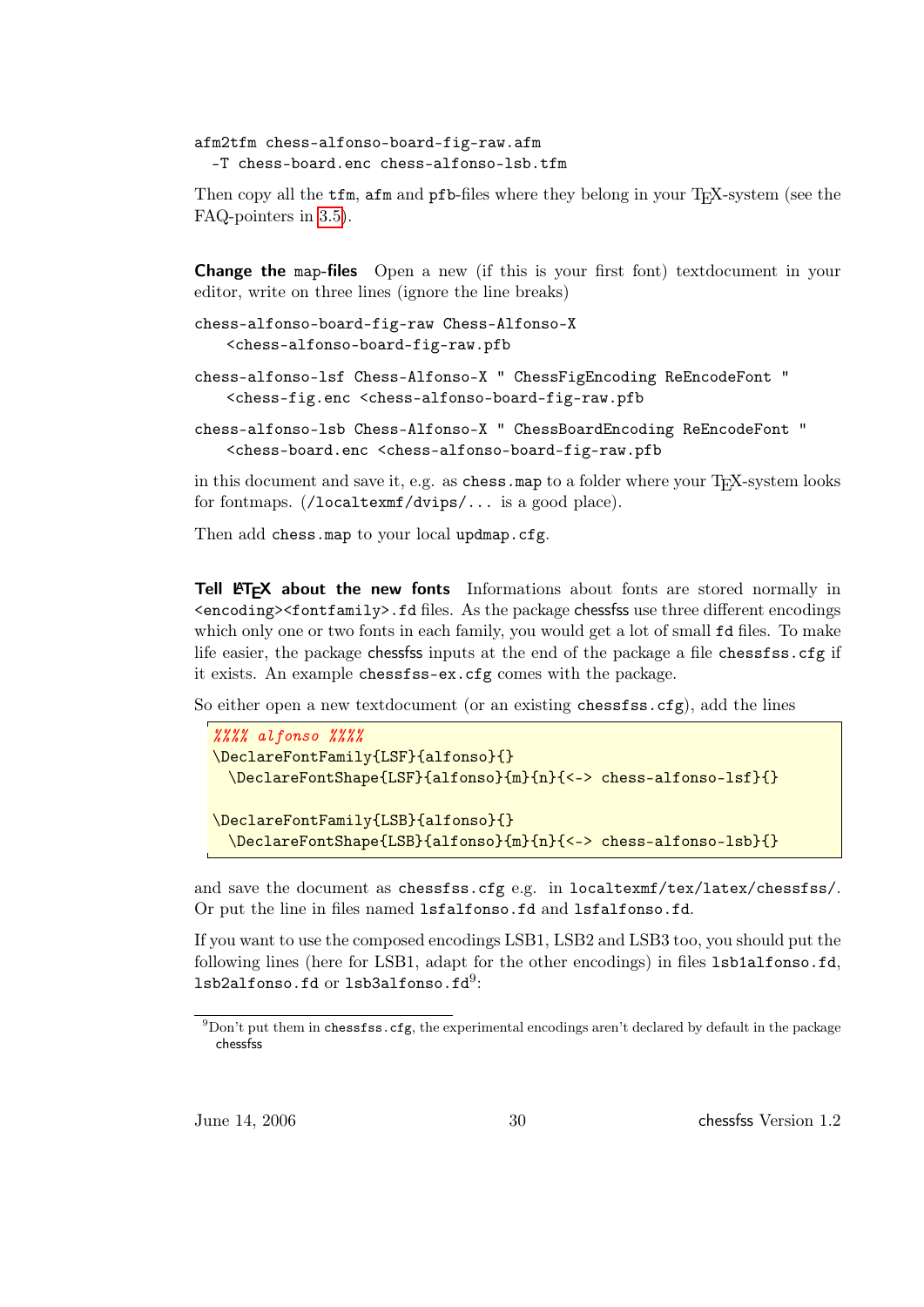```
\DeclareFontFamily{LSB1}{alfonso}{}
 \DeclareFontShape{LSB1}{alfonso}{m}{n}{<-> chess-alfonso-lsb}{}
```
#### <span id="page-30-0"></span>10.5.3 Update all databases and maps and test the new fonts

Renew your filename database e.g. for Miktex with initexmf -u and call updmap, e.g. with initexmf --mkmaps.

Try nfssfont.tex on the fonts chess-alfonso-board-fig-raw and chess-alfonso-lsb to understand how the encoding vector changes the character set and the order of the fonts.

Try the new fontfamily by using \setchessfontfamily{alfonso} in a test document.

You will get a warning during the test, when you use  $\mathrm{Lg. E.g.}$ 

```
LaTeX Font Warning: Font shape 'LSF/alfonso/bx/n' undefined (Font)
using 'LSF/alfonso/m/n' instead on input line 9.
```
As already mentioned, there is nothing to worry about. If you don't like such warnings, learn (e.g. by reading fntguide.tex or the LATEX Companion) which \DeclareFontShape command you need to get silence substitutions.

#### <span id="page-30-1"></span>10.5.4 Installing a type1 chess font with fontinst

The brute force method has some faults: One can't correct missing glyph like the empty square. In some board fonts the square have other baselines than in the skak-fonts which can disturb board building commands. And perhaps you would like to adjust some glyphs e.g. make them a bit larger.

All this can be corrected by using virtual fonts and the package fontinst for the installation. One needs files lsf.etx, lsb.etx and lsi.etx that describes the encoding, mtx-files that describes the adjustions and then one should use a tex file with commands like

```
\installfont{<fontname>}{<fromafm>,<mtx>}{<enc>}{<enc>}{<family>}
 {<series>}{<shape>}{}
```
I haven't yet done it for a full font. And I will have to understand yet how I should handle the different names for the same glyph. So I will add more detailed instructions later.

June 14, 2006 31 chessfss Version 1.2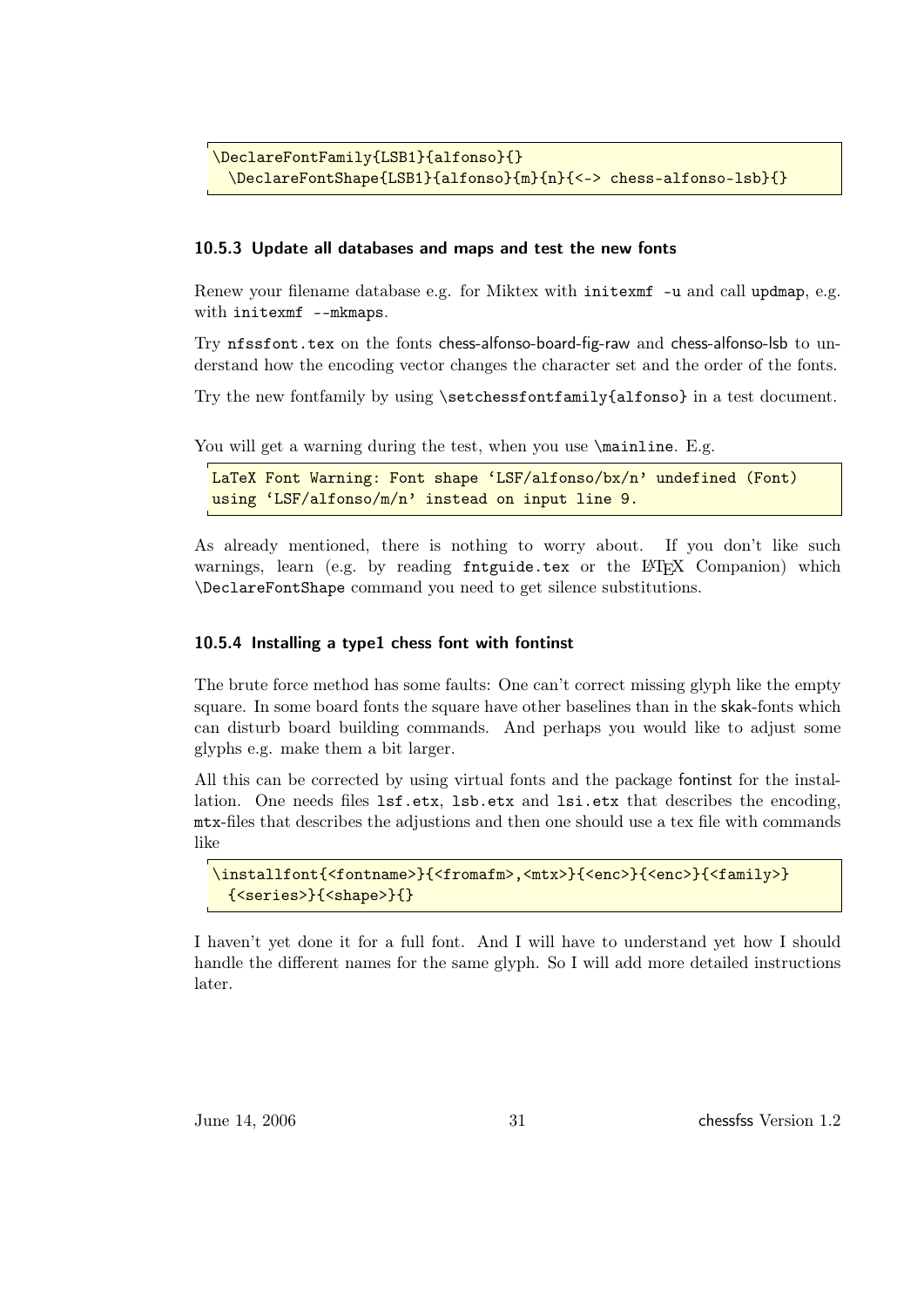#### <span id="page-31-0"></span>10.6 chess-fig-example-enc.enc – an example

```
You must replace the asterixes by the name of the chars or /.notdef
```

```
/Chess***FigEncoding[
\chi_{0x}/.notdef /.notdef /.notdef /.notdef /.notdef /.notdef /.notdef /.notdef
/.notdef /.notdef /.notdef /.notdef /.notdef /.notdef /.notdef /.notdef
\chi_{1x}/.notdef /.notdef /.notdef /.notdef /.notdef /.notdef /.notdef /.notdef
/.notdef /.notdef /.notdef /.notdef /.notdef /.notdef /.notdef /.notdef
%2x
/.notdef /.notdef /.notdef /.notdef /.notdef /.notdef /.notdef /.notdef
/.notdef /.notdef /.notdef /.notdef /.notdef /.notdef /.notdef /.notdef
\chi_{3x}/.notdef /.notdef /.notdef /.notdef /.notdef /.notdef /.notdef /.notdef
/.notdef /.notdef /.notdef /.notdef /.notdef /.notdef /.notdef /.notdef
\frac{3}{4}x/.notdef /.notdef
%% Bishop
/***
/.notdef /.notdef /.notdef /.notdef /.notdef
/.notdef /.notdef /.notdef
%% King
/*** /.notdef /.notdef
%% Knight
/*** /.notdef
%5x
/.notdef
%% Queen
/***
%%Rook
/*** /.notdef /.notdef /.notdef /.notdef /.notdef
/.notdef /.notdef /.notdef /.notdef /.notdef /.notdef /.notdef /.notdef
%6x
/.notdef /.notdef /.notdef /.notdef /.notdef /.notdef /.notdef /.notdef
/.notdef /.notdef /.notdef /.notdef /.notdef /.notdef /.notdef /.notdef
%7x Pawn
/*** /.notdef /.notdef /.notdef /.notdef /.notdef /.notdef /.notdef
/.notdef /.notdef /.notdef /.notdef /.notdef /.notdef /.notdef /.notdef
%8x
/.notdef /.notdef /.notdef /.notdef /.notdef /.notdef /.notdef /.notdef
/.notdef /.notdef /.notdef /.notdef /.notdef /.notdef /.notdef /.notdef
\chi_{.9x}/.notdef /.notdef /.notdef /.notdef /.notdef /.notdef /.notdef /.notdef
/.notdef /.notdef /.notdef /.notdef /.notdef /.notdef /.notdef /.notdef
%Ax
/.notdef /.notdef /.notdef /.notdef /.notdef /.notdef /.notdef /.notdef
/.notdef /.notdef /.notdef /.notdef /.notdef /.notdef /.notdef /.notdef
ZBx/.notdef /.notdef /.notdef /.notdef /.notdef /.notdef /.notdef /.notdef
/.notdef /.notdef /.notdef /.notdef /.notdef /.notdef /.notdef /.notdef
\chi_{Cx}/.notdef /.notdef /.notdef /.notdef /.notdef /.notdef /.notdef /.notdef
```
June 14, 2006 32 chessfss Version 1.2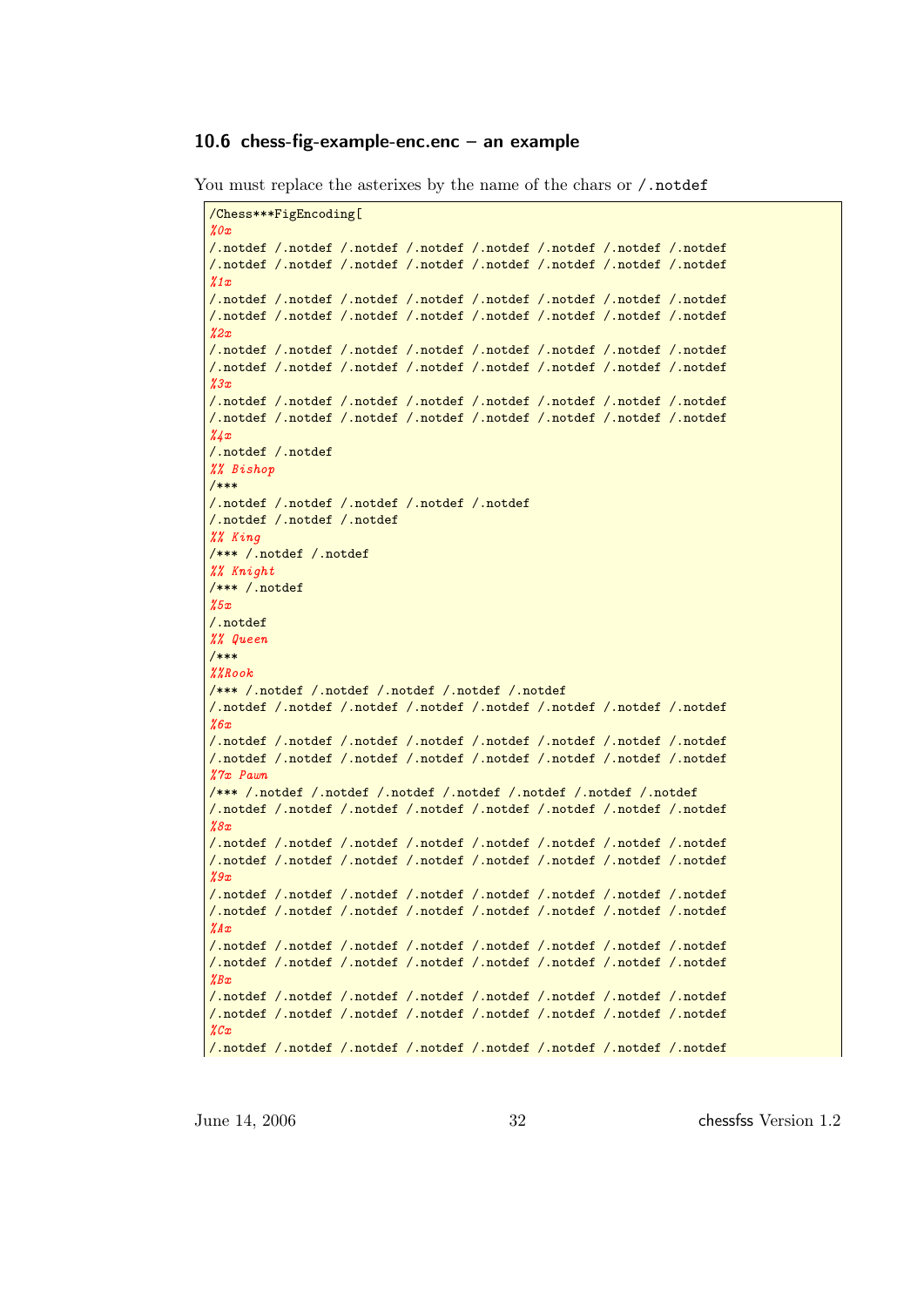```
/.notdef /.notdef /.notdef /.notdef /.notdef /.notdef /.notdef /.notdef
\chi_{Dx}/.notdef /.notdef /.notdef /.notdef /.notdef /.notdef /.notdef /.notdef
/.notdef /.notdef /.notdef /.notdef /.notdef /.notdef /.notdef /.notdef
%Dx
/.notdef /.notdef /.notdef /.notdef /.notdef /.notdef /.notdef /.notdef
/.notdef /.notdef /.notdef /.notdef /.notdef /.notdef /.notdef /.notdef
%Ex
/.notdef /.notdef /.notdef /.notdef /.notdef /.notdef /.notdef /.notdef
/.notdef /.notdef /.notdef /.notdef /.notdef /.notdef /.notdef /.notdef
] def
```
### <span id="page-32-0"></span>10.7 chess-board-example-enc.enc – an example

```
You must replace the asterixes by the name of the chars or /.notdef
```

```
/Chess***BoardEncoding[
\chi_{0x}/.notdef /.notdef /.notdef /.notdef /.notdef /.notdef /.notdef /.notdef
/.notdef /.notdef /.notdef /.notdef /.notdef /.notdef /.notdef /.notdef
\chi_{1x}/.notdef /.notdef /.notdef /.notdef /.notdef /.notdef /.notdef /.notdef
/.notdef /.notdef /.notdef /.notdef /.notdef /.notdef /.notdef /.notdef
\chi_{2x}/.notdef /.notdef /.notdef /.notdef /.notdef /.notdef /.notdef /.notdef
/.notdef /.notdef /.notdef /.notdef /.notdef /.notdef /.notdef /.notdef
%3x%WhiteSquare
/***
%solid king fieldmask
/***
%solid knight fieldmask
/***
%solid rook fieldmask
/***
%solid bishop fieldmask
/***
%solid queen fieldmask
/***
%solid pawn fieldmask
/***
/.notdef
/.notdef /.notdef /.notdef /.notdef /.notdef /.notdef /.notdef /.notdef
\chi_{A,x}/.notdef
%WBishopOnBlack
/***
%WBishopOnWhite
/***
/.notdef /.notdef /.notdef /.notdef /.notdef
/.notdef /.notdef
%WKingOnBlack
```
June 14, 2006 33 chessfss Version 1.2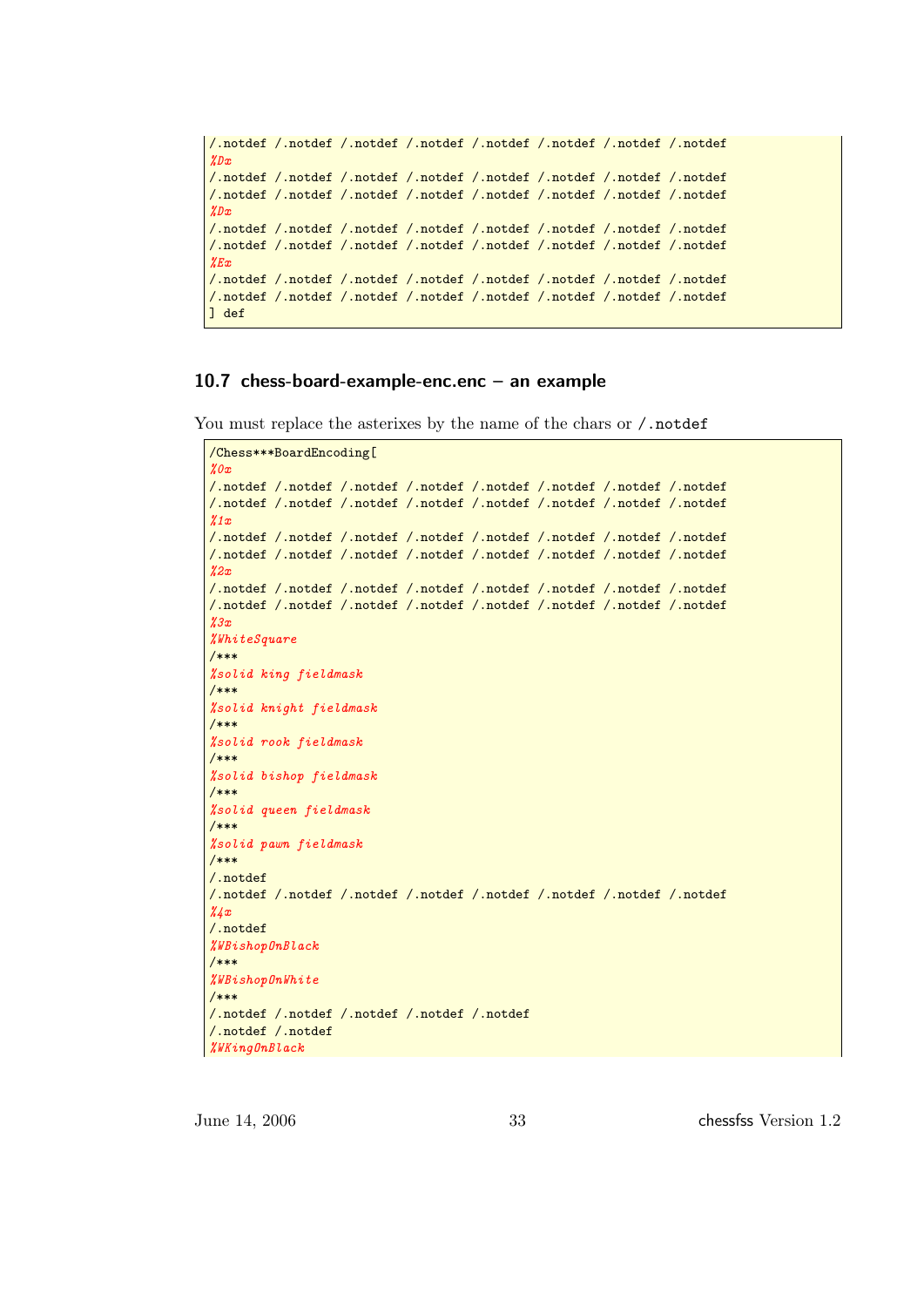/\*\*\* %WKingOnWhite /\*\*\* %WQueenOnBlack /\*\*\* %WKnightOnBlack /\*\*\* %WKnightOnWhite /\*\*\* %WPawnOnBlack /\*\*\* %5x %WPawnOnWhite /\*\*\* %WQueenOnWhite /\*\*\* %WRookOnWhite /\*\*\* %WRookOnBlack /\*\*\* %king piecemask /\*\*\* %knight piecemask /\*\*\* %rook piecemask /\*\*\* %bishop piecemask /\*\*\* %queen piecemask /\*\*\* %pawn piecemask /\*\*\* %BlackSquare /\*\*\* /.notdef /.notdef /.notdef /.notdef /.notdef %6x /.notdef %BBishopOnBlack /\*\*\* %BBishopOnWhite /\*\*\* /.notdef /.notdef /.notdef /.notdef /.notdef /.notdef /.notdef %BKingOnBlack /\*\*\* %BKingOnWhite /\*\*\* %BQueenOnBlack /\*\*\* %BKnightOnBlack /\*\*\* %BKnightOnWhite /\*\*\* %BPawnOnBlack

June 14, 2006 34 chessfss Version 1.2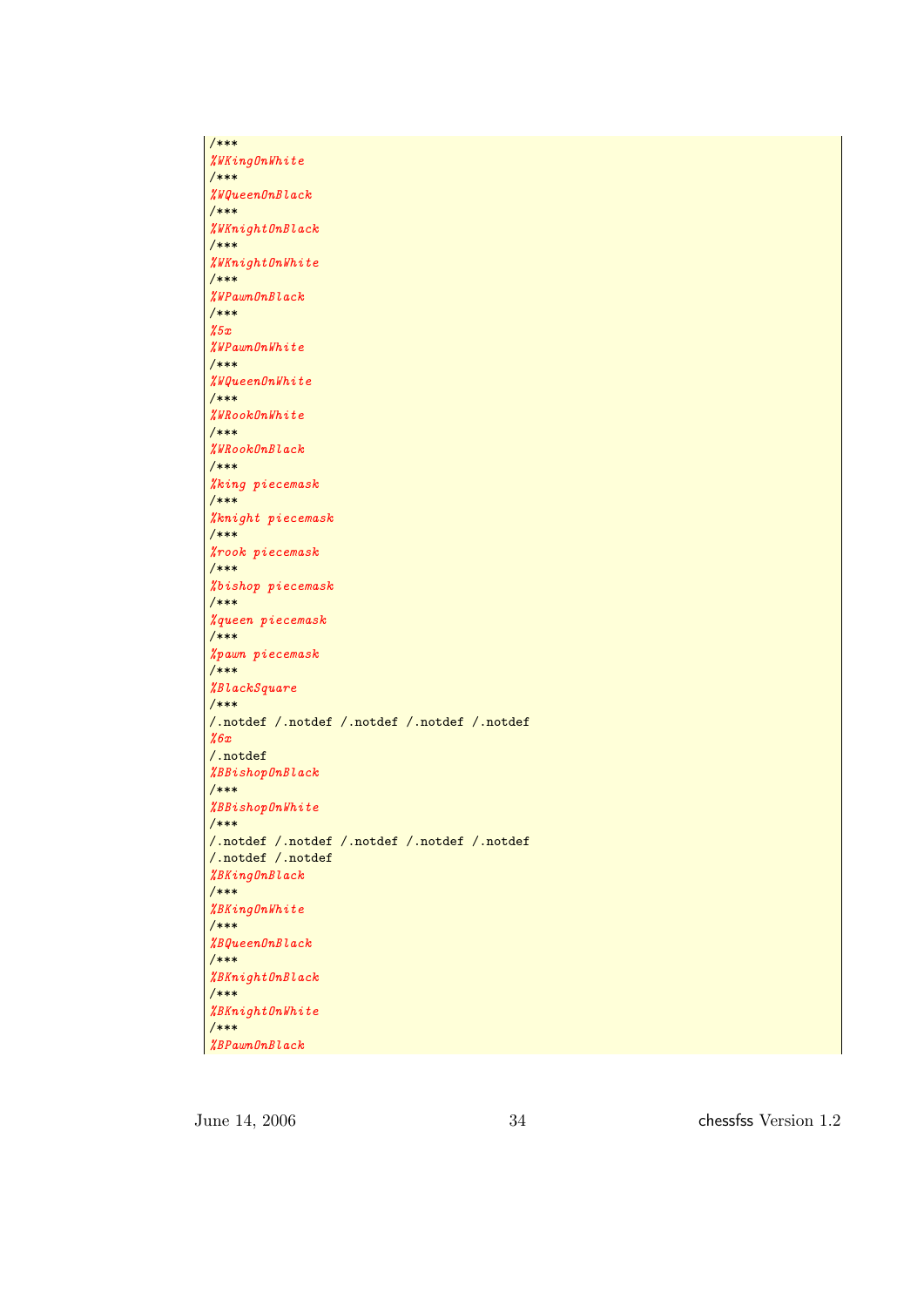```
/***
%7x
%BPawnOnWhite
/***
%BQueenOnWhite
/***
%BRookOnWhite
/***
%BRookOnBlack
/***
/.notdef /.notdef /.notdef /.notdef
/.notdef /.notdef
%solid black fieldmask
/***
/.notdef /.notdef /.notdef /.notdef /.notdef
\ell<sup>8x</sup>
/.notdef /.notdef /.notdef /.notdef /.notdef /.notdef /.notdef /.notdef
/.notdef /.notdef /.notdef /.notdef /.notdef /.notdef /.notdef /.notdef
%9x
/.notdef /.notdef /.notdef /.notdef /.notdef
%king fieldmask
/***
%knight fieldmask
/***
%rook fieldmask
/***
%bishop fieldmask
/***
%queen fieldmask
/***
%pawn fieldmask
/***
/.notdef /.notdef /.notdef /.notdef /.notdef
\mathscr{X}A x/.notdef /.notdef /.notdef /.notdef /.notdef /.notdef /.notdef /.notdef
/.notdef /.notdef /.notdef /.notdef /.notdef /.notdef /.notdef /.notdef
%Rx
/.notdef /.notdef /.notdef /.notdef /.notdef /.notdef /.notdef /.notdef
/.notdef /.notdef /.notdef /.notdef /.notdef /.notdef /.notdef /.notdef
\chi_{Cx}/.notdef /.notdef /.notdef /.notdef /.notdef /.notdef /.notdef /.notdef
/.notdef /.notdef /.notdef /.notdef /.notdef /.notdef /.notdef /.notdef
%Dx
/.notdef /.notdef /.notdef /.notdef /.notdef /.notdef /.notdef /.notdef
/.notdef /.notdef /.notdef /.notdef /.notdef /.notdef /.notdef /.notdef
\mathscr{X}Dx/.notdef /.notdef /.notdef /.notdef /.notdef /.notdef /.notdef /.notdef
/.notdef /.notdef /.notdef /.notdef /.notdef /.notdef /.notdef /.notdef
%Ex/.notdef /.notdef /.notdef /.notdef /.notdef /.notdef /.notdef /.notdef
/.notdef /.notdef /.notdef /.notdef /.notdef /.notdef /.notdef /.notdef
] def
```
June 14, 2006 35 chessfss Version 1.2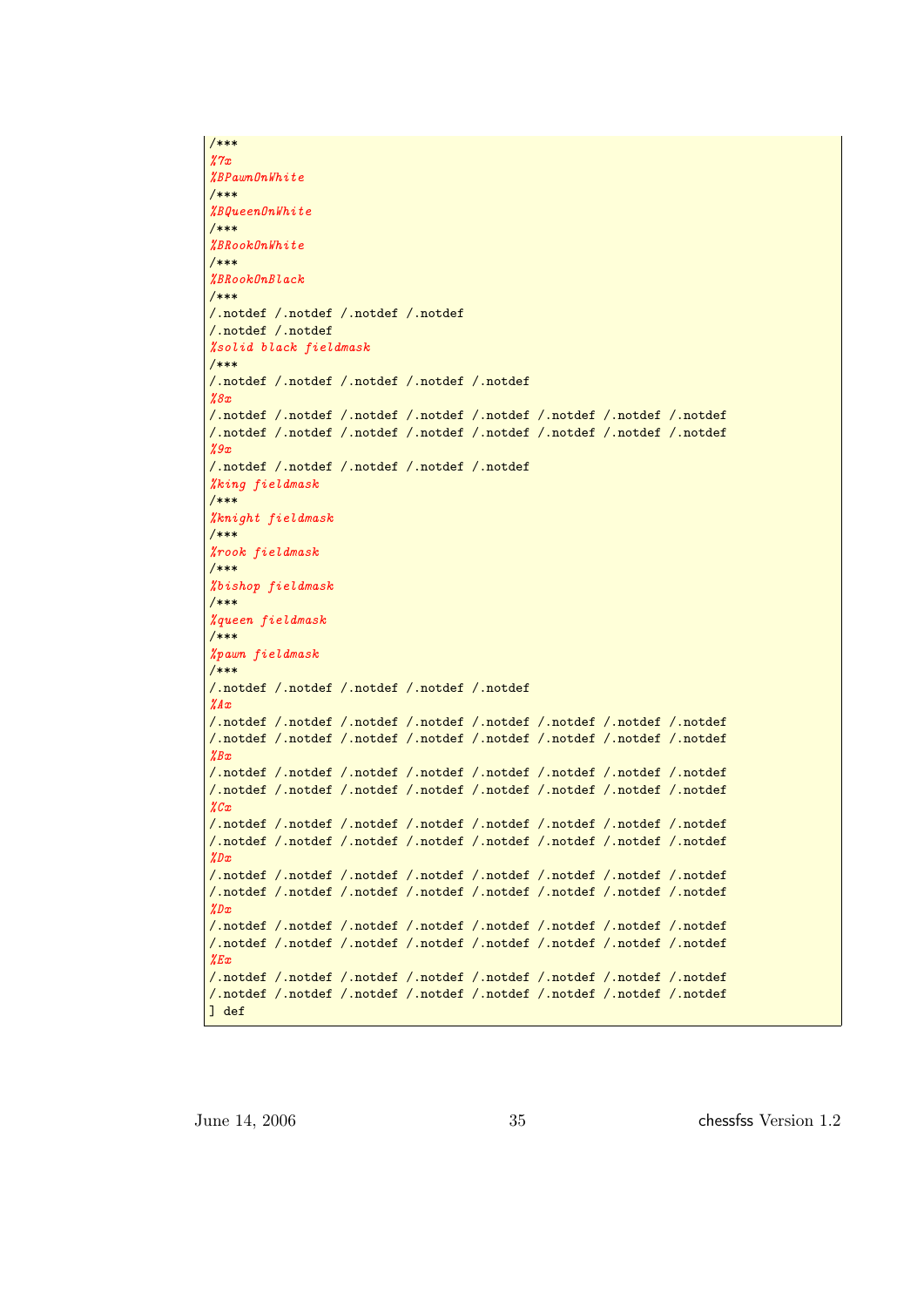## <span id="page-35-0"></span>11 Fontnames and other informations

I here list every font I installed up to now, along with all names needed (the internal fontname, the name used in TeX), and the needed encoding vector. With the exception of the original font skak all are type1 fonts mostly converted from true type fonts.

### Alfonso

| source:     | http://www.enpassant.dk/chess/downl/alfonso.zip                    |
|-------------|--------------------------------------------------------------------|
| author:     | Armando H. Marroquin                                               |
| characters: | figurine and board symbols                                         |
| familyname: | alfonso                                                            |
|             | internal fontname: Chess-Alfonso-X                                 |
| fonts:      | The following fonts for the package chessess can be made from this |
|             | source:                                                            |

| encoding   | serie | $\tt{tfm-name}$                                  | reencoding command for chess.map                                                   |
|------------|-------|--------------------------------------------------|------------------------------------------------------------------------------------|
| raw<br>LSF | m     | chess-alfonso-board-fig-raw<br>chess-alfonso-lsf | none<br>" ChessFigEncoding ReEncodeFont "<br>$<$ chess-fig.enc                     |
| LSB        | m     | chess-alfonso-lsb                                | " ChessBoardEncoding ReEncodeFont<br>" <chess-board.enc< td=""></chess-board.enc<> |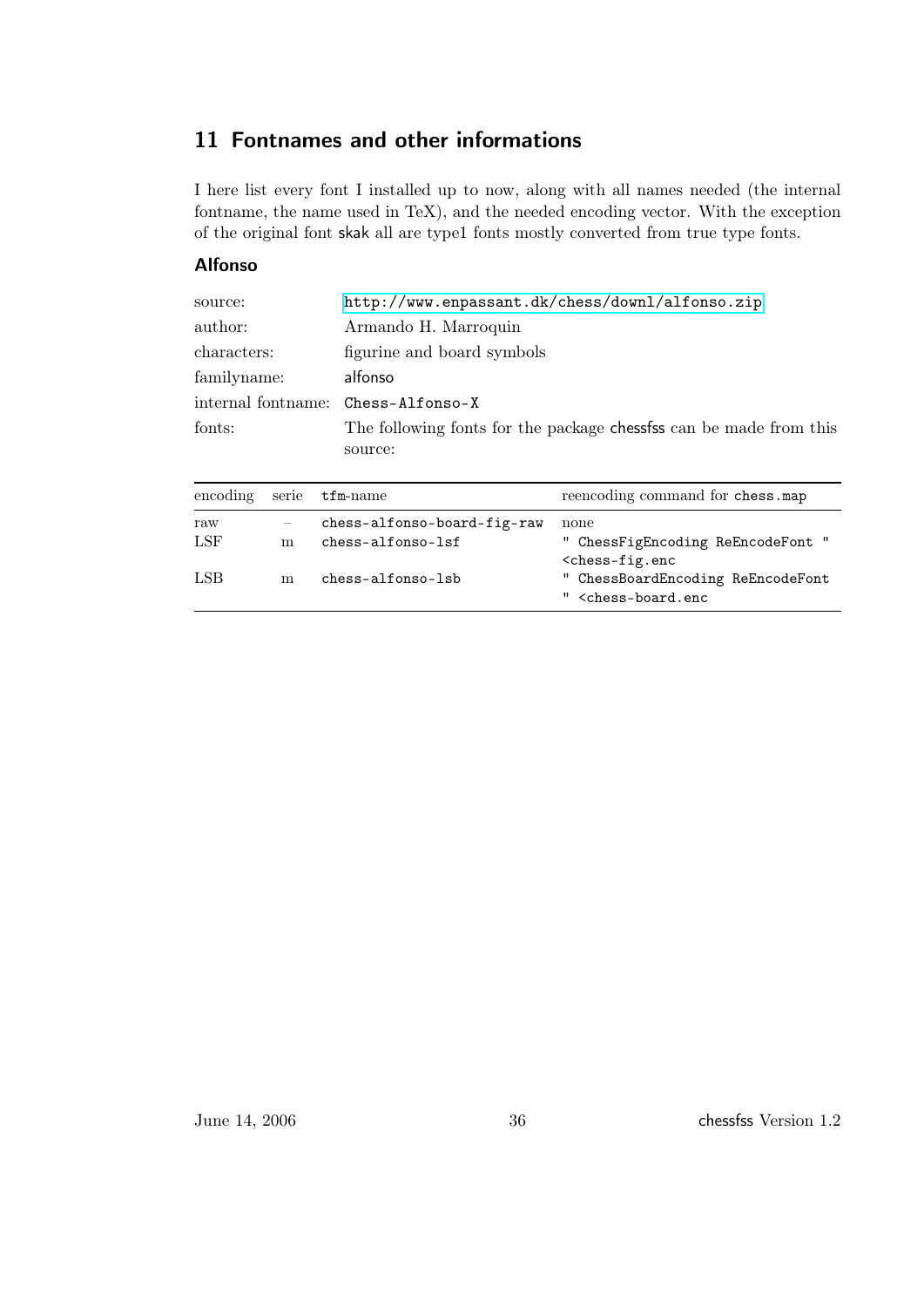## Alpha

| source:<br>author: | http://www.enpassant.dk/chess/downl/alpha.zip<br>Eric Bentzen                                                                                                                                                                                                                                                                                                 |
|--------------------|---------------------------------------------------------------------------------------------------------------------------------------------------------------------------------------------------------------------------------------------------------------------------------------------------------------------------------------------------------------|
| characters:        | figurine and board symbols, the font also has black figurines. I<br>decided to put them under the fontshape (not fontseries!) bl. The<br>boardfont doesn't have a square character, so you should redefine<br>\WhiteEmptySquare or \cfss@WhiteEmptySquare to something<br>senseful before using this font (or ignore the messages about the<br>missing $0$ ). |
| familyname:        | alpha                                                                                                                                                                                                                                                                                                                                                         |
| internal fontname: | Chess-Alpha                                                                                                                                                                                                                                                                                                                                                   |
| fonts:             | The following fonts for the package chessess can be made from this<br>source:                                                                                                                                                                                                                                                                                 |

| encoding | serie | shape | $t$ fm-name               | reencoding command for<br>chess.map                             |
|----------|-------|-------|---------------------------|-----------------------------------------------------------------|
| raw      |       |       | chess-alpha-board-fig-raw | none                                                            |
| LSF      | m     | n     | chess-alpha-lsf           | " ChessFigEncoding                                              |
|          |       |       |                           | ReEncodeFont. "                                                 |
|          |       |       |                           | <chess-alpha-fig.enc< td=""></chess-alpha-fig.enc<>             |
| LSF      | m     | Ы     | chess-alpha-bl-lsf        | " ChessFigEncoding                                              |
|          |       |       |                           | ReEncodeFont. "                                                 |
|          |       |       |                           | <chess-alpha-black-fig.enc< td=""></chess-alpha-black-fig.enc<> |
| LSB      | m     | n     | chess-alpha-lsb           | " ChessBoardEncoding                                            |
|          |       |       |                           | ReEncodeFont "                                                  |
|          |       |       |                           | <chess-alpha-board.enc< td=""></chess-alpha-board.enc<>         |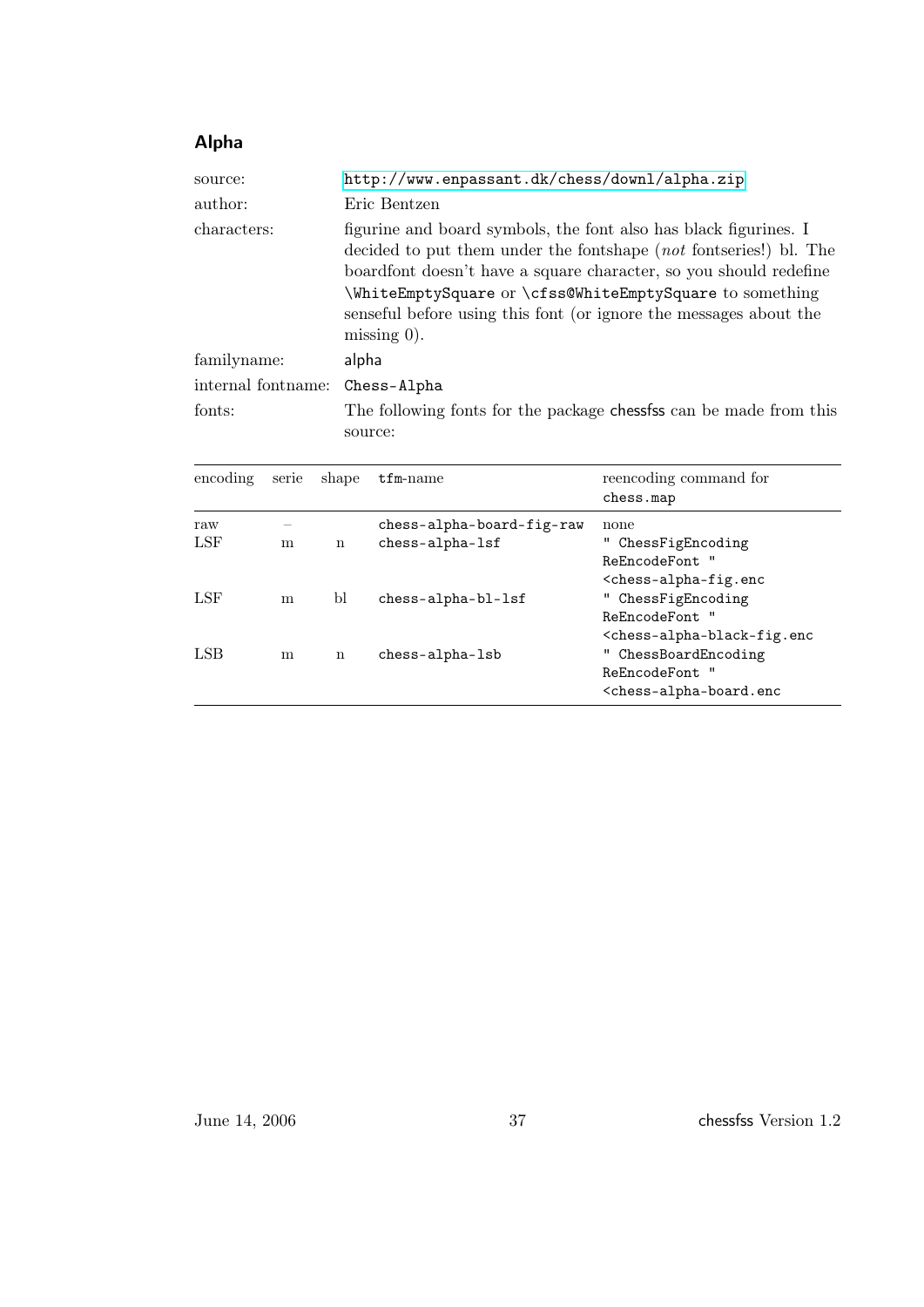#### Aventurer

| source:                            | http://www.enpassant.dk/chess/downl/adventur.zip                   |
|------------------------------------|--------------------------------------------------------------------|
| author:                            | Armando H. Marroquin                                               |
| characters:                        | figurine and board symbols                                         |
| familyname:                        | aventurer                                                          |
| internal fontname: ChessAdventurer |                                                                    |
| fonts:                             | The following fonts for the package chessfss can be made from this |
|                                    | source:                                                            |

|            |   | encoding serie tfm-name                              | reencoding command for chess.map                                                     |
|------------|---|------------------------------------------------------|--------------------------------------------------------------------------------------|
| raw<br>LSF | m | chess-aventurer-board-fig-raw<br>chess-aventurer-lsf | none<br>" ChessFigEncoding ReEncodeFont<br>" <chess-fig.enc< td=""></chess-fig.enc<> |
| LSB        | m | chess-aventurer-lsb                                  | " ChessBoardEncoding<br>ReEncodeFont " <chess-board.enc< td=""></chess-board.enc<>   |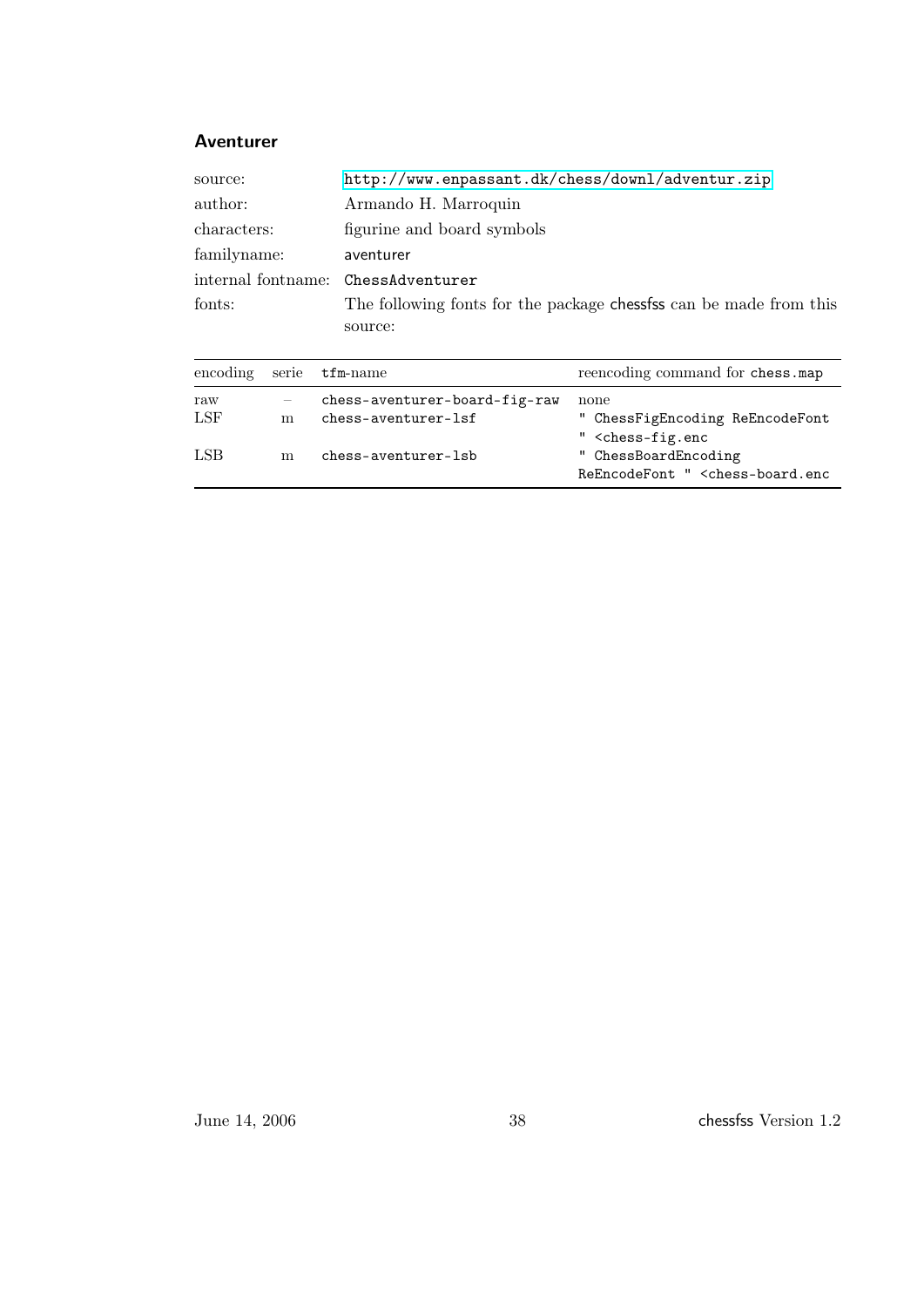## Berlin

| source:            | http://www.enpassant.dk/chess/downl/berlin.zip                                                                                                                                                                                                                                                                                                                                                           |
|--------------------|----------------------------------------------------------------------------------------------------------------------------------------------------------------------------------------------------------------------------------------------------------------------------------------------------------------------------------------------------------------------------------------------------------|
| author:            | Eric Bentzen (see also font alpha)                                                                                                                                                                                                                                                                                                                                                                       |
| characters:        | figurine and board symbols, the font also has black figurines. I<br>decided to put them under the fontshape (not fontseries!) bl. The<br>font also has characters for fairy chess. The boardfont doesn't have<br>a square character, so you should redefine \WhiteEmptySquare or<br>\cfss@WhiteEmptySquare to something senseful before using this<br>font (or ignore the messages about the missing 0). |
| familyname:        | berlin                                                                                                                                                                                                                                                                                                                                                                                                   |
| internal fontname: | Chess-Berlin                                                                                                                                                                                                                                                                                                                                                                                             |
| fonts:             | The following fonts for the package chessess can be made from this<br>source:                                                                                                                                                                                                                                                                                                                            |

| encoding   | serie | shape | $t$ fm-name                                      | reencoding command for<br>chess.map                                                                      |
|------------|-------|-------|--------------------------------------------------|----------------------------------------------------------------------------------------------------------|
| raw<br>LSF | m     | n     | chess-berlin-board-fig-raw<br>$chess-berlin-1sf$ | none<br>ChessFigEncoding<br>ReEncodeFont "<br><chess-alpha-fig.enc< td=""></chess-alpha-fig.enc<>        |
| LSF        | m     | Ы     | $chess-berlin-b-1sf$                             | " ChessFigEncoding<br>ReEncodeFont. "<br><chess-alpha-black-fig.enc< td=""></chess-alpha-black-fig.enc<> |
| LSB        | m     | n     | chess-berlin-lsb                                 | " ChessBoardEncoding<br>ReEncodeFont "<br><chess-berlin-board.enc< td=""></chess-berlin-board.enc<>      |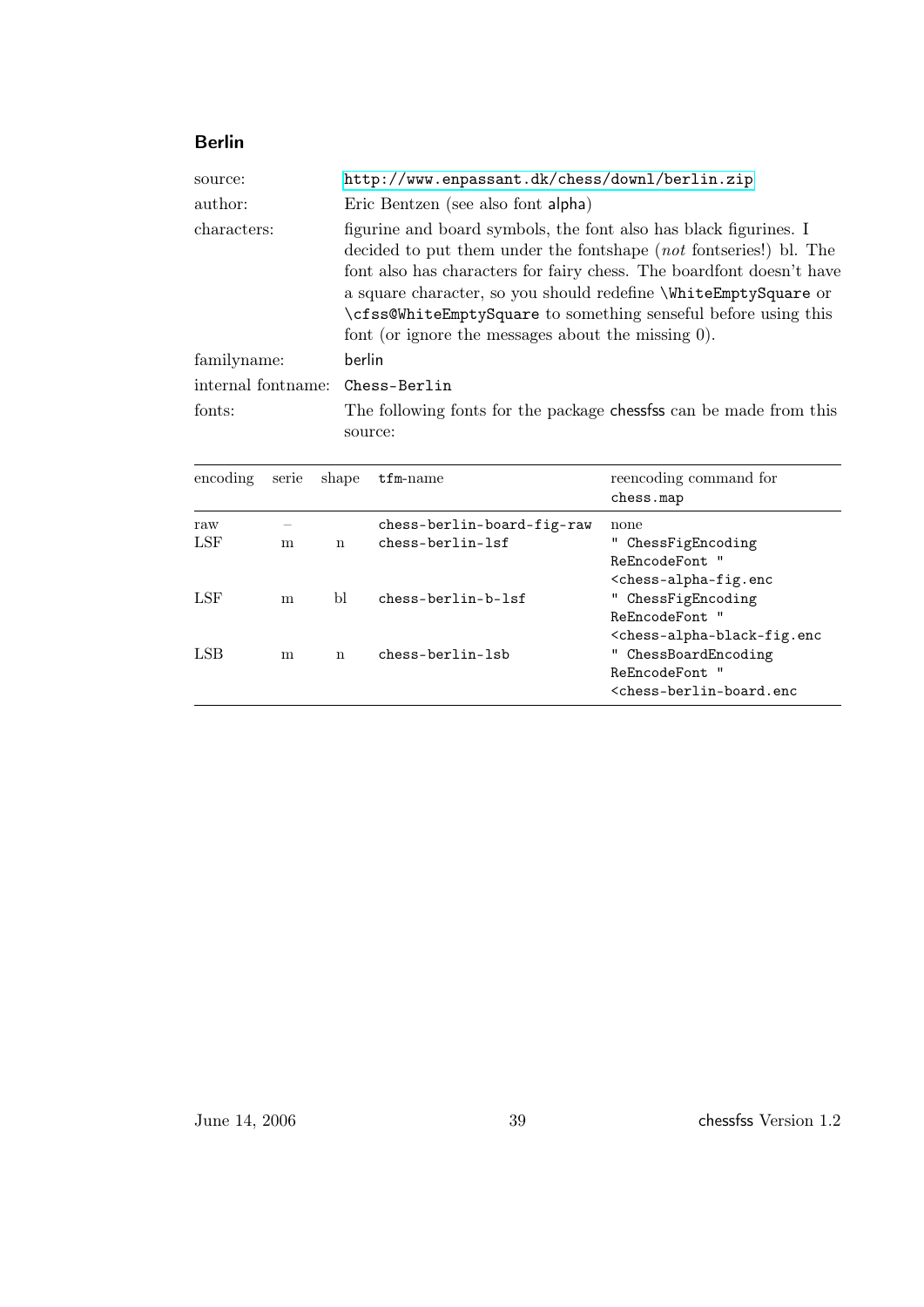### Cases

| source:                       | http://www.enpassant.dk/chess/downl/cases.zip                     |
|-------------------------------|-------------------------------------------------------------------|
| author:                       | Matthieu Leschemelle                                              |
| characters:                   | figurine and board symbols                                        |
| familyname:                   | cases                                                             |
| internal fontname: ChessCases |                                                                   |
| fonts:                        | The following fonts for the package chesses can be made from this |
|                               | source:                                                           |

|            |   | encoding serie tfm-name                           | reencoding command for chess.map                                                   |
|------------|---|---------------------------------------------------|------------------------------------------------------------------------------------|
| raw<br>LSF | m | chess-cases-board-fig-raw<br>$ches - cases - 1sf$ | none<br>" ChessFigEncoding ReEncodeFont "<br>$<$ chess-fig.enc                     |
| LSB        | m | $ches - cases - 1sb$                              | " ChessBoardEncoding ReEncodeFont "<br><chess-board.enc< td=""></chess-board.enc<> |

## Cheq

| source:            | various, it's not a ttf- but a type1-font. (I don't remember where<br>I got my version from) |
|--------------------|----------------------------------------------------------------------------------------------|
| author:            | Copyright (c) 1989 Adobe Systems Incorporated. All rights<br>reserved.                       |
| characters:        | only board symbols                                                                           |
| familyname:        | cheq                                                                                         |
| internal fontname: | Cheq                                                                                         |
| fonts:             | The following fonts for the package chessess can be made from this<br>source:                |

|                   |   | encoding serie tfm-name                | reencoding command for chess.map                                                                     |
|-------------------|---|----------------------------------------|------------------------------------------------------------------------------------------------------|
| raw<br><b>LSB</b> | m | chess-cheq-board-raw<br>chess-cheq-lsb | none<br>" ChessBoardEncoding ReEncodeFont "<br><chess-cheq-board.enc< td=""></chess-cheq-board.enc<> |

June 14, 2006 40 chessfss Version 1.2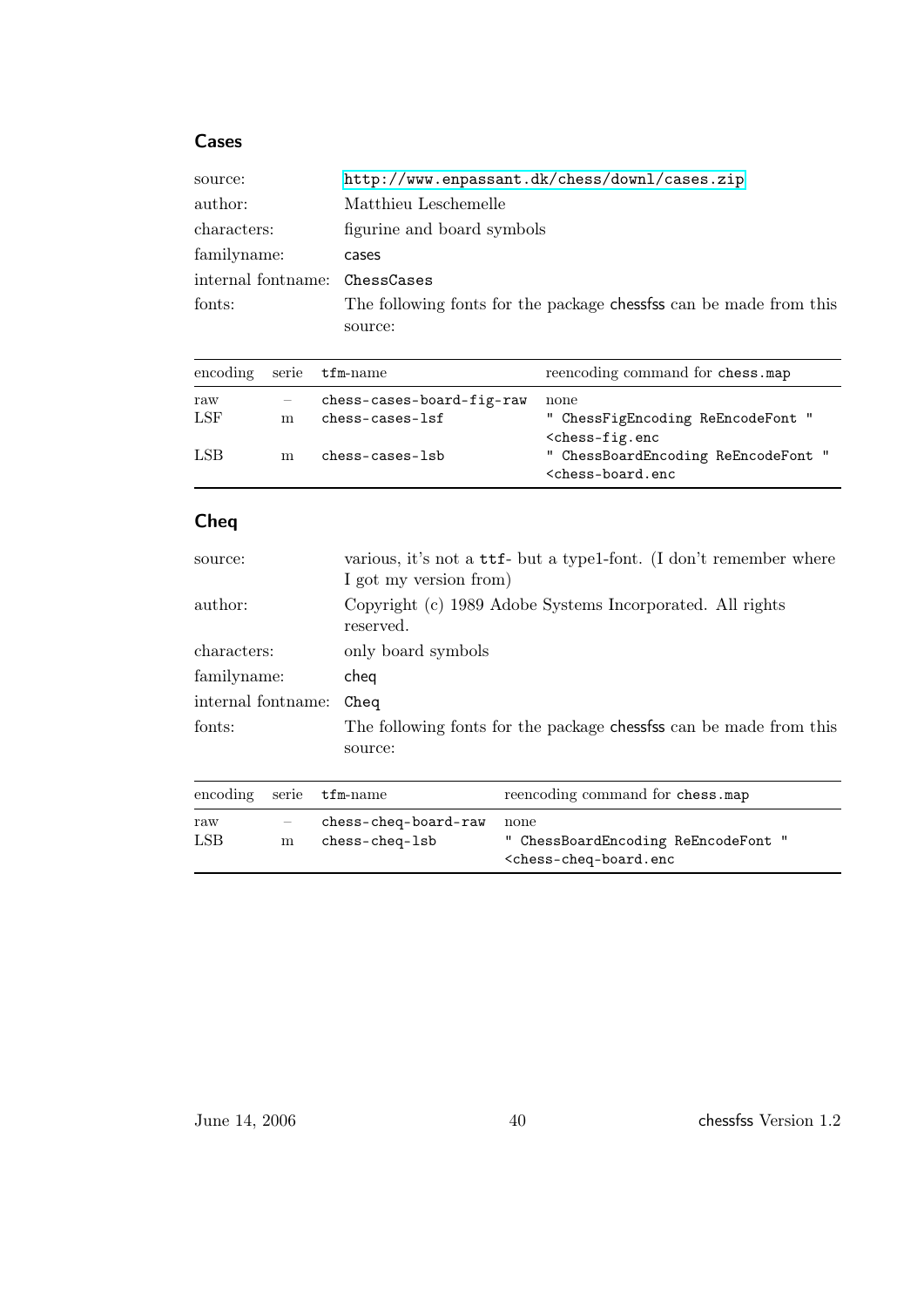## Condal

| source:                         | http://www.enpassant.dk/chess/downl/condal.zip                    |
|---------------------------------|-------------------------------------------------------------------|
| author:                         | Armando H. Marroquin                                              |
| characters:                     | figurine and board symbols                                        |
| familyname:                     | condal                                                            |
| internal fontname: Chess-Condal |                                                                   |
| fonts:                          | The following fonts for the package chesses can be made from this |
|                                 | source:                                                           |

|     |   | encoding serie tfm-name    | reencoding command for chess.map                                                   |
|-----|---|----------------------------|------------------------------------------------------------------------------------|
| raw |   | chess-condal-board-fig-raw | none                                                                               |
| LSF | m | $chess$ -condal-lsf        | " ChessFigEncoding ReEncodeFont "<br>$<$ chess-fig.enc                             |
| LSB | m | chess-condal-lsb           | " ChessBoardEncoding ReEncodeFont "<br><chess-board.enc< td=""></chess-board.enc<> |

## Harlequin

| source:            | http://www.enpassant.dk/chess/downl/harlequi.zip                  |
|--------------------|-------------------------------------------------------------------|
| author:            | Armando H. Marroquin                                              |
| characters:        | figurine and board symbols                                        |
| familyname:        | harlequin                                                         |
| internal fontname: | Chess-Harlequin                                                   |
| fonts:             | The following fonts for the package chesses can be made from this |
|                    | source:                                                           |

| encoding | serie | $\tt{tfm-name}$               | reencoding command for chess.map                                                                                           |
|----------|-------|-------------------------------|----------------------------------------------------------------------------------------------------------------------------|
| raw      |       | chess-harlequin-board-fig-raw | none                                                                                                                       |
| LSF      | m     | chess-harlequin-lsf           | " ChessFigEncoding ReEncodeFont                                                                                            |
| LSB      | m     | chess-harlequin-lsb           | " <chess-fig.enc<br>" ChessBoardEncoding<br/>ReEncodeFont " <chess-board.enc< td=""></chess-board.enc<></chess-fig.enc<br> |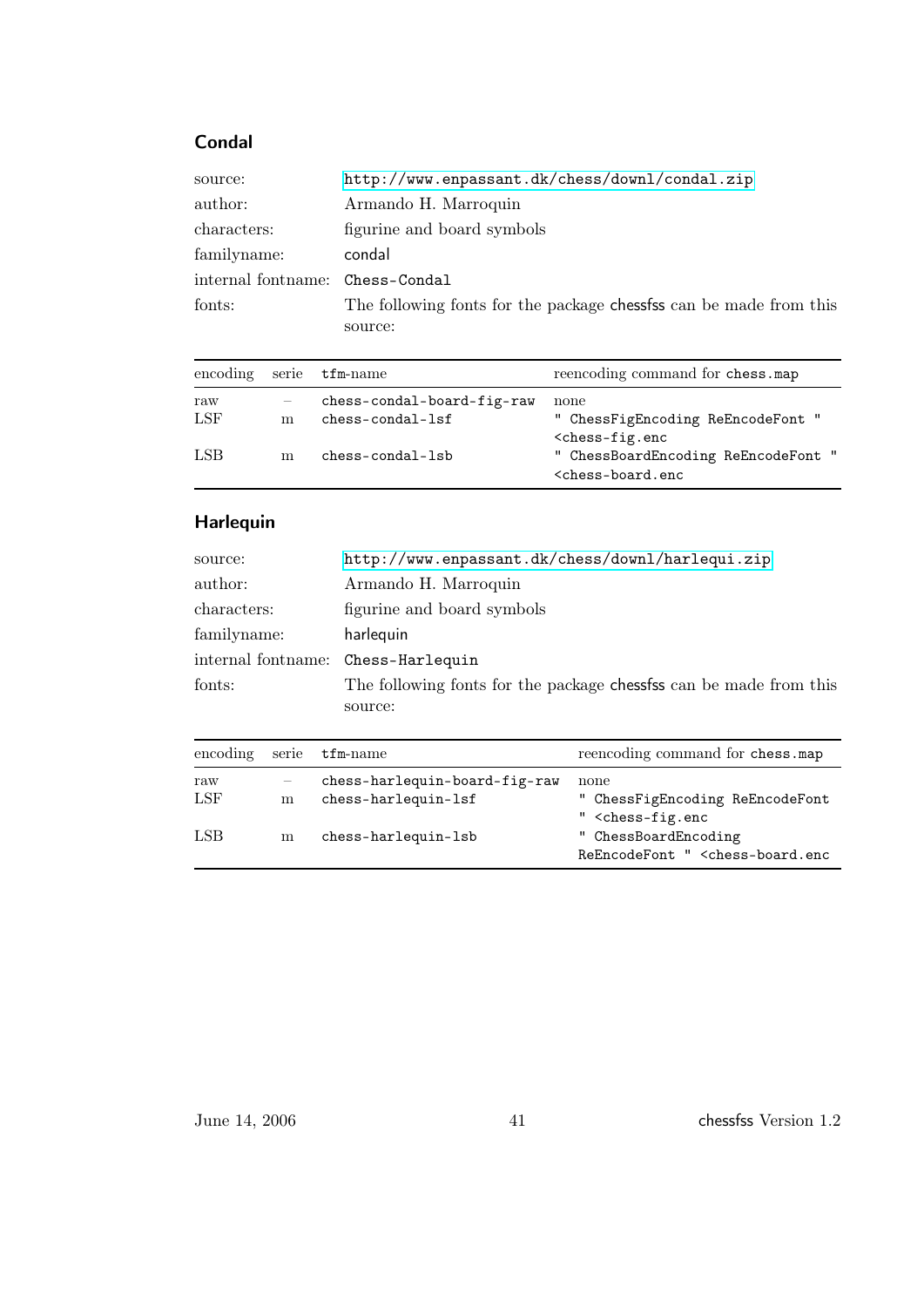## Kingdom

| source:            | http://www.enpassant.dk/chess/downl/kingdom.zip                    |
|--------------------|--------------------------------------------------------------------|
| author:            | Armando H. Marroquin                                               |
| characters:        | figurine and board symbols                                         |
| familyname:        | kingdom                                                            |
| internal fontname: | Chess-Kingdom                                                      |
| fonts:             | The following fonts for the package chessfss can be made from this |
|                    | source:                                                            |

|     |   | encoding serie tfm-name     | reencoding command for chess.map                                                   |
|-----|---|-----------------------------|------------------------------------------------------------------------------------|
| raw |   | chess-kingdom-board-fig-raw | none                                                                               |
| LSF | m | chess-kingdom-lsf           | " ChessFigEncoding ReEncodeFont "<br>$<$ chess-fig.enc                             |
| LSB | m | chess-kingdom-lsb           | " ChessBoardEncoding ReEncodeFont<br>" <chess-board.enc< td=""></chess-board.enc<> |

## Leipzig

| source:            | http://www.enpassant.dk/chess/downl/leipzig.zip                    |
|--------------------|--------------------------------------------------------------------|
| author:            | Armando H. Marroquin                                               |
| characters:        | figurine and board symbols                                         |
| familyname:        | leipzig                                                            |
| internal fontname: | Chess-Leipzig                                                      |
| fonts:             | The following fonts for the package chessfss can be made from this |
|                    | source:                                                            |

| encoding | serie | $\tt{tfm-name}$             | reencoding command for chess.map                                                   |
|----------|-------|-----------------------------|------------------------------------------------------------------------------------|
| raw      |       | chess-leipzig-board-fig-raw | none                                                                               |
| LSF      | m     | chess-leipzig-lsf           | " ChessFigEncoding ReEncodeFont "<br>$<$ chess-fig.enc                             |
| LSB      | m     | chess-leipzig-lsb           | " ChessBoardEncoding ReEncodeFont<br>" <chess-board.enc< td=""></chess-board.enc<> |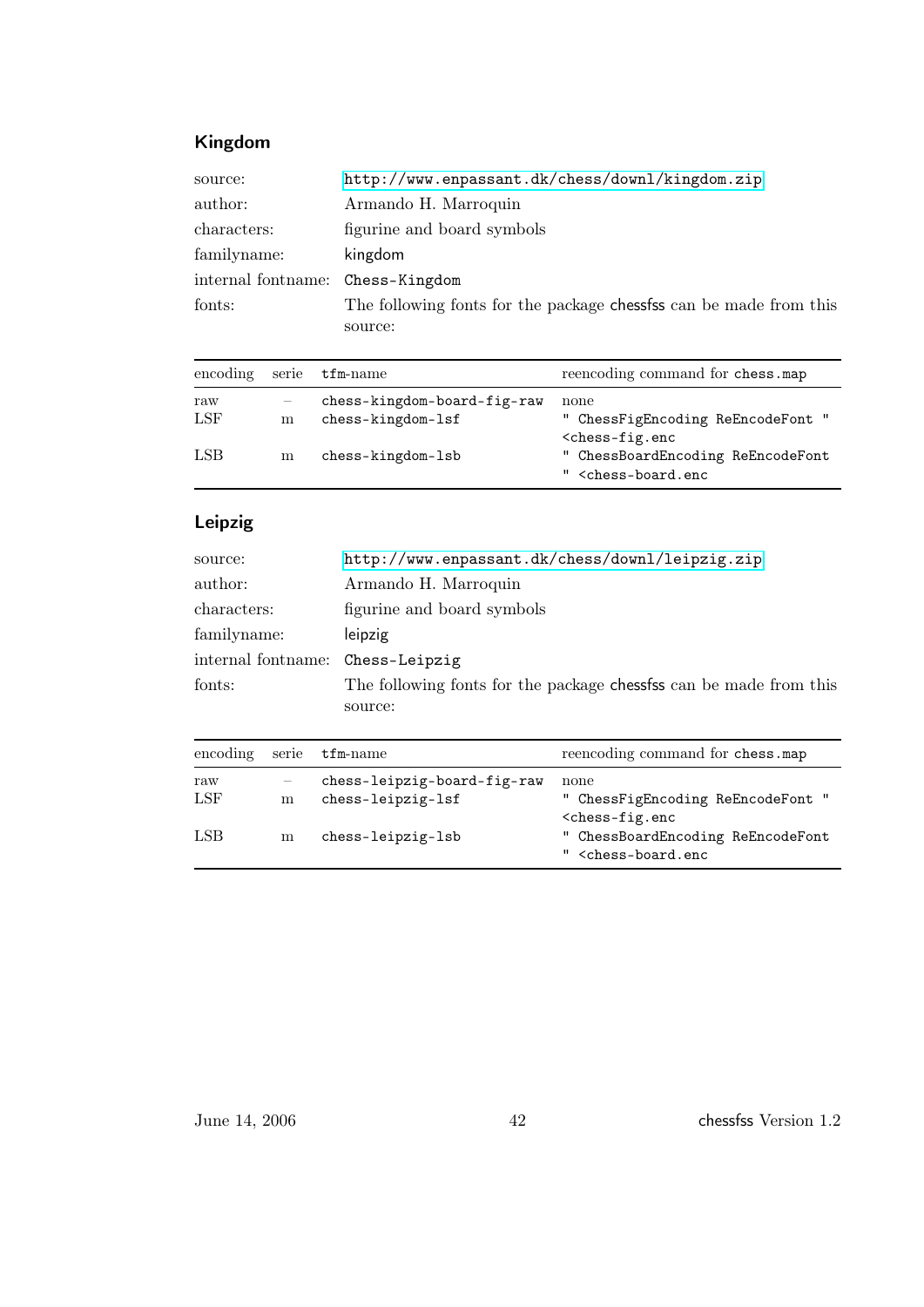## Line

| source:                       | http://www.enpassant.dk/chess/downl/chesline.zip                  |
|-------------------------------|-------------------------------------------------------------------|
| author:                       | Armando H. Marroquin                                              |
| characters:                   | figurine and board symbols                                        |
| familyname:                   | line                                                              |
| internal fontname: Chess-Line |                                                                   |
| fonts:                        | The following fonts for the package chesses can be made from this |
|                               | source:                                                           |

|     |   | encoding serie tfm-name  | reencoding command for chess.map                                                   |
|-----|---|--------------------------|------------------------------------------------------------------------------------|
| raw |   | chess-line-board-fig-raw | none                                                                               |
| LSF | m | chess-line-lsf           | " ChessFigEncoding ReEncodeFont "<br>$<$ chess-fig.enc                             |
| LSB | m | chess-line-lsb           | " ChessBoardEncoding ReEncodeFont "<br><chess-board.enc< td=""></chess-board.enc<> |

### Lucena

| source:            | http://www.enpassant.dk/chess/downl/lucena.zip                                            |  |
|--------------------|-------------------------------------------------------------------------------------------|--|
| author:            | Armando H. Marroquin                                                                      |  |
| characters:        | figurine and board symbols, the font has solid field masks (used in<br>the last example). |  |
| familyname:        | lucena                                                                                    |  |
| internal fontname: | ChessLucena                                                                               |  |
| fonts:             | The following fonts for the package chessess can be made from this<br>source:             |  |
|                    |                                                                                           |  |

| encoding   |   | serie tfm-name                                 | reencoding command for chess.map                                                                                           |
|------------|---|------------------------------------------------|----------------------------------------------------------------------------------------------------------------------------|
| raw<br>LSF | m | chess-lucena-board-fig-raw<br>chess-lucena-lsf | none<br>" ChessFigEncoding ReEncodeFont                                                                                    |
| LSB,LSBC4  | m | chess-lucena-lsb-1001                          | " <chess-fig.enc<br>" ChessBoardEncoding<br/>ReEncodeFont " <chess-board.enc< td=""></chess-board.enc<></chess-fig.enc<br> |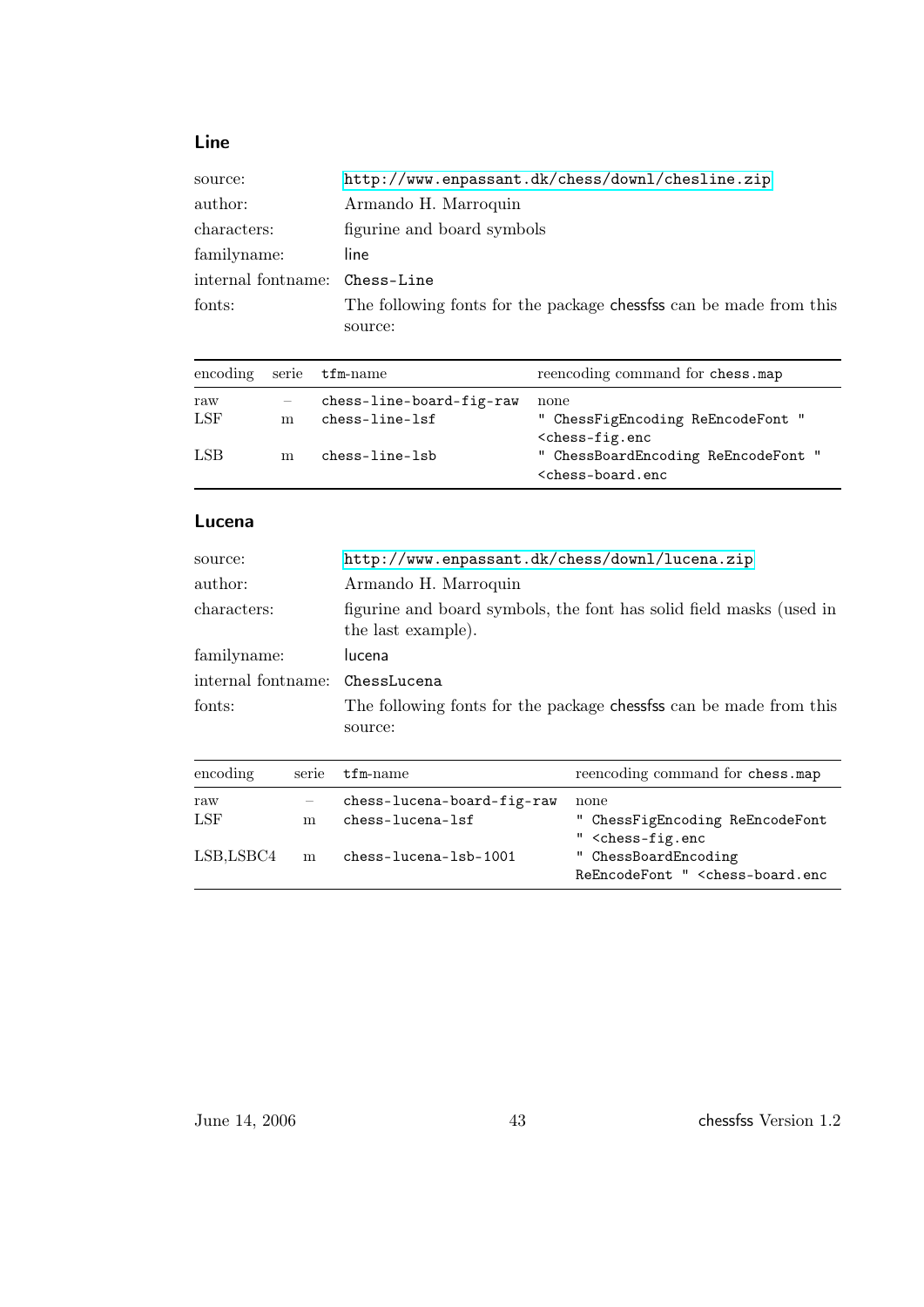### Magnetic

| source:            | http://www.enpassant.dk/chess/downl/magnetic.zip                   |
|--------------------|--------------------------------------------------------------------|
| author:            | Armando H. Marroquin                                               |
| characters:        | figurine and board symbols                                         |
| familyname:        | magnetic                                                           |
| internal fontname: | Chess-Magnetic                                                     |
| fonts:             | The following fonts for the package chessess can be made from this |
|                    | source:                                                            |

|     |   | encoding serie tfm-name      | reencoding command for chess.map                                                   |
|-----|---|------------------------------|------------------------------------------------------------------------------------|
| raw |   | chess-magnetic-board-fig-raw | none                                                                               |
| LSF | m | chess-magnetic-lsf           | " ChessFigEncoding ReEncodeFont "<br>$<$ chess-fig.enc                             |
| LSB | m | chess-magnetic-lsb           | " ChessBoardEncoding ReEncodeFont<br>" <chess-board.enc< td=""></chess-board.enc<> |

### Mark

| source:                       | http://www.enpassant.dk/chess/downl/chesmark.zip                   |  |
|-------------------------------|--------------------------------------------------------------------|--|
| author:                       | Armando H. Marroquin                                               |  |
| characters:                   | figurine and board symbols                                         |  |
| familyname:                   | mark                                                               |  |
| internal fontname: Chess-Mark |                                                                    |  |
| fonts:                        | The following fonts for the package chessfss can be made from this |  |
|                               | source:                                                            |  |

|     |   | encoding serie tfm-name  | reencoding command for chess.map                                                   |
|-----|---|--------------------------|------------------------------------------------------------------------------------|
| raw |   | chess-mark-board-fig-raw | none                                                                               |
| LSF | m | $chess-mark-1sf$         | " ChessFigEncoding ReEncodeFont "<br>$<$ chess-fig.enc                             |
| LSB | m | $chess-mark-1sb$         | " ChessBoardEncoding ReEncodeFont "<br><chess-board.enc< td=""></chess-board.enc<> |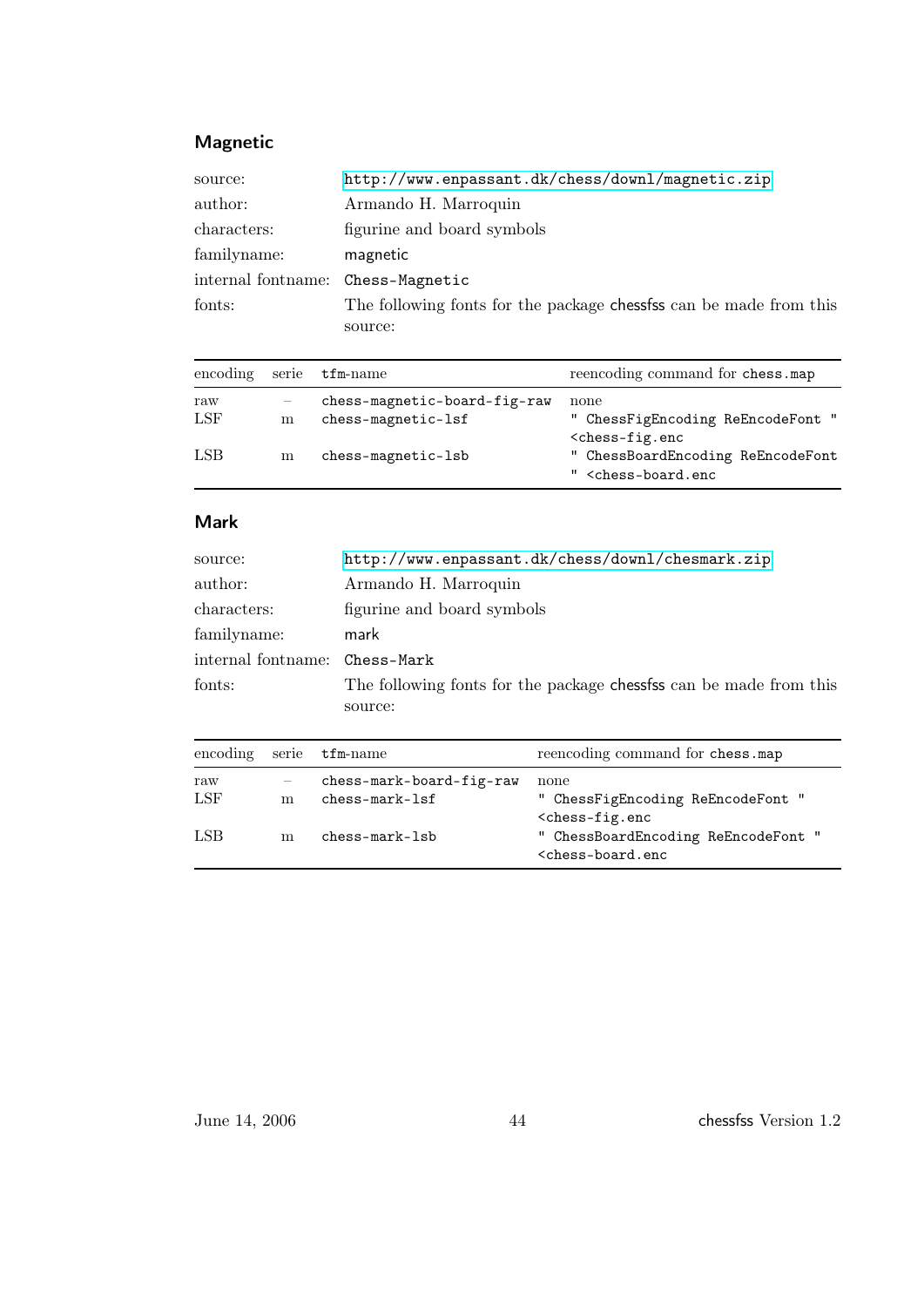### Marroquin

| source:                            | http://www.enpassant.dk/chess/downl/marroqui.zip                   |  |
|------------------------------------|--------------------------------------------------------------------|--|
| author:                            | Armando H. Marroquin                                               |  |
| characters:                        | figurine and board symbols                                         |  |
| familyname:                        | marroquin                                                          |  |
| internal fontname: Chess-Marroquin |                                                                    |  |
| fonts:                             | The following fonts for the package chessfss can be made from this |  |
|                                    | source:                                                            |  |

| encoding serie |   | $\tt{tfm-name}$               | reencoding command for chess.map                                                   |
|----------------|---|-------------------------------|------------------------------------------------------------------------------------|
| raw            |   | chess-marroquin-board-fig-raw | none                                                                               |
| LSF            | m | chess-marroquin-lsf           | " ChessFigEncoding ReEncodeFont<br>" <chess-fig.enc< td=""></chess-fig.enc<>       |
| LSB            | m | chess-marroquin-lsb           | " ChessBoardEncoding<br>ReEncodeFont " <chess-board.enc< td=""></chess-board.enc<> |

## Maya

| source:            | http://www.enpassant.dk/chess/downl/chesmaya.zip                  |  |
|--------------------|-------------------------------------------------------------------|--|
| author:            | Armando H. Marroquin                                              |  |
| characters:        | figurine and board symbols                                        |  |
| familyname:        | maya                                                              |  |
| internal fontname: | Chess-Maya                                                        |  |
| fonts:             | The following fonts for the package chesses can be made from this |  |
|                    | source:                                                           |  |

| encoding serie |   | $\tt{tfm-name}$          | reencoding command for chess.map                                                   |
|----------------|---|--------------------------|------------------------------------------------------------------------------------|
| raw            |   | chess-maya-board-fig-raw | none                                                                               |
| LSF            | m | $chess-maya-1sf$         | " ChessFigEncoding ReEncodeFont "<br>$<$ chess-fig.enc                             |
| LSB            | m | chess-maya-lsb           | " ChessBoardEncoding ReEncodeFont "<br><chess-board.enc< td=""></chess-board.enc<> |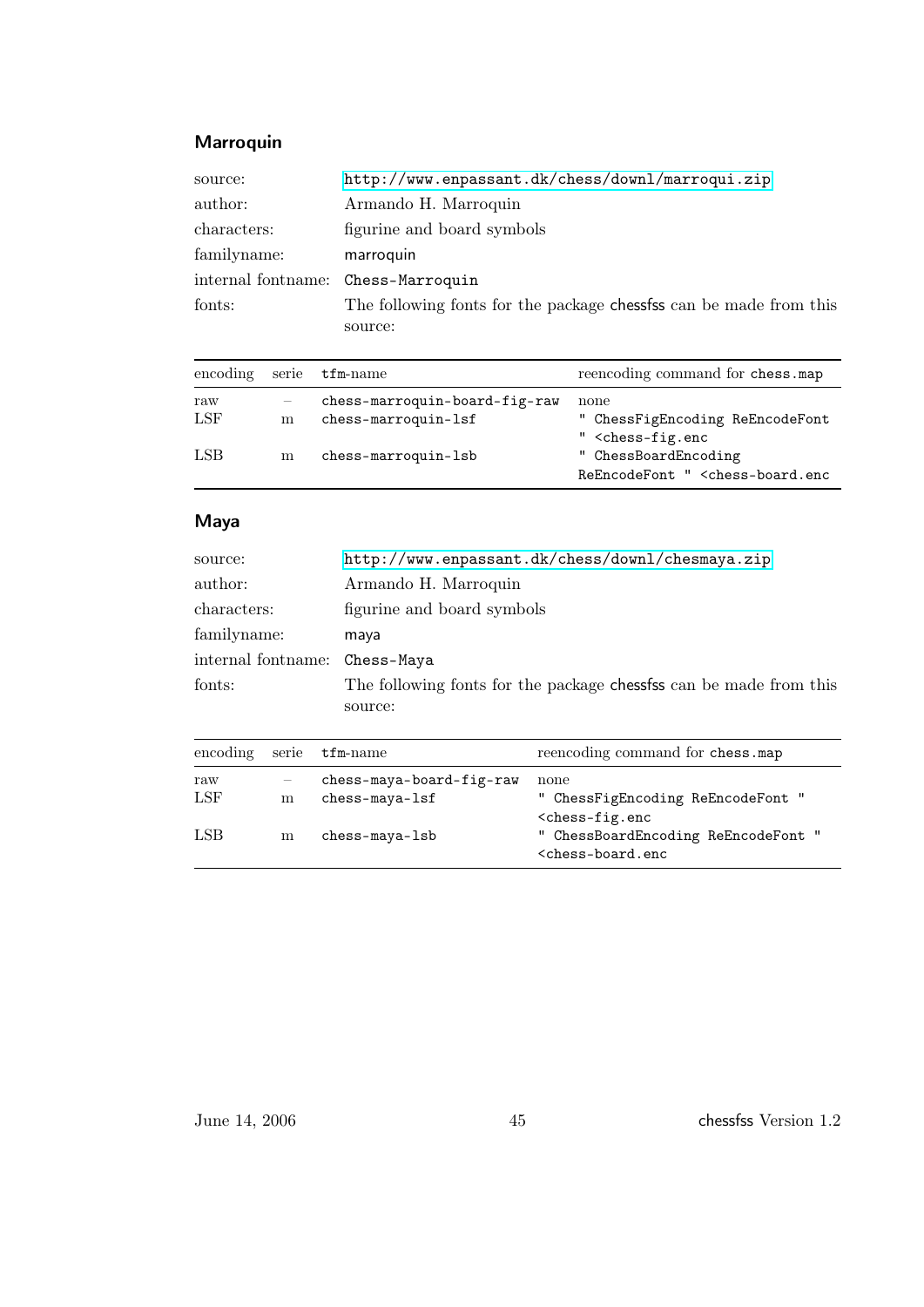## Mediaeval

| source:                            | http://www.enpassant.dk/chess/downl/medie_tt.zip                   |  |
|------------------------------------|--------------------------------------------------------------------|--|
| author:                            | Armando H. Marroquin                                               |  |
| characters:                        | figurine and board symbols                                         |  |
| familyname:                        | mediaeval                                                          |  |
| internal fontname: Chess-Mediaeval |                                                                    |  |
| fonts:                             | The following fonts for the package chessfss can be made from this |  |
|                                    | source:                                                            |  |

|     |   | encoding serie tfm-name       | reencoding command for chess.map                                                   |
|-----|---|-------------------------------|------------------------------------------------------------------------------------|
| raw |   | chess-mediaeval-board-fig-raw | none                                                                               |
| LSF | m | chess-mediaeval-lsf           | " ChessFigEncoding ReEncodeFont<br>" <chess-fig.enc< td=""></chess-fig.enc<>       |
| LSB | m | chess-mediaeval-lsb           | " ChessBoardEncoding<br>ReEncodeFont " <chess-board.enc< td=""></chess-board.enc<> |

### Merida

| source:                         | http://www.enpassant.dk/chess/downl/merid_tt.zip                   |  |
|---------------------------------|--------------------------------------------------------------------|--|
| author:                         | Armando H. Marroquin                                               |  |
| characters:                     | figurine and board symbols                                         |  |
| familyname:                     | merida                                                             |  |
| internal fontname: Chess-Merida |                                                                    |  |
| fonts:                          | The following fonts for the package chessfss can be made from this |  |
|                                 | source:                                                            |  |

|     |   | encoding serie tfm-name    | reencoding command for chess.map                                                   |
|-----|---|----------------------------|------------------------------------------------------------------------------------|
| raw |   | chess-merida-board-fig-raw | none                                                                               |
| LSF | m | chess-merida-lsf           | " ChessFigEncoding ReEncodeFont "<br>$<$ chess-fig.enc                             |
| LSB | m | chess-merida-lsb           | " ChessBoardEncoding ReEncodeFont "<br><chess-board.enc< td=""></chess-board.enc<> |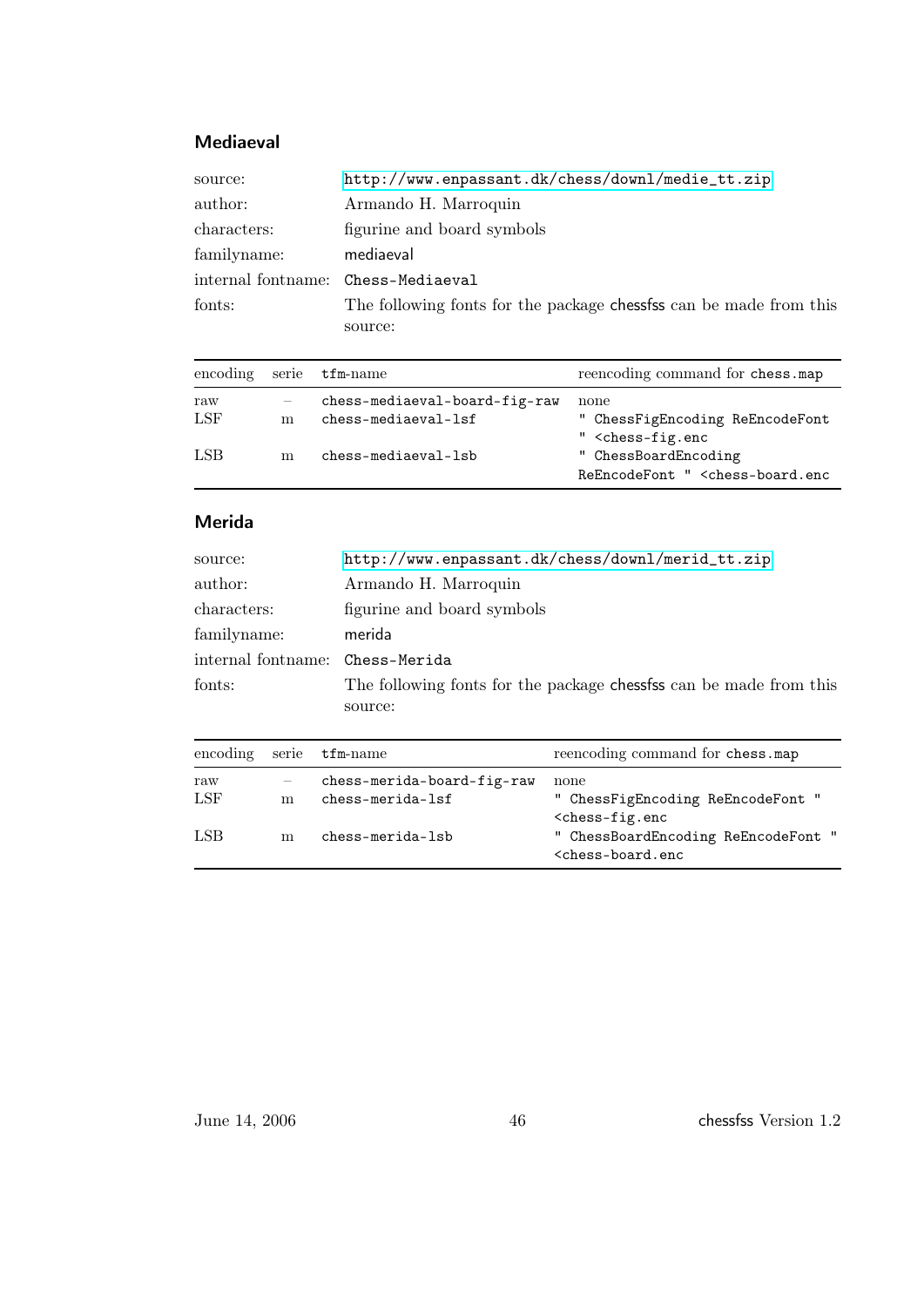## Millennia

| source:            | http://www.enpassant.dk/chess/downl/millenia.zip                                                                                                               |  |
|--------------------|----------------------------------------------------------------------------------------------------------------------------------------------------------------|--|
| author:            | Armando H. Marroquin                                                                                                                                           |  |
| characters:        | figurine and board symbols. From the description also the figurines<br>should exist in a medium and bold version. But both fonts looks<br>quite similar to me. |  |
| familyname:        | millennia                                                                                                                                                      |  |
| internal fontname: | Chess-Millennia-L (medium) and Chess-Millennia-D (bold<br>symbols)                                                                                             |  |
| fonts:             | The following fonts for the package chesses can be made from this<br>source:                                                                                   |  |

| encoding     | serie | $t$ fm-name                     | reencoding command for chess.map                       |
|--------------|-------|---------------------------------|--------------------------------------------------------|
| raw          | m     | chess-millennia-board-fig-raw   | none                                                   |
| raw          | b     | chess-millennia-b-board-fig-raw | none                                                   |
| LSF          | m     | chess-millennia-lsf             | ChessFigEncoding                                       |
|              |       |                                 | ReEncodeFont " <chess-fig.enc< td=""></chess-fig.enc<> |
| $_{\rm LSB}$ | m     | chess-millennia-lsb             | ChessBoardEncoding                                     |
|              |       |                                 | <b>ReEncodeFont</b>                                    |
|              |       |                                 | <chess-board.enc< td=""></chess-board.enc<>            |
| LSB          | b     | chess-millennia-b-lsb           | " ChessBoardEncoding                                   |
|              |       |                                 | ReEncodeFont                                           |
|              |       |                                 | <chess-board.enc< td=""></chess-board.enc<>            |
|              |       |                                 |                                                        |

## Motif

| source:                        | http://www.enpassant.dk/chess/downl/motif.zip                      |
|--------------------------------|--------------------------------------------------------------------|
| author:                        | Armando H. Marroquin                                               |
| characters:                    | figurine and board symbols                                         |
| familyname:                    | motif                                                              |
| internal fontname: Chess-Motif |                                                                    |
| fonts:                         | The following fonts for the package chessess can be made from this |
|                                | source:                                                            |

| encoding serie |   | $\tt{tfm-name}$                                | reencoding command for chess.map                                                   |
|----------------|---|------------------------------------------------|------------------------------------------------------------------------------------|
| raw<br>LSF     | m | chess-motif-board-fig-raw<br>$chess-motif-1sf$ | none<br>" ChessFigEncoding ReEncodeFont "<br>$<$ chess-fig.enc                     |
| LSB            | m | chess-motif-lsb                                | " ChessBoardEncoding ReEncodeFont "<br><chess-board.enc< td=""></chess-board.enc<> |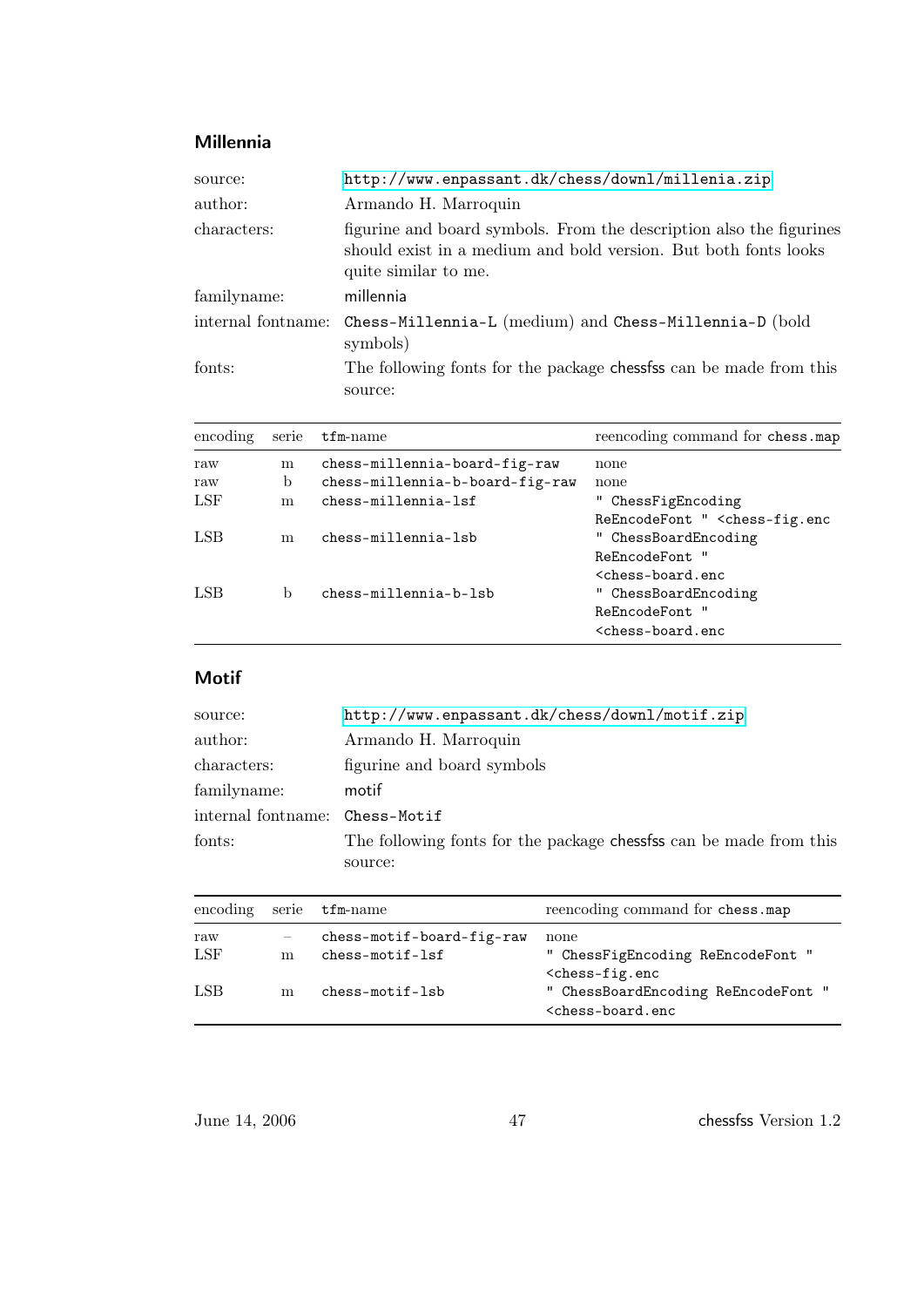## Pirat

| source:            | http://www.enpassant.dk/chess/downl/pirat.zip                                                                                                                    |
|--------------------|------------------------------------------------------------------------------------------------------------------------------------------------------------------|
| author:            | Klaus Wolf                                                                                                                                                       |
| characters:        | figurine and board symbols, the figurine fonts comes in bold and<br>italic too and contains also some informator symbols and<br>textcharacters.                  |
| familyname:        | pirat                                                                                                                                                            |
| internal fontname: | ChessFigurinePirat (pirat.ttf), ChessFigurinePiratBold<br>(piratf.ttf), ChessFigurinePiratItalic (piratk.ttf,<br>piratkf.ttf), ChessDiagrammPirat (piratdia.ttf) |
| fonts:             | The following fonts for the package chessess can be made from this<br>source:                                                                                    |

| encoding   | serie                       | shape       | $t$ fm-name            | reencoding command for chess.map                                                                |
|------------|-----------------------------|-------------|------------------------|-------------------------------------------------------------------------------------------------|
| raw        |                             |             | chess-pirat-fig-raw    | none                                                                                            |
| raw        |                             |             | chess-pirat-b-fig-raw  | none                                                                                            |
| raw        |                             |             | chess-pirat-it-fig-raw | none                                                                                            |
| raw        |                             |             | chess-pirat-bit-raw    | none                                                                                            |
| LSF        | m                           | n           | chess-pirat-lsf        | " ChessFigEncoding ReEncodeFont<br>" <chess-pirat-fig.enc< td=""></chess-pirat-fig.enc<>        |
| LSF        | $\mathbf{b}$ , $\mathbf{b}$ | $\mathbf n$ | chess-pirat-b-lsf      | " ChessFigEncoding ReEncodeFont<br>" <chess-pirat-fig.enc< td=""></chess-pirat-fig.enc<>        |
| LSF        | m                           | it          | chess-pirat-it-lsf     | " ChessFigEncoding ReEncodeFont<br>" <chess-pirat-fig.enc< td=""></chess-pirat-fig.enc<>        |
| <b>LSF</b> | $\mathbf{b}$ , $\mathbf{b}$ | it          | chess-pirat-bit-lsf    | " ChessFigEncoding ReEncodeFont<br>" <chess-pirat-fig.enc< td=""></chess-pirat-fig.enc<>        |
| LSB        | m                           | $\mathbf n$ | chess-pirat-lsb        | ChessBoardEncoding<br>ReEncodeFont "<br><chess-pirat-board.enc< td=""></chess-pirat-board.enc<> |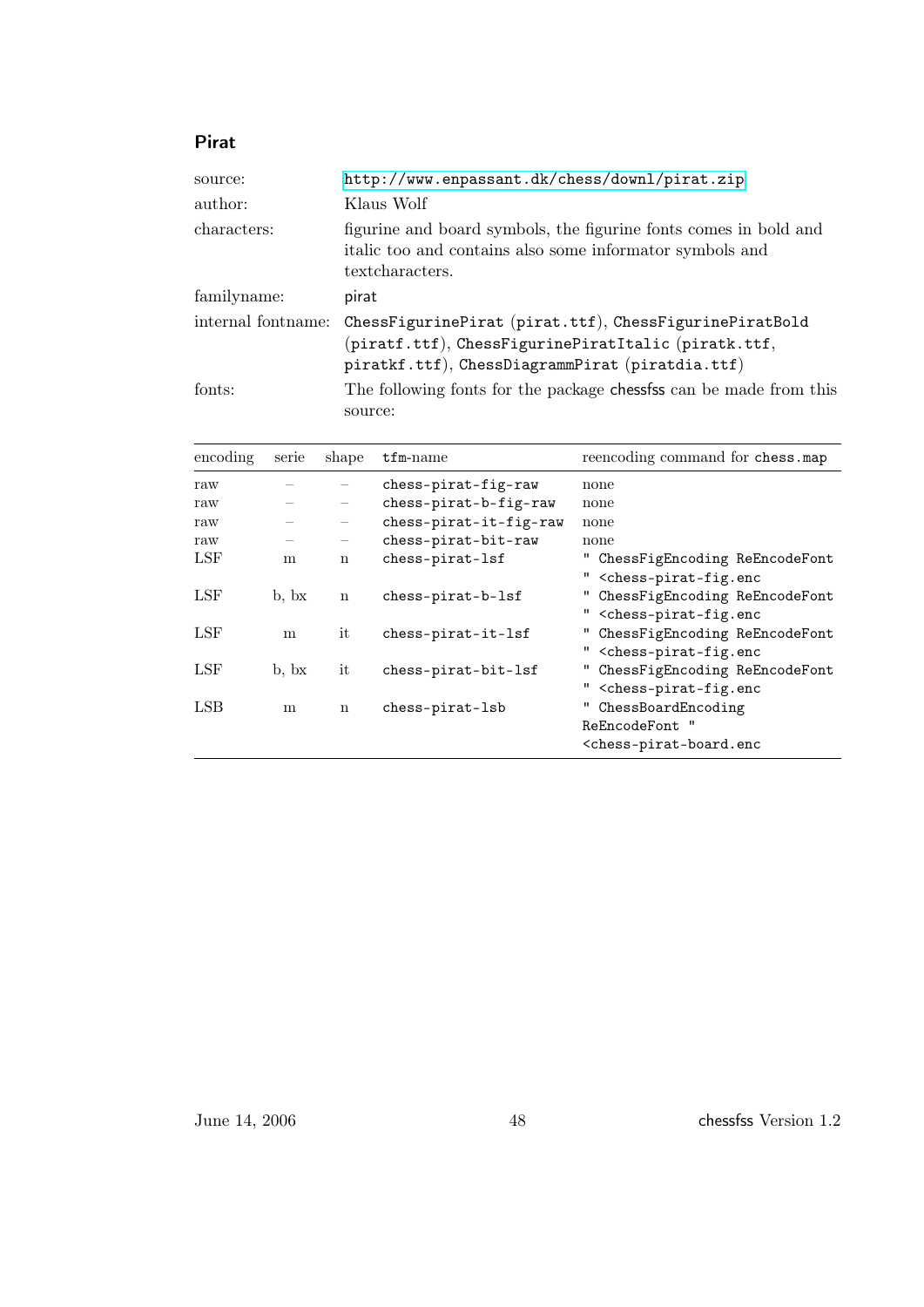## Skak

| source:            | ftp://ftp.dante.de/tex-archive/fonts/chess/skak/mf/.<br>skak is mf-font. Over the year there have been made changes to the<br>font, bugs have been corrected and characters added. So you<br>should make sure you have newest version, and that no remains<br>from older versions (tfm, pk) are on your system. |
|--------------------|-----------------------------------------------------------------------------------------------------------------------------------------------------------------------------------------------------------------------------------------------------------------------------------------------------------------|
| author:            | based on original work by Piet Tutelaers, with additions and<br>changes from Torben Hoffman and Dirk Baechle                                                                                                                                                                                                    |
| characters:        | figurine and board symbols and informator symbols, figurines and<br>the informator symbols exist in medium and bold version.                                                                                                                                                                                    |
| familyname:        | skak                                                                                                                                                                                                                                                                                                            |
| internal fontname: | none (its not a type1 font).                                                                                                                                                                                                                                                                                    |
| fonts:             | The following fonts are in this family:                                                                                                                                                                                                                                                                         |

|                     |    | encoding serie tfm-name        | reencoding command for chess.map |
|---------------------|----|--------------------------------|----------------------------------|
| $LSF, LSI \qquad m$ |    | skakf 10                       |                                  |
| LSF. LSI            | b. | skakf10b                       |                                  |
| LSB                 | m  | skak10, skak15, skak20, skak30 |                                  |

#### Skaknew

| source:            | ftp://ftp.dante.de/tex-archive/fonts/chess/skaknew/                                                                          |
|--------------------|------------------------------------------------------------------------------------------------------------------------------|
| author:            | Ulrich Dirr (he converted the skak-sources to type1)                                                                         |
| characters:        | figurine and board symbols and informator symbols, figurines and<br>the informator symbols exist in medium and bold version. |
| familyname:        | skaknew                                                                                                                      |
| internal fontname: | SkakNew-Figurine, SkakNew-Figurine-Bold, SkakNew-Diagram,<br>SkakNew-DiagramT                                                |
| fonts:             | The following fonts are in this family:                                                                                      |

| encoding     | serie | $t$ fm-name           | reencoding command for chess.map |
|--------------|-------|-----------------------|----------------------------------|
| LSF, LSI     | m     | SkakNew-Figurine      |                                  |
| LSF, LSI     | b     | SkakNew-Figurine-Bold |                                  |
| LSB, LSBC1-4 | m     | SkakNew-Diagram       |                                  |
|              |       | SkakNew-DiagramT      | for small diagrams               |

June 14, 2006 49 chessfss Version 1.2